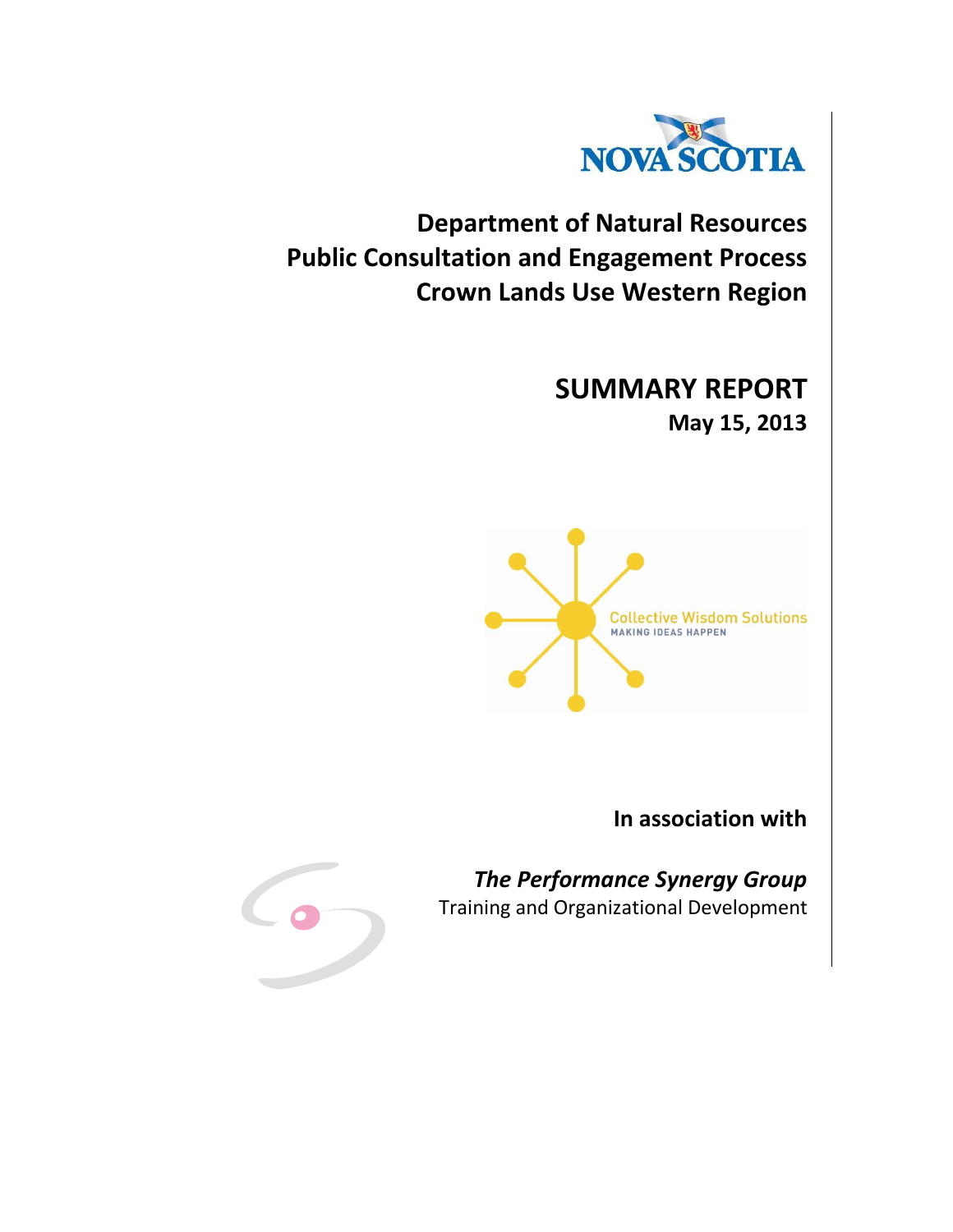# Acknowledgement:

We wish to acknowledge that this consultation process could not have be undertaken so successfully without the excellent resource people that were provided by the Department of Natural Resources and Renova to help with set up, staffing the various stations and providing ongoing support to the process. The breadth of knowledge, dedication and steadfastness that was exhibited by all involved are a tribute to the high caliber of people that make up the Department of Natural Resources team. We were honoured to be able to work with them all.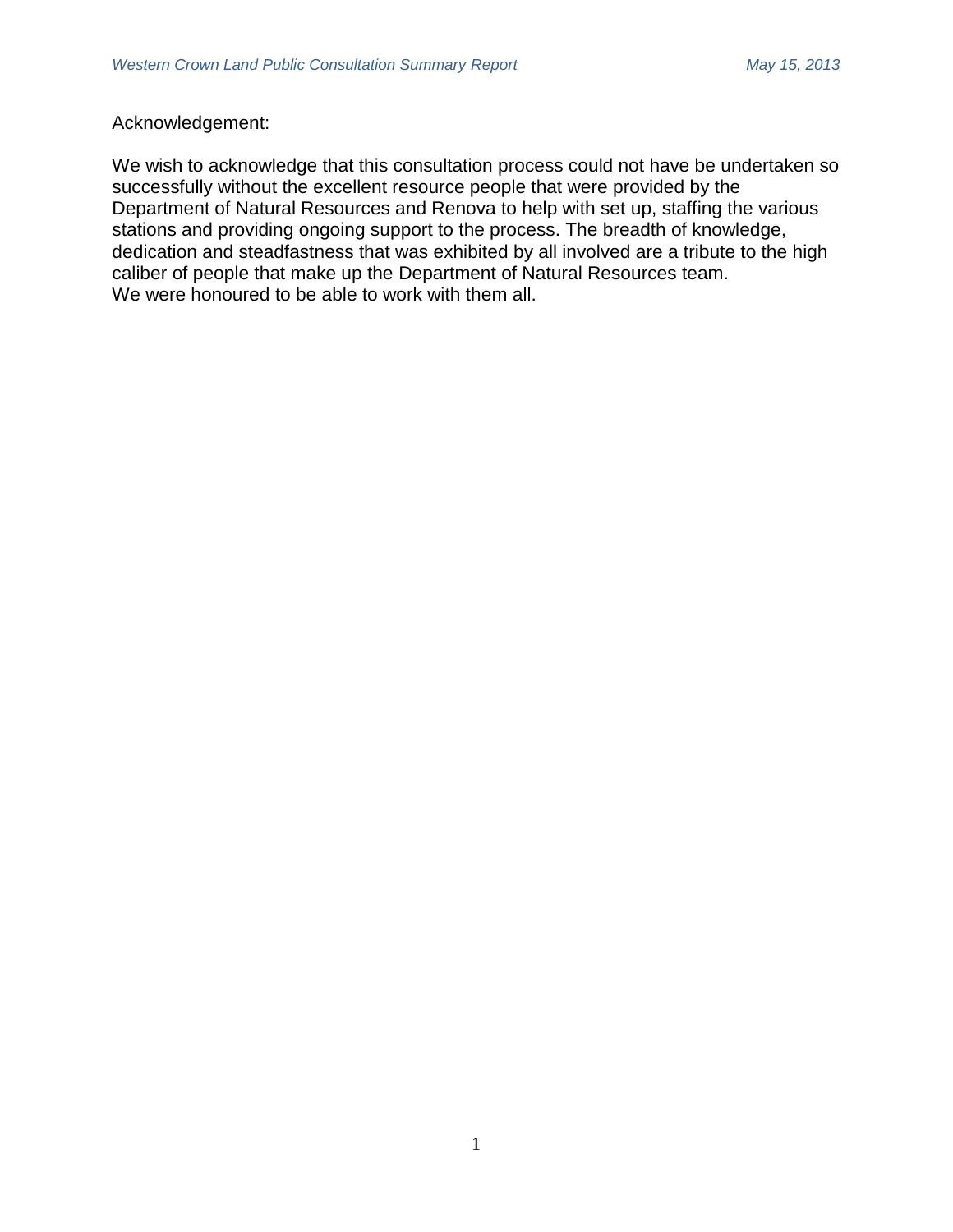# **Table of Contents**

|       | <b>Section</b>                                                                                                                |                                           | Page           |
|-------|-------------------------------------------------------------------------------------------------------------------------------|-------------------------------------------|----------------|
| 1.0   | <b>Introduction</b>                                                                                                           |                                           | 3              |
| 2.0   | <b>Approach and Methodology</b>                                                                                               |                                           |                |
| 3.0   | <b>Summary of Results</b>                                                                                                     |                                           | 6              |
| 3.1   | <b>What Was Learned</b>                                                                                                       |                                           | 6              |
| 3.2   | <b>What Was Heard</b>                                                                                                         |                                           | $\overline{7}$ |
| 3.2.1 | <b>The Key Issues</b>                                                                                                         |                                           | 7              |
| 3.2.2 | Most prominent themes from the public open houses and comments<br>submitted via the website that relate to Questions 1 and 3. |                                           | 9              |
| 3.2.3 | Most prominent themes from the four stakeholder focus groups                                                                  |                                           | 12             |
| 3.2.4 |                                                                                                                               | <b>Submissions Received</b>               | 14             |
| 4.0   | <b>Summaries of Submissions, Comments and Stakeholder</b>                                                                     |                                           | 15             |
|       |                                                                                                                               | <b>Focus Groups</b>                       |                |
| 4.1   | <b>Public Open House Sessions</b>                                                                                             |                                           | 15             |
|       | i.                                                                                                                            | Shelburne                                 | 15             |
|       | ii.                                                                                                                           | Windsor                                   | 18             |
|       | iii.                                                                                                                          | Saulnierville                             | 21             |
|       | iv.                                                                                                                           | Yarmouth                                  | 25             |
|       | v.                                                                                                                            | Cornwallis                                | 27             |
|       | vi.                                                                                                                           | <b>Berwick</b>                            | 30             |
|       | vii.                                                                                                                          | <b>West Northfield</b>                    | 34             |
|       | viii.                                                                                                                         | <b>Black Point</b>                        | 39             |
|       | ix.                                                                                                                           | Greenfield                                | 46             |
| 4.2   | <b>Stakeholder Focus Groups</b>                                                                                               |                                           |                |
|       | i.                                                                                                                            | Yarmouth                                  | 48             |
|       | ii.                                                                                                                           | <b>Berwick</b>                            | 51             |
|       | iii.                                                                                                                          | West Northfield                           | 53             |
|       | iv.                                                                                                                           | <b>Black Point</b>                        | 57             |
|       | v.                                                                                                                            | Stakeholder Invitees                      | 61             |
| 4.3   |                                                                                                                               | <b>Comments submitted via the website</b> | 70             |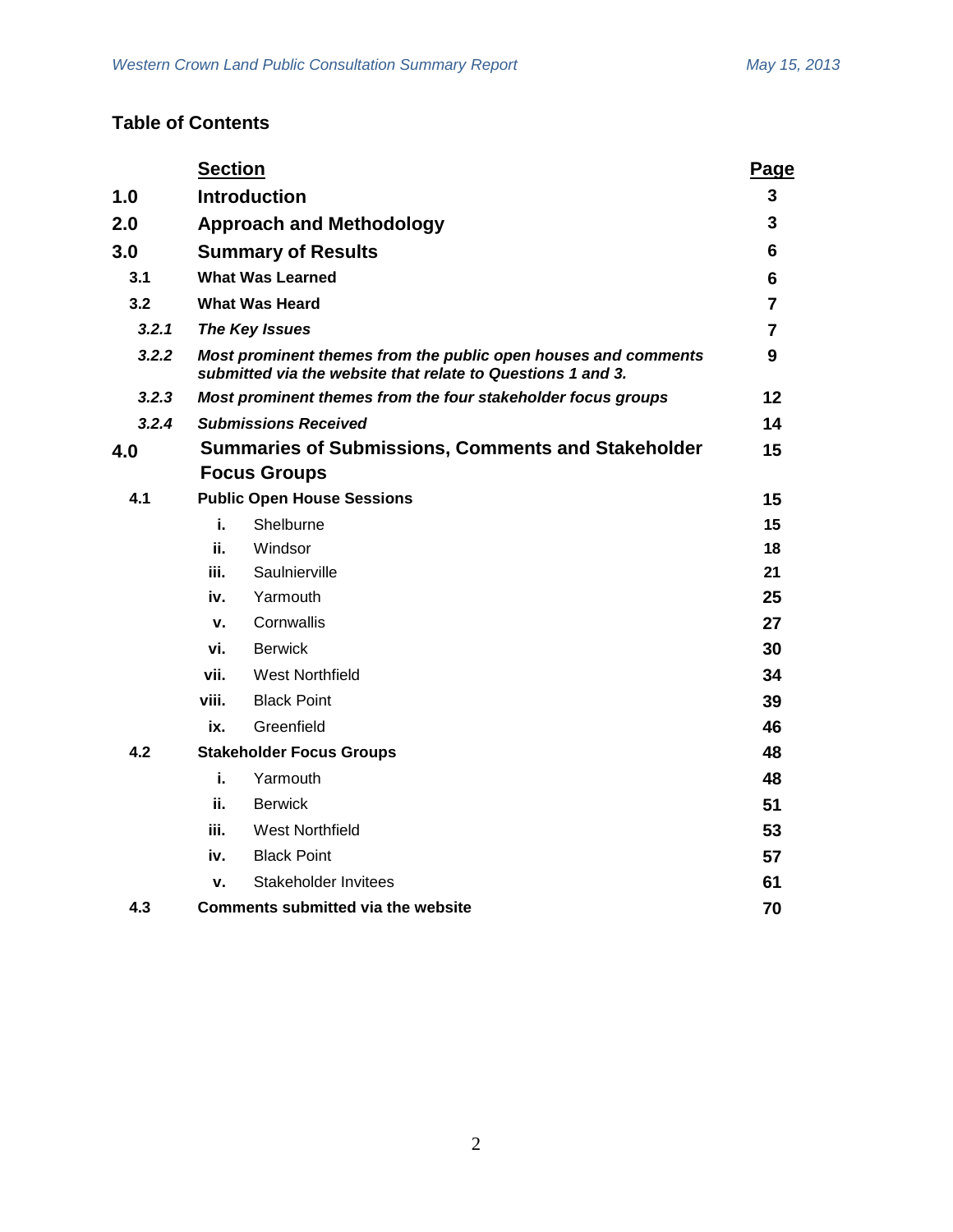# **1.0 Introduction**

The following is a report on the outcomes from public and stakeholder consultations undertaken by the Department of Natural Resources as part of the planning process for the use of western Crown land.

# Background:

In December of 2012, the Nova Scotia Department of Natural Resources acquired Bowater lands in western Nova Scotia. When added to current Crown land holdings, approximately 1.5 million acres of Crown land lie west of the line created by Highways 333, 213, 102 and 101 running from St. Margarets Bay to the Avon River in Windsor. In order to ensure the best sustainable use of the Crown lands, in January 2013 the Department initiated a Crown Land Planning Process for Western Nova Scotia. As part of this initiative and in keeping with the Department's Natural Resource Strategy values of sustainability, transparency, diversity, collaboration and informed decision making, public and stakeholder consultations were undertaken to gather information on the best use of Crown land to generate economic, social and environmental benefits for communities in the Western region and all of Nova Scotia.

The Department hired the consulting firm Collective Wisdom Solutions in association with The Performance Synergy Group to design, manage and facilitate the public and stakeholder consultation meetings and report back on the information gathered through these processes as well as online.

The following is a summary of the approach and information gathered at these meetings and online.

# **2.0 Approach and Methodology**

To ensure the widest possible consultation was undertaken, meetings and open house sessions were held in each one of the 9 counties wherein the Crown lands are located. Dates for the open houses and meetings were widely publicized through the provincial and community newspapers, stakeholder groups, e-mail lists, community groups, posted online and through social media (Twitter).

Nine public open houses and four stakeholder meetings were held around Western Nova Scotia. The public open houses were held in the evenings from 5 to 8 pm in the communities of: Shelburne (March 18), Windsor (March 19), Saulnierville (March 25), Yarmouth (March 26), Cornwallis (April 2), Berwick (April 3), West Northfield (April 4), Black Point (April 8) and Greenfield (April 9). Approximately 676 people attended the public open houses.

The four stakeholder meetings were held in the afternoons in the communities of Yarmouth (March 26), Berwick (April 3), West Northfield (April 4), and Black Point (April 8). Approximately 66 people attended these meetings with 57 stakeholder groups represented out of approximately 220 invited locally and from provincial organizations.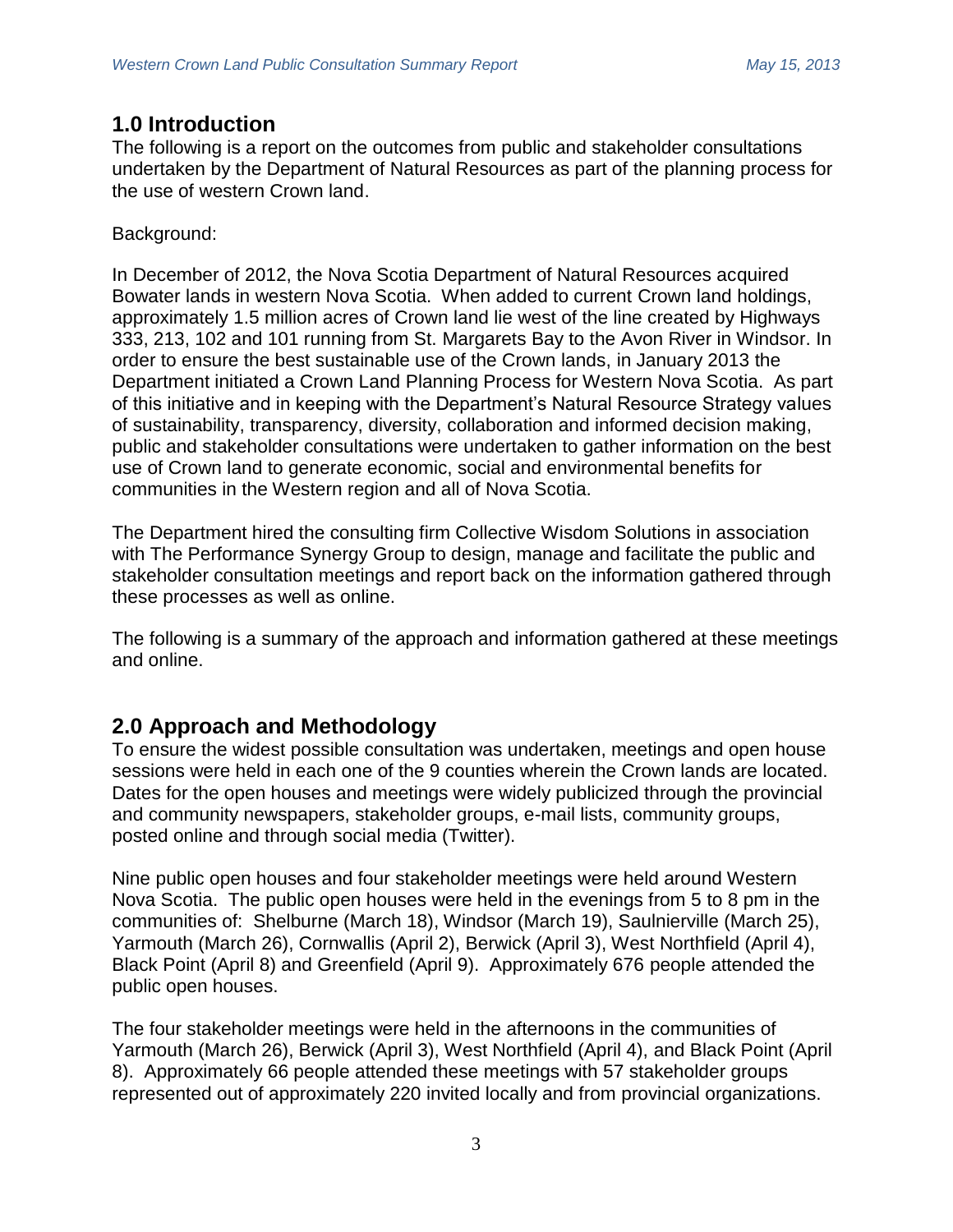Nova Scotians could also provide comments online via the website – [www.novascotia.ca/natr.](http://www.novascotia.ca/natr) The deadline for online submissions was extended to April 19, 2013, to allow Nova Scotians additional time to get their comments in once the public meetings were completed. Approximately 166 people sent in their ideas and thoughts online. In addition, 44 separate submissions were received through various channels including the website and the public meetings.

The open houses were designed to allow as many people as possible to gather information, ask questions and provide input in a manner that focused on possibilities in response to three questions through flip charts, sticky notes, filling out questionnaires and/ or providing comments to staff. The questions used were the same ones used for the stakeholder meetings and online comments. The questions focused on looking at what the best possible uses of the Crown lands should be to ensure sustainable economic, social and environmental benefits for the communities in the Western part of the province as well as all for all Nova Scotians.

The questions that were posed at all the meetings and online were as follows:

- 1. How can we best use the 1.5 million acres of Crown land and the associated resources in the Western Region to most beneficially and sustainably grow and diversify Nova Scotia's economy?
- 2. What activities would be the most effective use of Crown land in the Western Region that would generate the most sustainable economic, social and environmental benefits for your community and Nova Scotia? Where would you locate these activities on these Crown lands?
- 3. What other points do you feel are the most important for the Department to consider as it develops the land and resource management plan?

The format of the public open houses was as follows. There were information/ discussion stations set up around the room with maps (see List of Maps below), information and Department of Natural Resources staff with knowledge and facts about the many different resources and features of the Crown land. People could walk around, gather information, examine maps, and provide their local knowledge to the staff. There was a feedback area where written and verbal comments were collected and recorded. Some attendees chose to submit their comments online later after having absorbed the information they had gathered at the open house.

The stakeholder focus group meetings began with a background presentation, then participants were given time to circulate around the map stations to gather information and ask questions on the resources and features of the western Crown lands. They then participated in facilitated small-group round table discussions at which a variety of stakeholders sat together and developed consensus around the three questions, recording their groups' views and priorities on flip charts.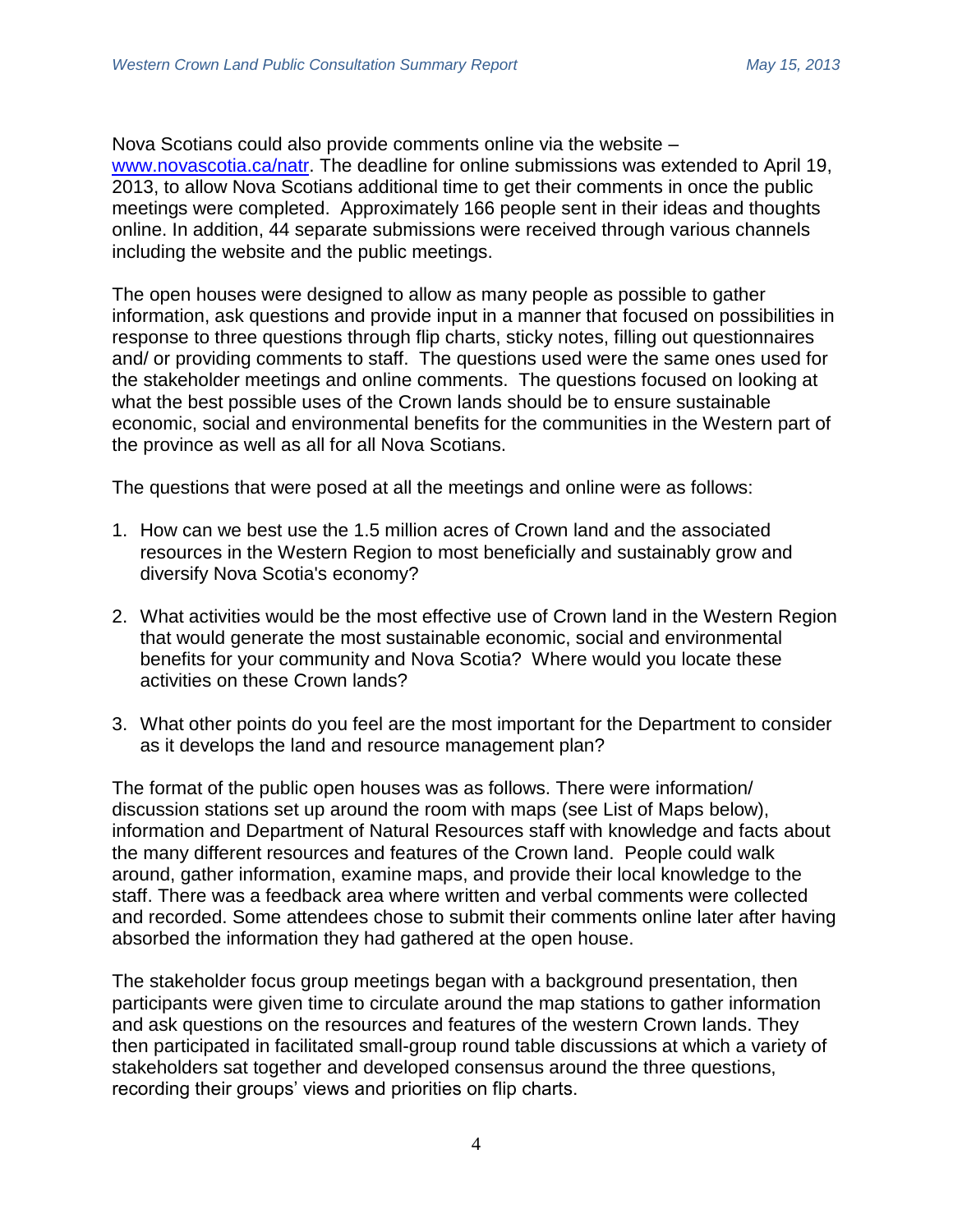# List of Maps:

These maps were displayed at public open houses, stakeholder focus groups and online.

- Nova Scotia Ecodistricts  $\bullet$
- Forestry: Forest Cover
- Forestry: Age Classes
- Forestry: Softwood Production
- Biodiversity: Species Priorities
- Biodiversity: Habitat and Ecosystem Priorities
- Lands Under Negotiation/ Consultation
- Our Parks and Protected Areas
- Tourism  $\bullet$
- Municipal Drinking Water Supply Watersheds
- Fisheries: Rivers and Lakes Monitored or Stocked
- Prospective Areas for Onshore Petroleum Resources
- Mineral Potential
- Wind Resource Potential
- Agriculture
- Known Concentrations of Recreation Values
- Former Bowater roads and Access Gates

# **Reporting, summarizing and consolidation of public and stakeholder submissions and comments**

The flip chart notes from stakeholder focus group discussions were typed up and provided to the Department of Natural Resources. Consolidated and summarized notes of the focus group discussions are included Section 4 of this Summary Report.

All the submissions, maps and comments received from the public, whether at the public open houses (on flip charts or as written questionnaire responses), or submitted by mail, by hand or online, were recorded in writing and have been provided to the Department of Natural Resources. The open house and online comments and submissions have been summarized and consolidated in Section 4 of this Summary Report.

The key themes from all the submissions and stakeholder focus groups have been drawn together and further consolidated in Section 3 of this Summary Report.

The verbatim submissions will be used by the Department of Natural Resources. They are not being published due to privacy issues.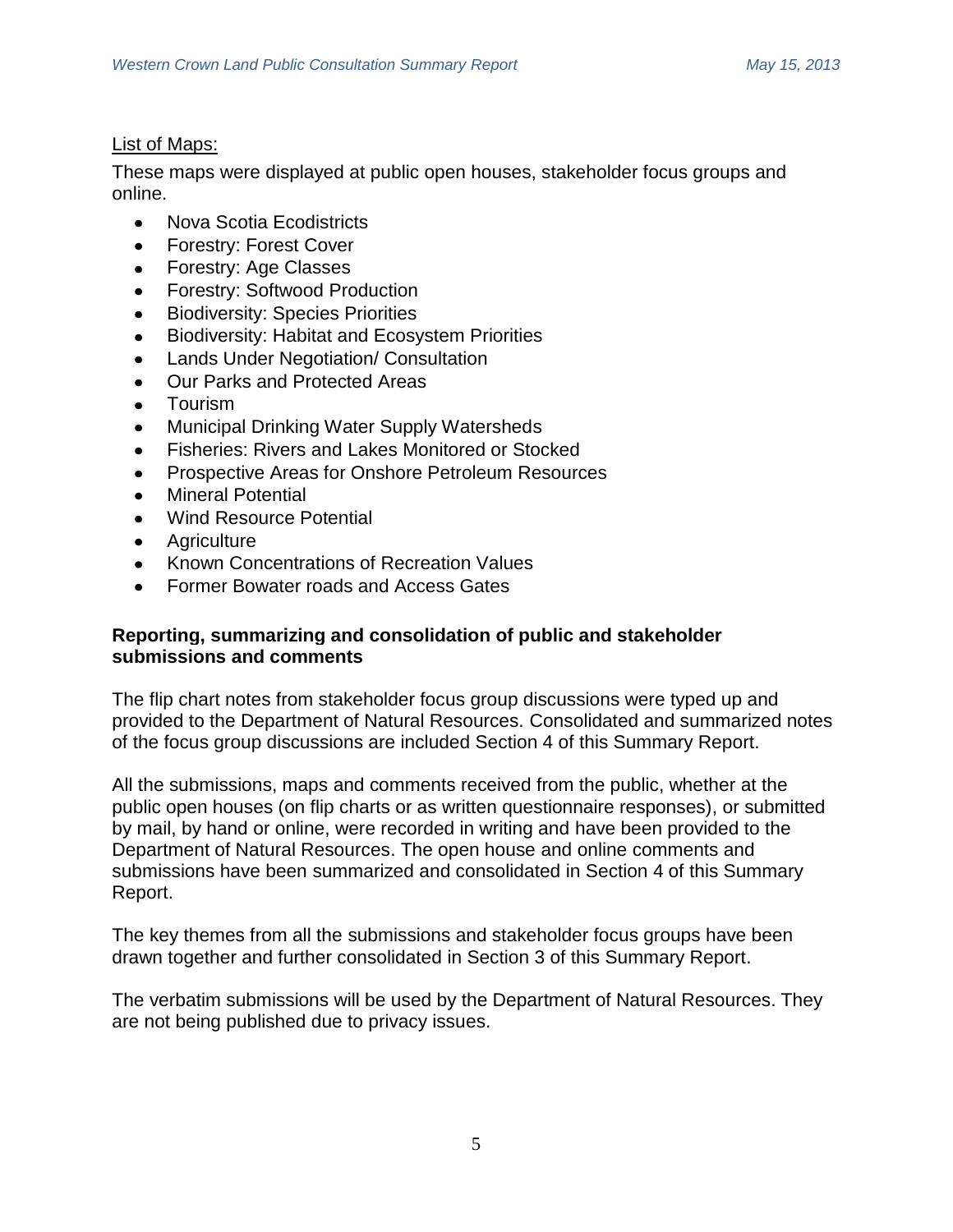# **3.0 Summary of Results**

# **3.1 What Was Learned**

In reviewing the many diverse comments and submissions and listening to discussions during the consultation process the following are some of the thoughts and ideas that stood out overall among many others with respect to the best use of the Crown land in Western Nova Scotia to ensure economic, social and environmental benefits.

Participants in the consultation process on the best use of the Crown land in Western Nova Scotia overall:

Want to be involved in managing their land

- Believe that the land is owned by Nova Scotians and they should therefore have access to it to use, enjoy and benefit from
- Were pleased to have the opportunity to give input on the planning process and want to know how their input will be used and how the planning process is progressing
- Want ongoing transparency and engagement in decision-making and the management of the resources through consultation processes, keeping the stakeholder list open to new participants
- Are willing to look at ways to co-manage the Crown lands so that it is available for all to use and would consider a fee system, perhaps administered via All Terrain Vehicle (ATV) associations, to help maintain and care for the trails

Want long term environmental, social and economic sustainability

- Want it to be managed sustainably for the long-term and want a plan developed carefully to reflect that
- Want the development and uses of the resources to benefit the local and provincial economy with well-paying, sustainable, year round jobs and business opportunities - for example limit long term licenses and control given over to large companies
- Want fairness in use of the resources so smaller operators are not disadvantaged
- Are not fully aware of the diversity of resources present in the Western Crown lands and may benefit from more education on this topic and how it can be sustainably used e.g. mineral exploration
- Want to see the land used in a way that considers what it can best produce  $-$  is it more valuable to protect ecologically, to use for agriculture, mineral exploration, forestry production or other?
- Want to see broader thinking as to usage, and innovative, new, value added products come out of the land (not just fibre for pulp)
- Want to use the land for leisure and tourism including hiking, fishing, hunting canoeing and see this access as a way to ensure some protection of the land (for example by reporting anything suspicious going on)
- See possibilities for eco-tourism in hiking, fishing, hunting, canoeing and also for ATV trail loop development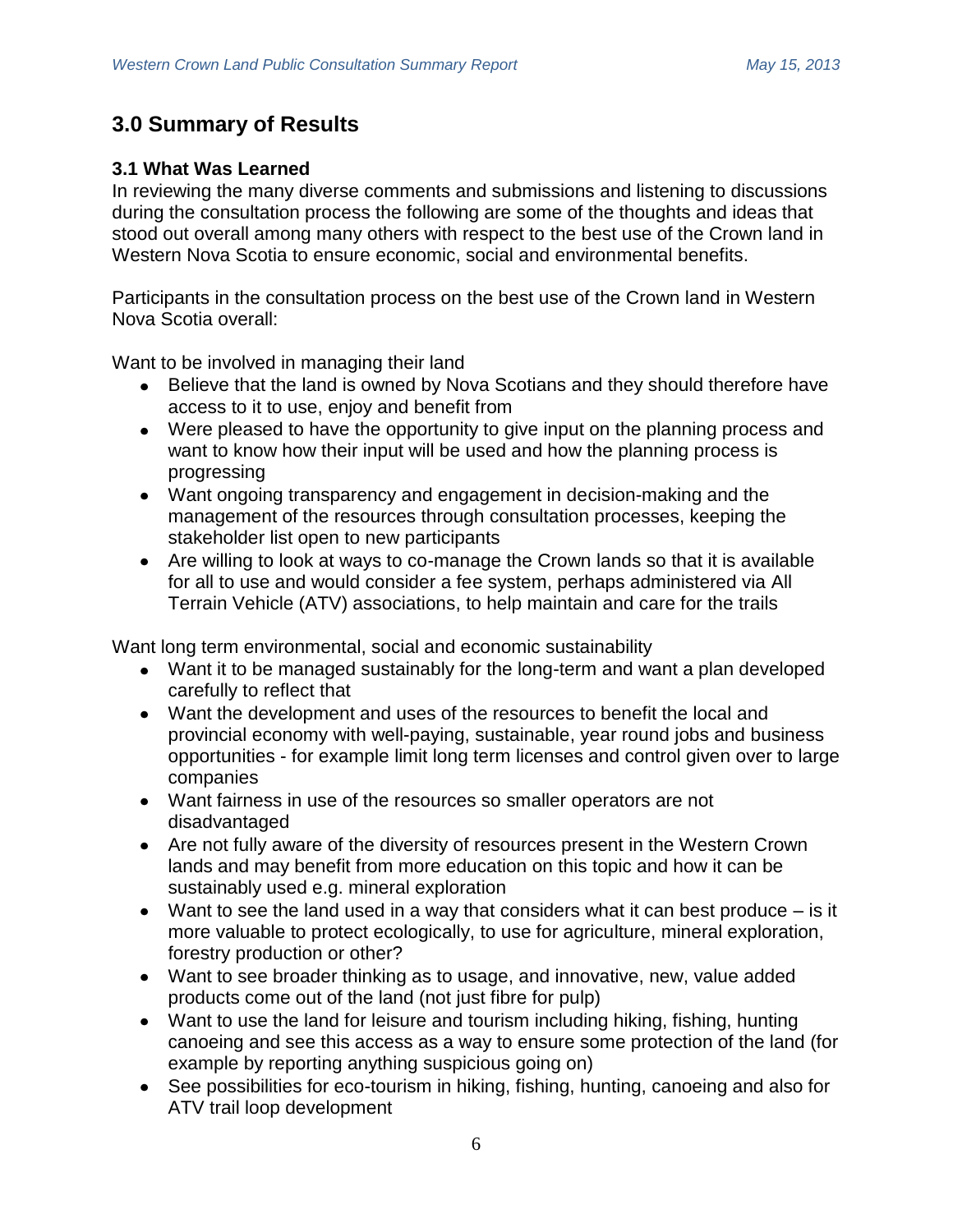Recognize that different uses need to be balanced

- Want to see the land protected along with wildlife, plants and bio-diverse areas
- ATV users as well as conservationists want to be able to enjoy the land and in varying degrees make sure it is not damaged
- See the importance of protecting watersheds, habitats and bio-diversity in environmentally sensitive areas
- See the need to balance environmental, social and economic sustainability
- Want a balanced approach to forest management seeing the forests as ecosystems that can be the most productive when treated in this way
- Are open to looking at camp leases or the sales of some lands to generate socio economic gains where environmentally feasible
- Indicate that some points need to be better clarified to ensure wide understanding such as the term sustainability

# **3.2 What Was Heard**

# *3.2.1 The Key Issues*

These issues were the most prominent ones to be made across all the types of submissions received, as well as the stakeholder focus groups.

# **Tourism & recreation (hiking, skiing, canoeing, hunting/ fishing)**

- Protect/ promote wilderness and rivers / lakes for hiking, canoeing and fishing with suitable camping facilities to attract ecotourism
- Controlled and balanced access management
- Some suggest multipurpose trails (including ATV) promoted for tourism as in Newfoundland; develop a western loop trail with facilities and services for ATV tourists

# **Forestry**

- Forestry is seen as an important economic driver
- The majority of those promoting forestry want forestry that is sustainable economically and environmentally in the long term, avoiding clear-cutting; replanting former clear cuts; require FSC certification
- Strong support for community forest projects and small scale operations
- Emphasis on forestry that provides economic sustainability and creation of local, viable jobs and businesses
- Diversifying products (different uses of wood, value-added, not just pulp & paper, forest food products: berries, mushrooms, maple syrup)
- Fair allocation of resources and avoid giving too much control and long term licenses to very large dominant companies
- Education in sustainable forestry harvesting and management practices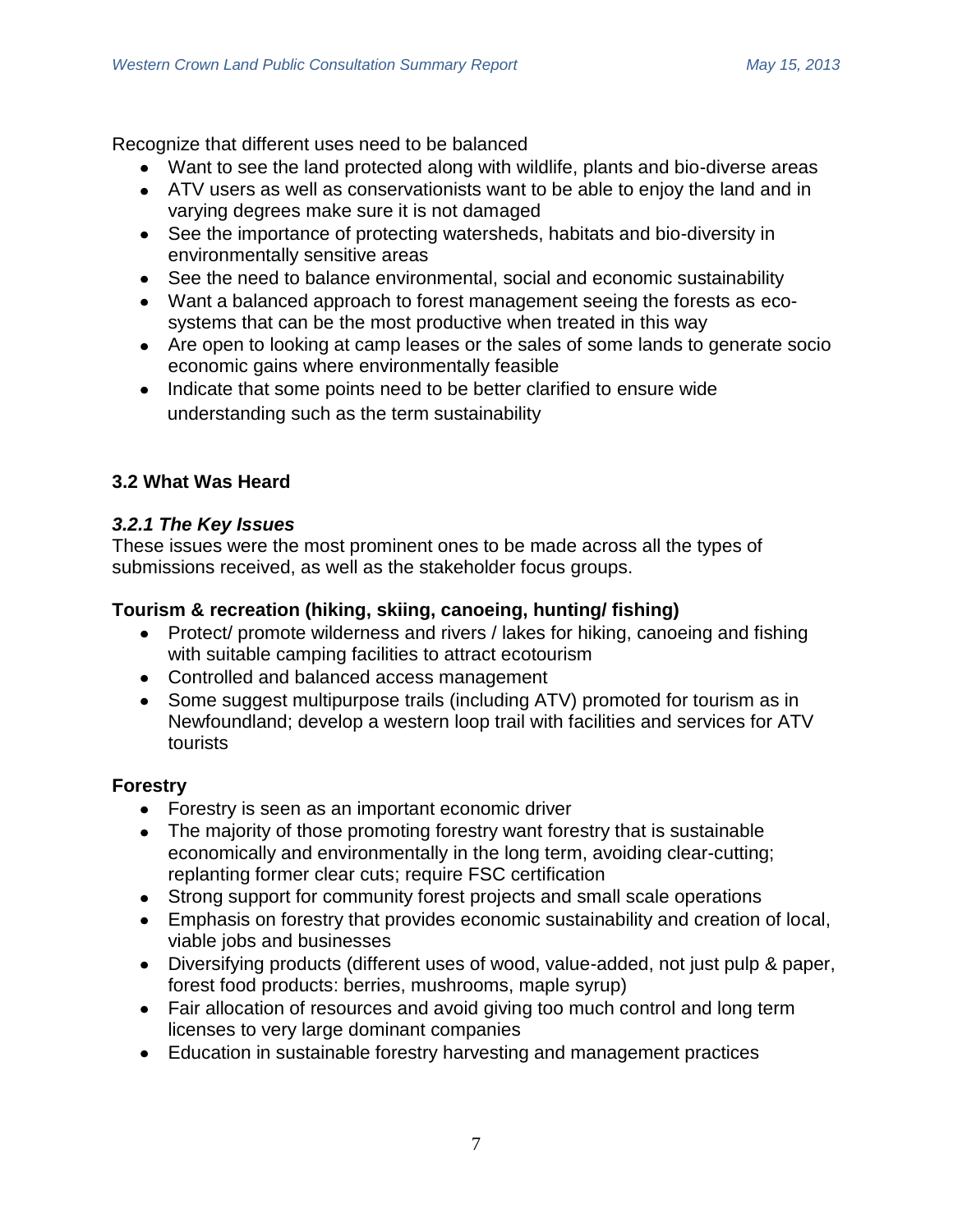# **Vehicular, ATV & snowmobile access**

- There are sharply divided opinions, for and against more ATV/ vehicular access
- Suggestions that ATV clubs should have oversight/ regulation and responsibility for developing/ maintaining trails
- Suggestions that there be licensing as a way of keeping track of who is accessing areas by off highway vehicles (OHVs), and that fee structures should motivate people to join clubs and be regulated via the clubs
- Many want access to their camps and fishing holes and for hunting

# **Sustainability**

- Province needs a plan to balance between sustainable economic development, habitat and biodiversity protection and access for recreation; use the land for what it is best suited for
- Planning for future sustainability needs a different approach from past resource utilization practices
- Emphasis is strongly placed upon using the land to maximise economic and social benefits to local areas and to Nova Scotians

# **Protection**

- Species at risk, ecosystems, waterways and watersheds, wildlife corridors
- Balance protection and access: allow all Nova Scotians to enjoy the land
- Carefully assess socio-economic impact when designated protected areas: this can have a negative impact on smaller communities. The Department of Natural Resources needs to bring this to the attention of the Department of Environment
- Enforce regulation to protect environment and wilderness; more DNR resource for enforcement; bigger fines for companies that cause damage
- Educate users in protecting the environment

# **Resource extraction**

Plan for it; small scale, diverse and done as sustainably as possible – minerals, aggregate, peat

# **Continuing consultation/ engagement processes**

- Ensure ongoing consultations and transparency with multiple departments participating with users in the management of lands
- Maintain public control of the land; no long term licenses or arrangements that give too much control to large companies
- Plan for long term, holistic sustainability; encourage varied uses; continue consultation

# *3.2.2 Most prominent themes from the public open houses and comments submitted via the website that relate to Questions 1 and 3.*

After grouping and consolidation, the most prominent themes are presented in an order that represents the number of comments per theme, from the largest number of comments to the smallest.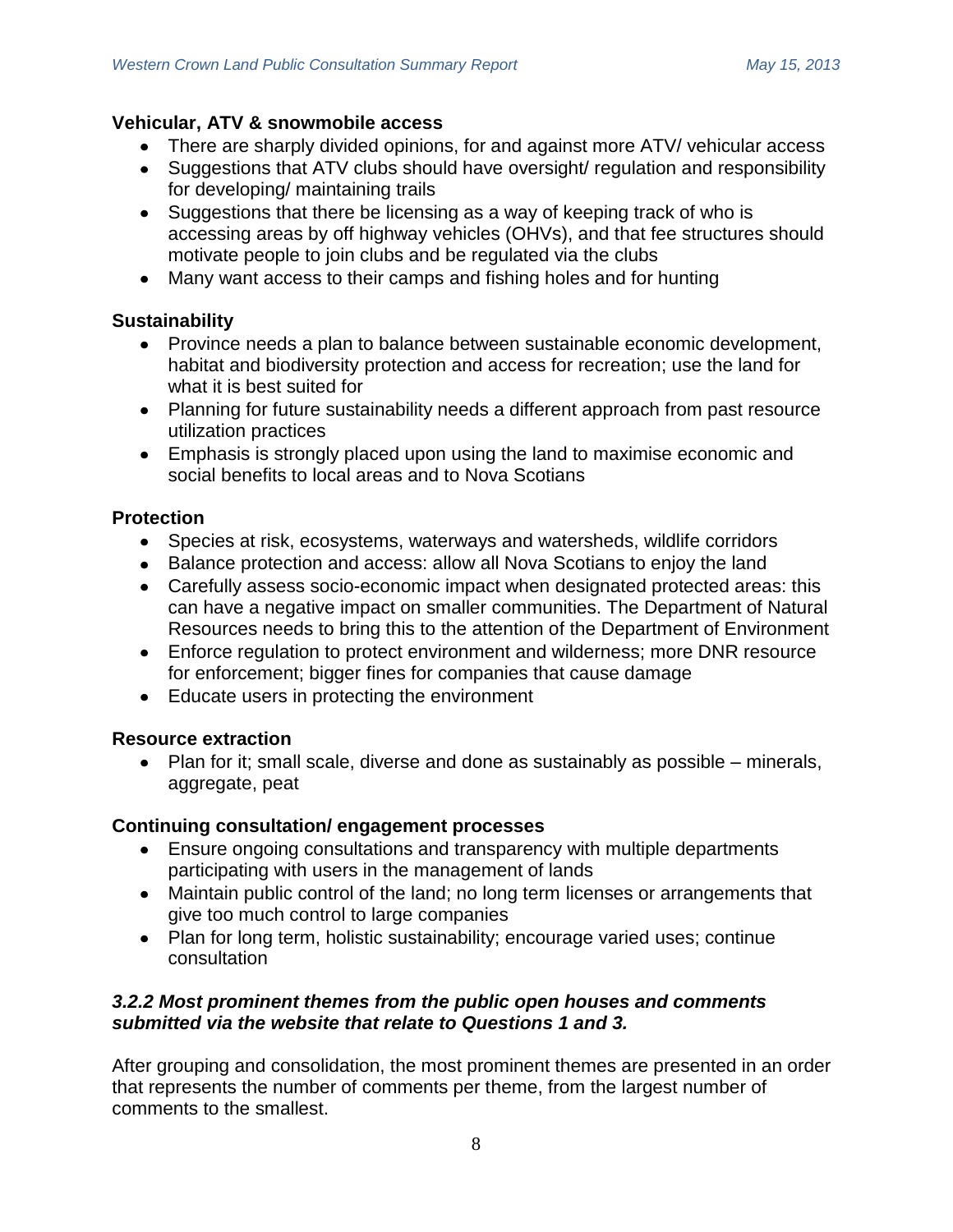Notes: a) A number of groups were well organized in getting their members out to public sessions and those numbers are reflected in some of the points. b) Comments relating to very specific geographical locations were recorded under question 2; these cannot be grouped into themes and are being reviewed individually by DNR.

# **Shelburne (Shelburne County)**

- Food production/ agriculture berries, maple syrup, horticultural greenhouses etc
- Tourism and walking, skiing, canoeing and hunting/ fishing eco-tourism; cabins to encourage hiking & canoeing; hiking/ skiing trails
- Vehicular, ATV & snowmobile access (in favour two thirds; against/ controlled one third) – trails; businesses accessible by trails; look at policies in Maine & New Brunswick; prevent ATV access
- Forestry sustainable; community forestry
- $\bullet$  Balance environmental, social and economic sustainability continue consultation; adequate fines for damage caused by companies

# **Windsor (Hants County)**

- Vehicular, ATV & snowmobile access (all in favour). Oversight and trail maintenance by ATV clubs
- Open lands for general access
- Forestry sustainable; community forestry; remediate former clear cuts
- Tourism and recreation (hiking, canoeing, skiing, hunting, fishing) access to all crown land for this; protect wilderness and river areas for hiking and fishing to attract ecotourism
- Camps, leases and land sales: renew leases, make more available, allow leaseholders to buy
- Balance environmental, social and economic sustainability

# **Saulnierville (Digby County)**

- Vehicular, ATV & snowmobile access / General access (almost all in favour; limited access - a few) – ATV access for hunting, fishing & camping; ATV tourism; access for elderly and handicapped.
- Maintain roads and bridges
- Forestry sustainable; fair allocation of resource; level playing field for private woodlots vs those cutting on crown land; emphasize viable livelihood for all in industry, small and large; important economic driver; allow cutting for firewood.
- Balance environmental, social and economic sustainability– regulate and enforce regulation; let us continue to hunt and fish.
- Protected areas (majority against) protection prevents economic benefits.
- Tourism and recreation, walking, skiing, canoeing and hunting/ fishing hunting, fishing, ATV tourism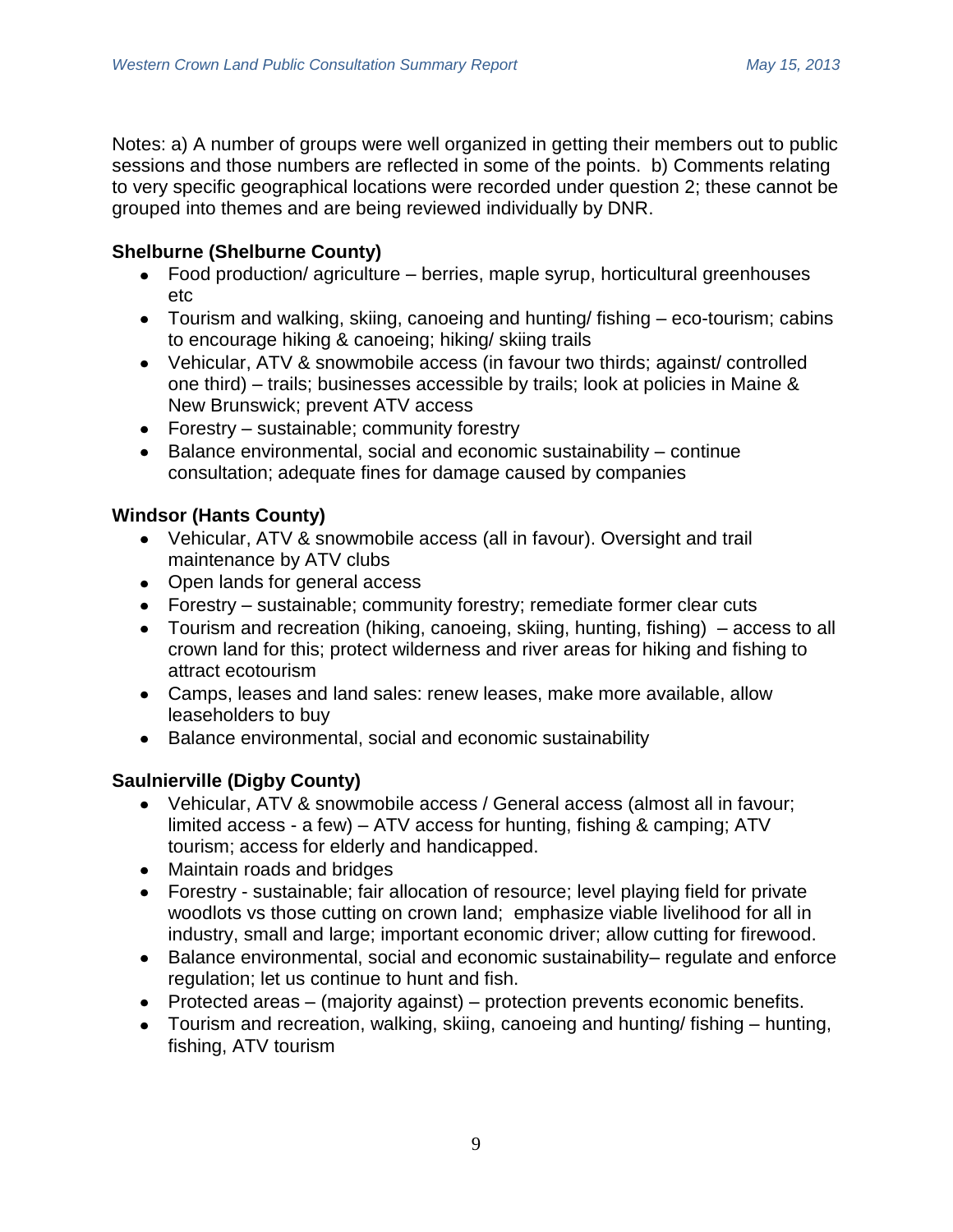# **Yarmouth (Yarmouth County)**

- Vehicular, ATV & snowmobile access (majority in favour; a few want limits). Oversight and trail maintenance by ATV clubs
- Forestry sustainable; remediate former clear cuts; important economic driver; limit long term licenses/ control for major companies; mixed stands, uneven age management
- Tourism and recreation (hiking, canoeing, skiing, hunting, fishing) develop trail system with campsites; eco-tourism; multi-purpose trails (including ATV) promoted for tourism
- Balance environmental, social and economic sustainability with a strong emphasis on protection
- Protected areas: Increase protected areas; protect some Bowater lands as a trade-off to "unprotect" some smaller traditional hunting and fishing areas
- Balance environmental, social and economic sustainability; continue consultation

# **Cornwallis (Annapolis County)**

- Tourism & recreation (hiking, canoeing, skiing, hunting, fishing)
- Protected areas protect environmentally sensitive areas; reduce access, increase wilderness
- Forestry Sustainable; fair allocation of resource
- Vehicular & ATV access (half in favour, half against)
- Balance environmental, social and economic sustainability

# **Berwick (Kings County)**

- Forestry and diverse value-added products from woodlands sustainable; reduce clear-cutting; educate on sustainable practices; mixed stands, uneven age management; selective harvesting; diversify forest products into value added new products and develop forest food products; important economic driver – ensure benefits go to Nova Scotians
- Balance environmental, social and economic sustainability education on this; no large licenses to major companies; fair allocation of resource; involve municipalities in consultation processes
- Tourism and walking, skiing, canoeing and hunting/ fishing eco-tourism; recreation to enjoy nature; trail systems (hiking only and multi-use)
- Vehicular, ATV & snowmobile access balance ATV use with protection
- Protection

# **West Northfield (Lunenburg County)**

- Forestry sustainable; fair allocation of resource; emphasize viable livelihood for all in industry, small and large; important economic driver; track clear-cuts by satellite; protect woodlands from trespass and illegal cutting; continue Bowater's forest management approach
- Tourism and walking, skiing, canoeing and hunting/ fishing recreational use similar to Kejimkujik, with balance between protection and access; develop ecotourism with related businesses/ services; long distance trails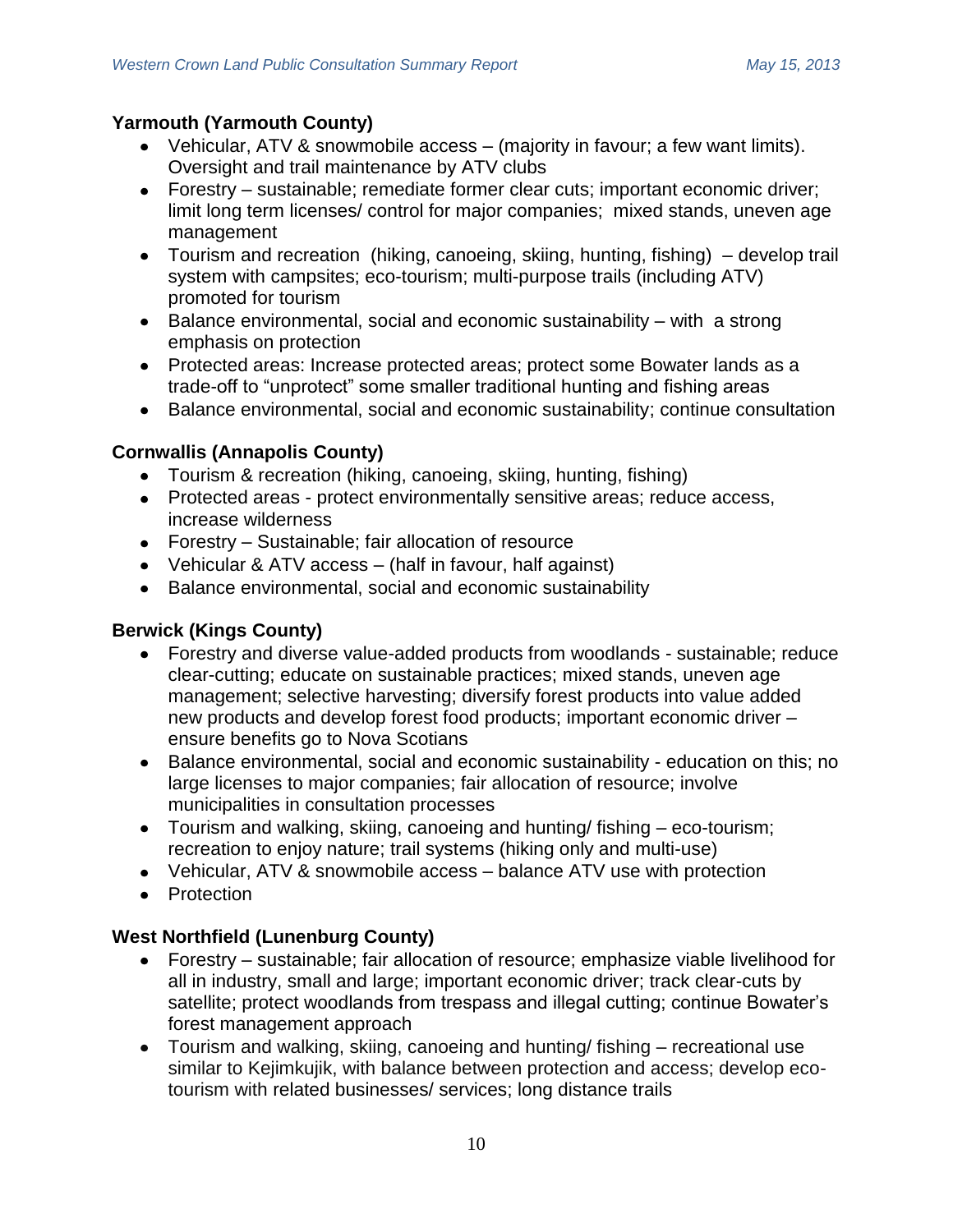- $\bullet$  Balance environmental, social and economic sustainability keep public control, not major private companies; mixed use; usage and access to benefit Nova Scotians; consultation good but don't delay decisions: livelihoods are on hold
- Vehicular, ATV & snowmobile access balance access and protection; controlled access with help of clubs
- Protection and enforcement increase enforcement personnel to protect environment and wilderness

# **Black Point (Halifax Regional Municipality)**

- Forestry no whole tree harvesting for biomass (use waste only); community forestry; sustainable; no clear cutting; limit long term licenses or control by major companies; diversify forest products into value added new products and develop forest food products; important economic driver; a mix of protected areas, community forestry & biomass demonstration projects
- Vehicular, ATV & snowmobile access / General access (90% in favour; 10% against) - access to camps and property on/ adjacent to crown land; create a permit system for access; keep some areas free of motorized vehicles; prevent environmental damage
- Tourism and recreation, walking, skiing, canoeing and hunting/ fishing develop trail system; with campsites and lodging for tourists; eco-tourism; recreation & parks; educate users in protecting the environment
- Protected areas/ ecological protection increase/ maintain/ control protected areas; control illegal dumping; protect watercourses, wetlands and habitats
- Plan for long term, holistic sustainability; encourage varied uses; continue consultation

# **Greenfield (Queens County)**

- Forestry Sustainable; fair allocation of resource; emphasize viable livelihood for all in industry
- Tourism and recreation (hiking, canoeing, skiing, hunting, fishing)
- Vehicular access in favour; suggestions for balanced approach

# **Public comments submitted via the Website**

- Tourism and walking, skiing, canoeing and hunting/ fishing recreation including hiking/ canoeing/ wilderness travel/ mountain biking; ecotourism; hunting, trapping & fishing
- Forestry community forest; sustainable; uneven age management; require FSC certification; no clear cutting; ecosystem based forestry; no monoculture planting; no biomass/ no whole tree harvesting for biomass; develop and teach sustainable harvesting techniques; shift to smaller scale forestry; limit large industrial operations; limit long term licenses to pulp mills or sawmills; develop value added products; local wood processing; small sized tender blocks that logging contractors could bid for right to harvest
- Protected areas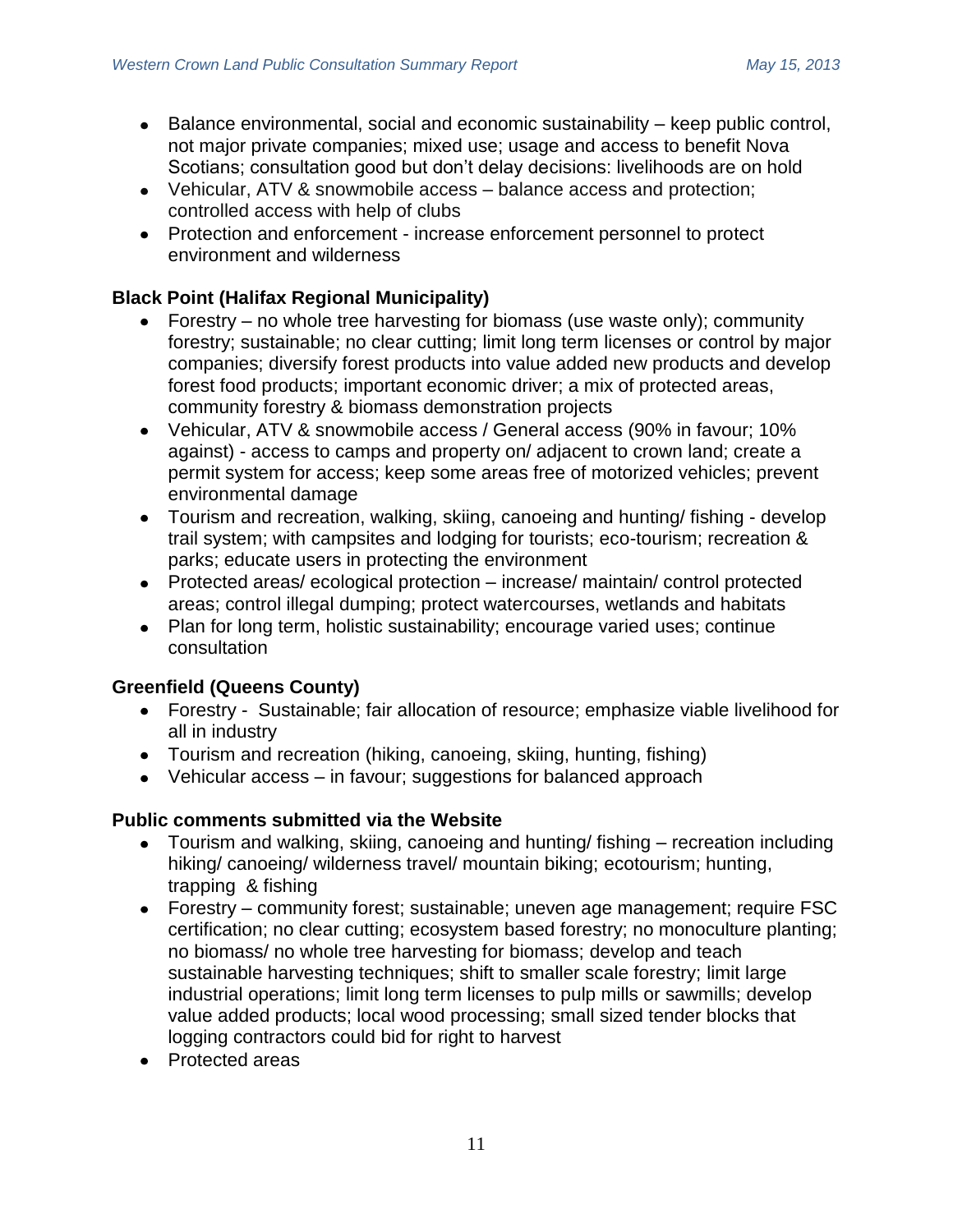- Non-timber/ Agriculture/ Food Production/ value added opportunities berries, maple syrup, mushrooms; general agriculture; develop new technology to facilitate more value add
- Vehicular, ATV & snowmobile access (3/4 in favour; 1/4 against or restricted access) - consider fee systems for ATV users; use ATV access to stimulate the economy
- Wind farms/ renewable energy
- Research and educational opportunities
- Resource extraction minerals, aggregate, peat
- Sell/ lease waterfront lots for camps
- Continue consultations on a more routine basis; collaborate with municipalities

# *3.2.3 Most prominent themes from the four stakeholder focus groups*

The comments and suggestions in the four stakeholder focus groups were the result of considered discussion among multiple stakeholders with different viewpoints. Stakeholders of varying backgrounds, sitting together, were asked to consider each question and agree, as much as possible as a table group, on what priorities to put forth. At every stakeholder meeting there was appreciation for this process and it was suggested by at least one of the discussion tables that there be ongoing exchange of information and / or consultation with the Department.

Below is a summary of the overall prominent themes. The notes of the four stakeholder discussions are included in Section 4.2 and are well worth reviewing.

The most prominent themes that came out in discussions overall were around forestry; followed by broad policy considerations such as diversification of use to generate economic benefits for communities and using the land for what it is best suited for; economic development; recreation and access including multiple users while still regulating and controlling access; protection and using local knowledge about the land. Some meetings had more representatives from some stakeholder sectors than others and this may impact what themes came out in each meeting. The themes are broken down based on each stakeholder meeting below:

# **Yarmouth –**

- Forestry forest management that is sustainable economically and environmentally to minimize economic turmoil and maximize improvements to the environment; uneven age management; locally managed lands e.g. community forests; develop local markets; look at other uses for land other than wood.
- $\bullet$  Protection ensure biodiversity
- Recreation & access promote trapping and game management and other recreational use of land; ensure connectivity between various areas for fishery; allow access for ATV's but not to all areas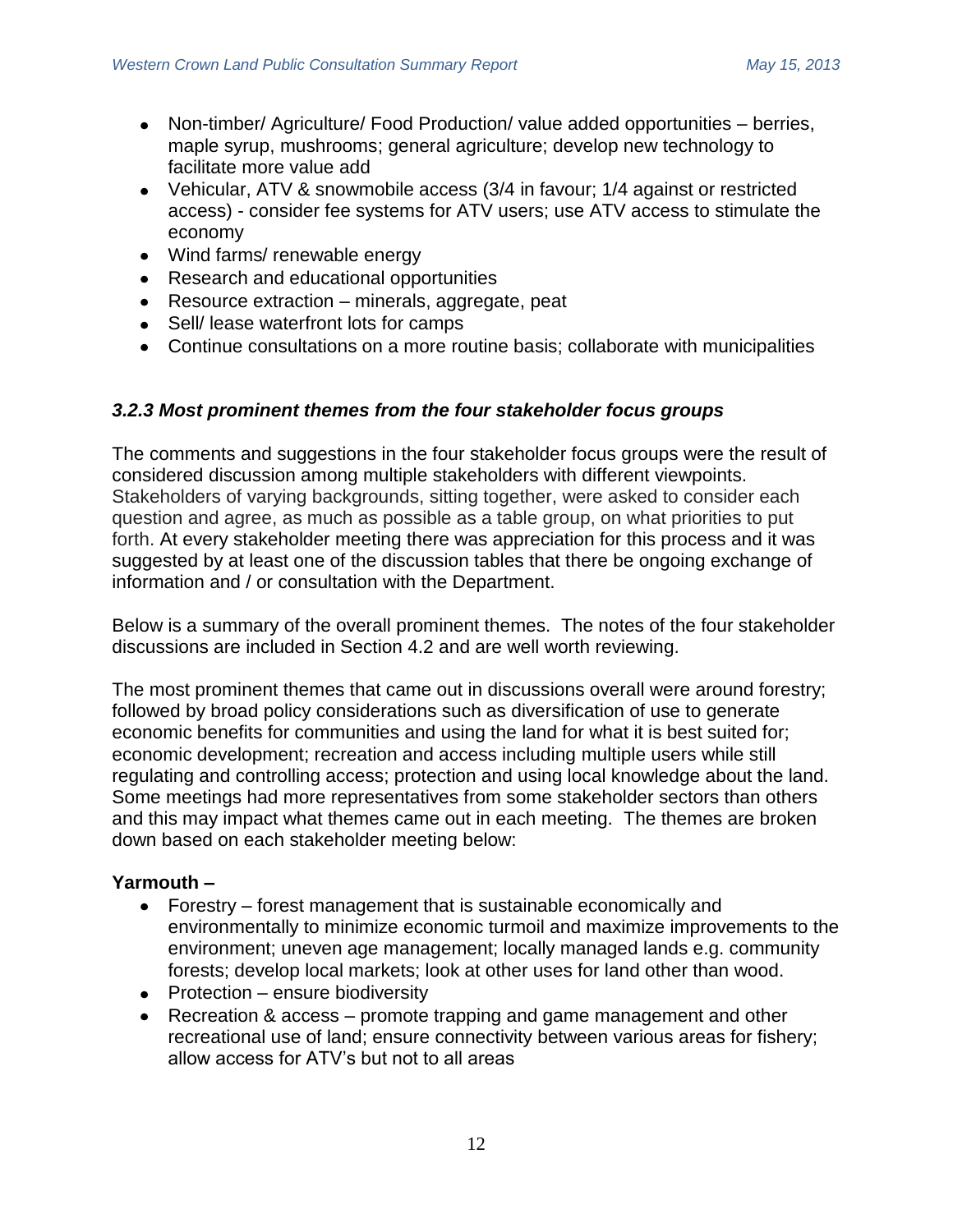# **Berwick –**

- Multi-users for the land with co-management ensure there is diversity of use such as forestry and recreation on the same land and have user groups assist in the co-management of the land while clearly defining roles
- Sustainability have small scale diverse operations for all resource extraction; make the best choice for the land based on what it best produces and ensure all harvesting is managed sustainably
- Recreation and access a western loop trail that can provide economically for tourism while still having controlled regulated access to the trails; use existing roads as much as possible for resource harvesting
- Forestry smaller scale operations to sustain communities
- Broad policy ensure ongoing consultations and transparency with multiple departments participating in the management of the lands with users
- Protection species at risk, eco-systems, wildlife corridors

# **West Northfield –**

- Broad policy diversity of use ensuring waterways and watersheds are protected; usage is diversified, based on eco-system management and using the land for what it is best suited for; ongoing stakeholder consultations and public education; transparency; flexibility and responsiveness of government departments involved including using consensus and developing means to resolve any disputes
- Economic development look at uses that will create local well-paying year round jobs; high value added products that are sustainable; use research & development and innovation for resources available
- Forestry –sustainable practices that look at multiple uses and value to communities nearest to the land
- Recreation, tourism and access encourage recreation on lands and promote via tourism; accessibility should be managed
- Protection  $-$  of the environment and of the resource that creates economic benefits for Nova Scotians

# **Black Point –**

- Forestry & working forests economically and environmentally sustainable to secure long term employment; diversity of uses, harvesting for high value products: timber and non-timber harvesting (e.g. agricultural products) using residuals as by-products not as reason to harvest; added value products and development of such; small scale with some industrial; use land based on its most productive and sustainable potential use; silviculture; model of working forest for education; develop and train contractors
- Recreation and access controlled and balanced access management; promote wide recreational uses including camping, hiking, canoeing, prospecting, hunting; develop inventory of trails; promote tourism
- Protection of environment including wildlife and endangered species should be built into any planning; protect high ecological value areas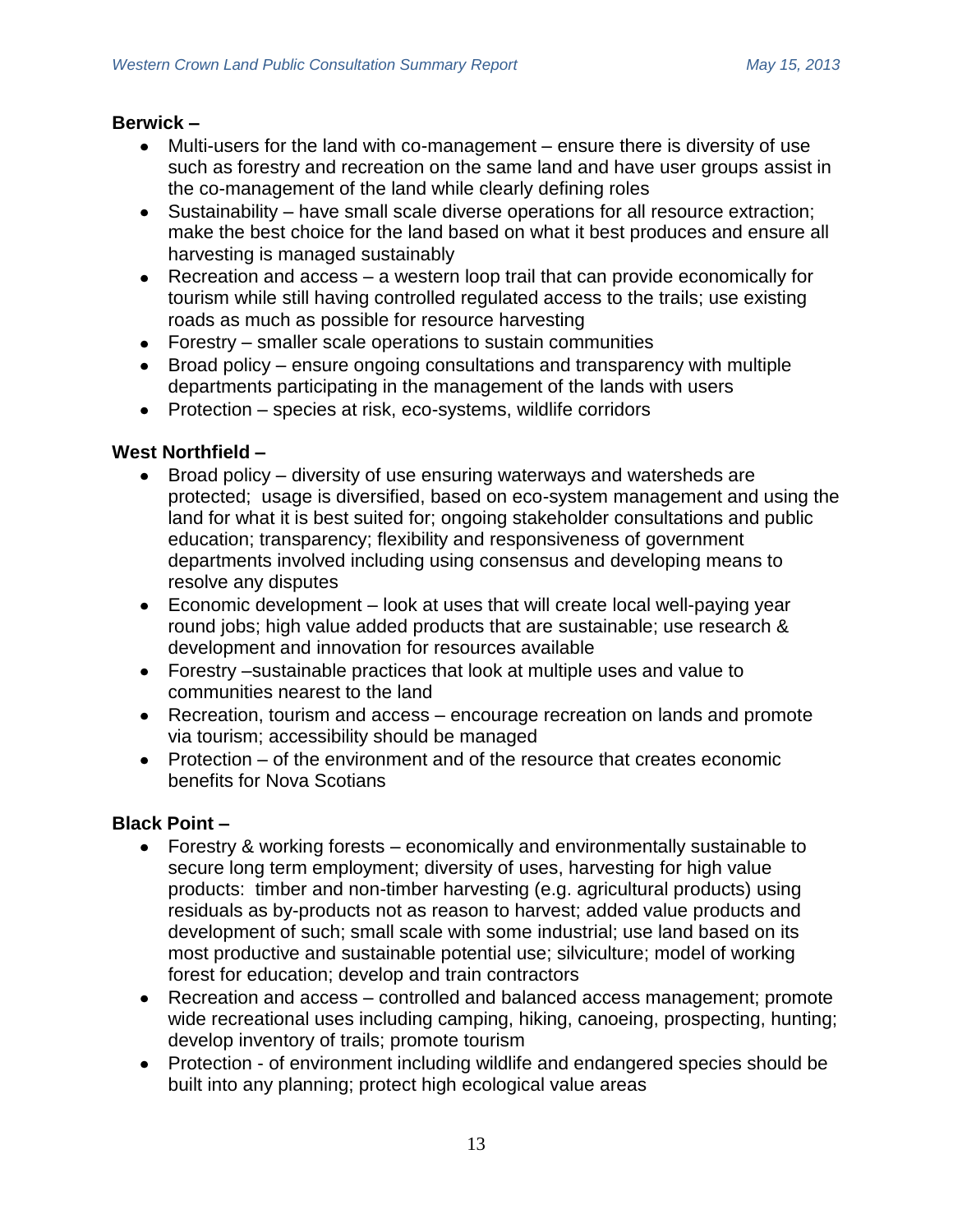• Broad policy – ongoing public and stakeholder engagement; look at interim plan to get people back to work as soon as possible; regular review periods for plan; consider ideal length of leases/licenses for best management of resources

# *3.2.4 Submissions Received*

In total 379 submissions were received in the form of letters, paper questionnaires, online questionnaires, maps and reference documents. Submissions were from both stakeholders and members of the public. Key points from the submissions have been included in the analysis of this report. Some of the submissions from the public and stakeholder organizations were quite detailed, some including maps. The verbatim submissions will be used by the Department of Natural Resources. They are not being published due to privacy issues.

The Stakeholder groups from whom submissions were received are:

- 1. Annapolis: Municipality of the County of Annapolis
- 2. Canoe Kayak Nova Scotia
- 3. Ecology Action Centre
- 4. Harry Freeman & Son Ltd. Manufacturing of Wholesale Lumber Products
- 5. Mersey Tobeatic Research Institute
- 6. Nova Scotia Woodlot Owners and Operators Association
- 7. Queens County Fish and Game Association
- 8. Queens County Museum/Perkins House
- 9. Southwest Paddlers Association
- 10.St. Margarets Bay Scouts
- 11.St. Margarets Bay Stewardship Association
- 12.Tobeatic Wilderness Committee
- 13.Town of Amherst
- 14.Wagner Forest NS Ltd.
- 15.Water Resources Working Group- St. Margarets Bay Stewardship Association
- 16.Woodens River Watershed Environmental Organization (WRWEO)

Reference Document Submission

1. South West Nova Scotia Temperature and Solar Radiation Study, 2011 Summary, applied Geomatics Research Group. David Colville & Wayne Reiger – applied Geomatics Research Group, Centre of Geographic Sciences, NSCC, Middleton, N.S. (with an Agricultural applications summary by John Lewis, Agra Point)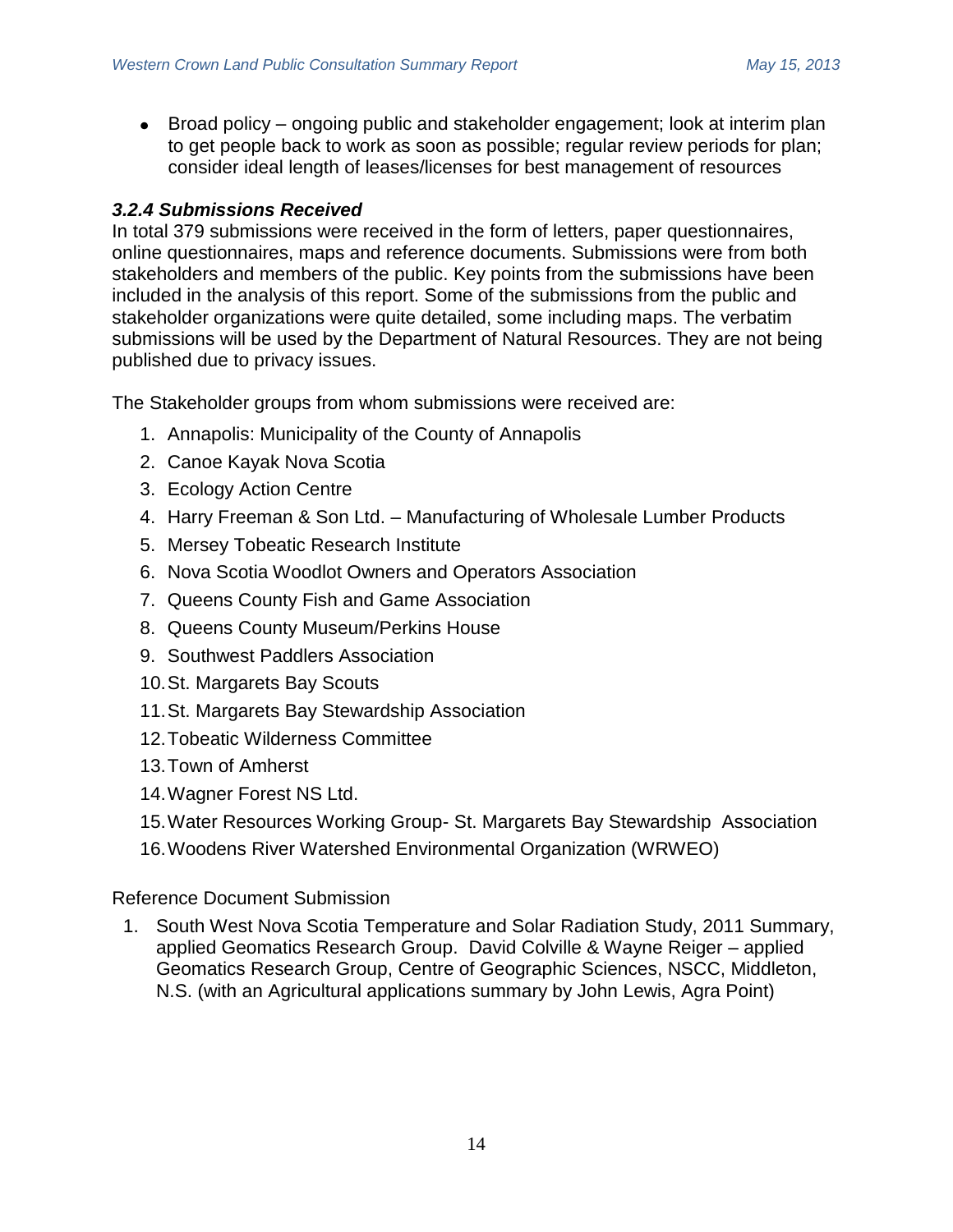# **4.0 Summaries of Submissions, Comments and Stakeholder Focus Groups**

In section 4 all the public and stakeholder submissions and comments have been summarized and categorized. The verbatim submissions will be used by the Department of Natural Resources. They are not being published due to privacy issues. As mentioned, some well-organized groups were better at getting members out to sessions and that is reflected in some of the numbers around points.

# **4.1 Public Open House Sessions**

## **Shelburne Public Comments: First stage categorization (in order of most to least support)**

### \*Attendance: 50

\*Includes comments from paper questionnaires and flip charts

\*Numbers indicate the number of individuals who supported a comment or made an identical comment (the number indicates the total number of times that comment was made and/or supported)

# **QUESTION 1**

*How can we best use the 1.5 million acres of Crown land and the associated resources in the Western Region to most beneficially and sustainably grow and diversify Nova Scotia's economy?*

### **Food production/ agriculture (27)**

- Maple Syrup production **6**
- Haskap Berry production **5**
- Horticultural greenhouses **5**
- Cranberries **5**
- Grape production **2**
- Agriculture **2**
- Land based aquaculture **2**

## **Tourism and walking, skiing, canoeing and hunting/ fishing (16)**

- Eco tourism **4**
- Tourism **4**
- Walking trails **2**
- Ski-trails **2**
- Hunting & fishing **2**
- Systems of cabins to encourage hiking and canoeing **2**

# **Vehicular, ATV & snowmobile access (15 total)**

#### *In favour (9)*

- Snowmobile trails **2**
- ATV trails **3**
- ATV and motorized vehicle access to all crown lands **2**
- Encourage businesses to be accessible by ATV trails **2**

# *Against or policy suggestions (6)*

- Keep the area as wilderness and don't make any more ATV trails **2**
- Look at Maine's model for designated vehicle access **2**
- Use New Brunswick as an example of ATV/vehicle access policy **2**

## **Forestry (8)**

- Sustainable forestry **3**
- Community managed forest land for sustainable harvesting **3**
- forestry **2**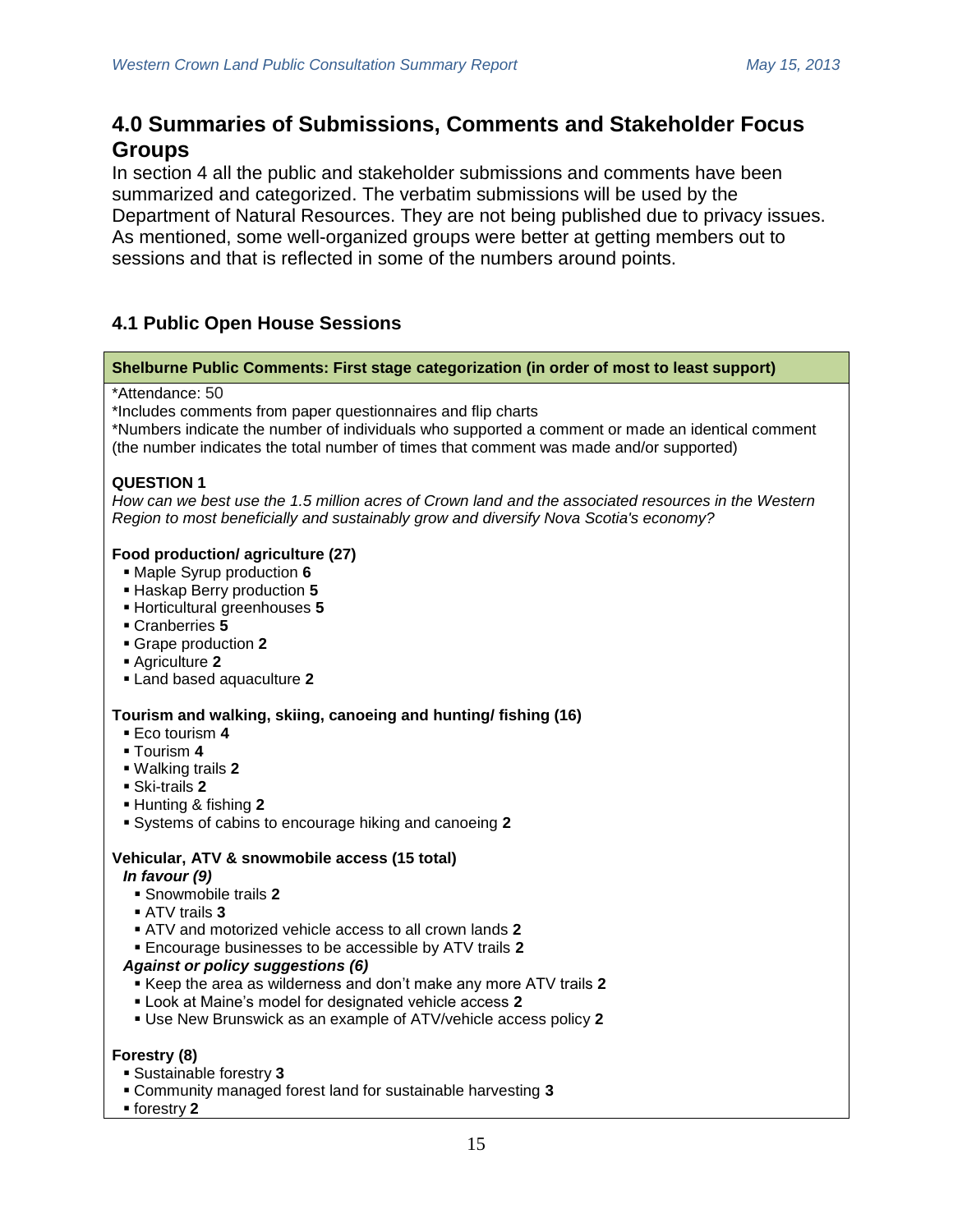#### **Shelburne Public Comments: First stage categorization (in order of most to least support)**

#### **Resource extraction; other (6)**

- Develop resource extraction to reduce the need for imported resources **2**
- Mining is okay except for uranium **2**
- Refer to climate data project currently underway in Shelburne and other counties\*\***2**

#### **Increase home-building (4)**

Sell or leasing property to encourage building homes etc **4**

#### **QUESTION 2**

*What activities would be the most effective use of Crown land in the Western Region that would generate the most sustainable economic, social and environmental benefits for your community and Nova Scotia? Where would you locate these activities on these Crown lands?*

#### **Tourism and walking, skiing, canoeing and hunting/ fishing (18)**

- Eco-tourism **8**
- Create wheel chair accessible walking trails **2**
- Tourism **2**
- Guided fishing and hunting **2**
- Note that trail areas should be assured at rail bed through crown lands north of Lockport and south of Barner's Meadow **2**
- Stock upper Sable River with fish life to create recreational fishery **2**

#### **Vehicular, ATV & snowmobile access (15)**

- Designated trails for ATV and other vehicle use **9**
- Keep roads open for ATV access **2**
- Provide a legal place for ATV traffic **2**
- **Is ATV considered eco-tourism? 2**

#### **Food production/ agriculture (5)**

- Use Climate data and soil data to plan agriculture\*\* **3**
- Blueberry production **2**

#### **Forestry and resource extraction - for and against (4)**

- Sustainable small scale logging **2**
- No mining or clear cutting **2**

#### **Other (4)**

- Create bird sanctuary near Sable River (Sable River Lake) **2**
- Harness power from rivers such as the Tom Tigney or Roseway river **2**

#### **QUESTION 3**

*What other points do you feel are the most important for the Department to consider as it develops the land and resource management plan?*

#### **Vehicular, ATV & snowmobile access (22)**

- Allow continued vehicle access **3**
- Self monitoring of safe-considerate ATV use **3**
- Counties should contribute to ATV trails **2**
- ATV's should not be allowed in swamps **2**
- Why can DNR use ATV in protected area but not the public? **2**
- Why do ex-Bowater employees still have access through gates? **2**
- Keep wilderness wilderness and prevent ATV access **3**
- Consider the carbon footprint of ATVs **3**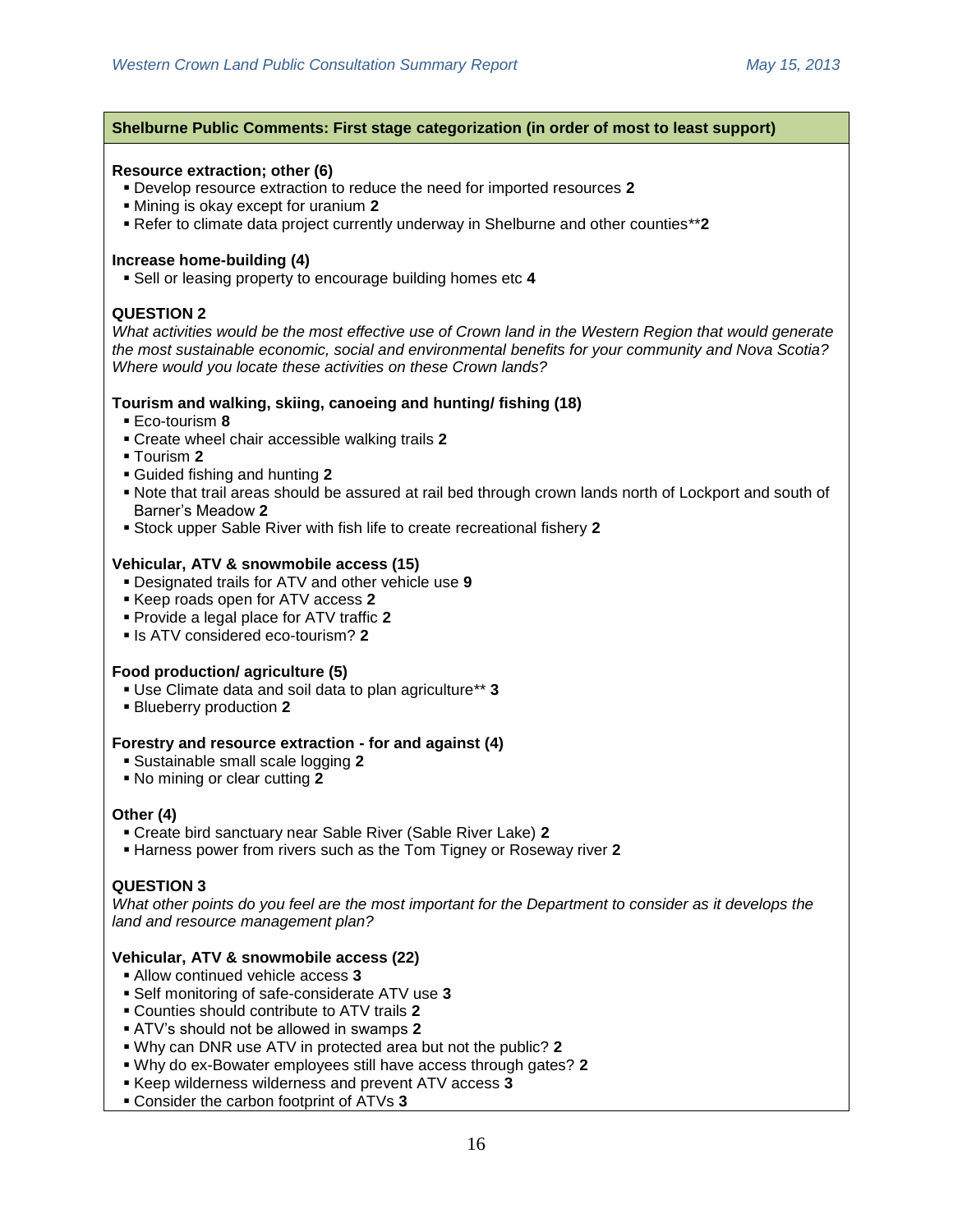### **Shelburne Public Comments: First stage categorization (in order of most to least support)**

#### **Broader Policies (10)**

- Listen to what people are saying and incorporate people's ideas into final plan with flexible guidelines **2**
- Balanced and strategic development with synchronized government policies and programs **2**
- Do no harm **2**
- Do not close the public out **2**
- The province should have adequate fines for disaster/damage committed by companies **2**

#### **Other (6)**

- Use climate data for Shelburne/Queens/Yarmouth counties **2**
- Pickerel needs to be managed (almost to Lake Rossignol) **2**
- The Beaver Pond behind Sable River Village is an idea area for bird sanctuary **2**

## **Tourism (4)**

Tourism including geocaching **4**

\*\* **Reference document:** South West Nova Scotia Temperature and Solar Radiation Study, 2011 Summary, applied Geomatics Research Group. David Colville & Wayne Reiger – applied Geomatics Research Group, Centre of Geographic Sciences, NSCC, Middleton, N.S. (with an Agricultural applications summary by John Lewis, Agra Point)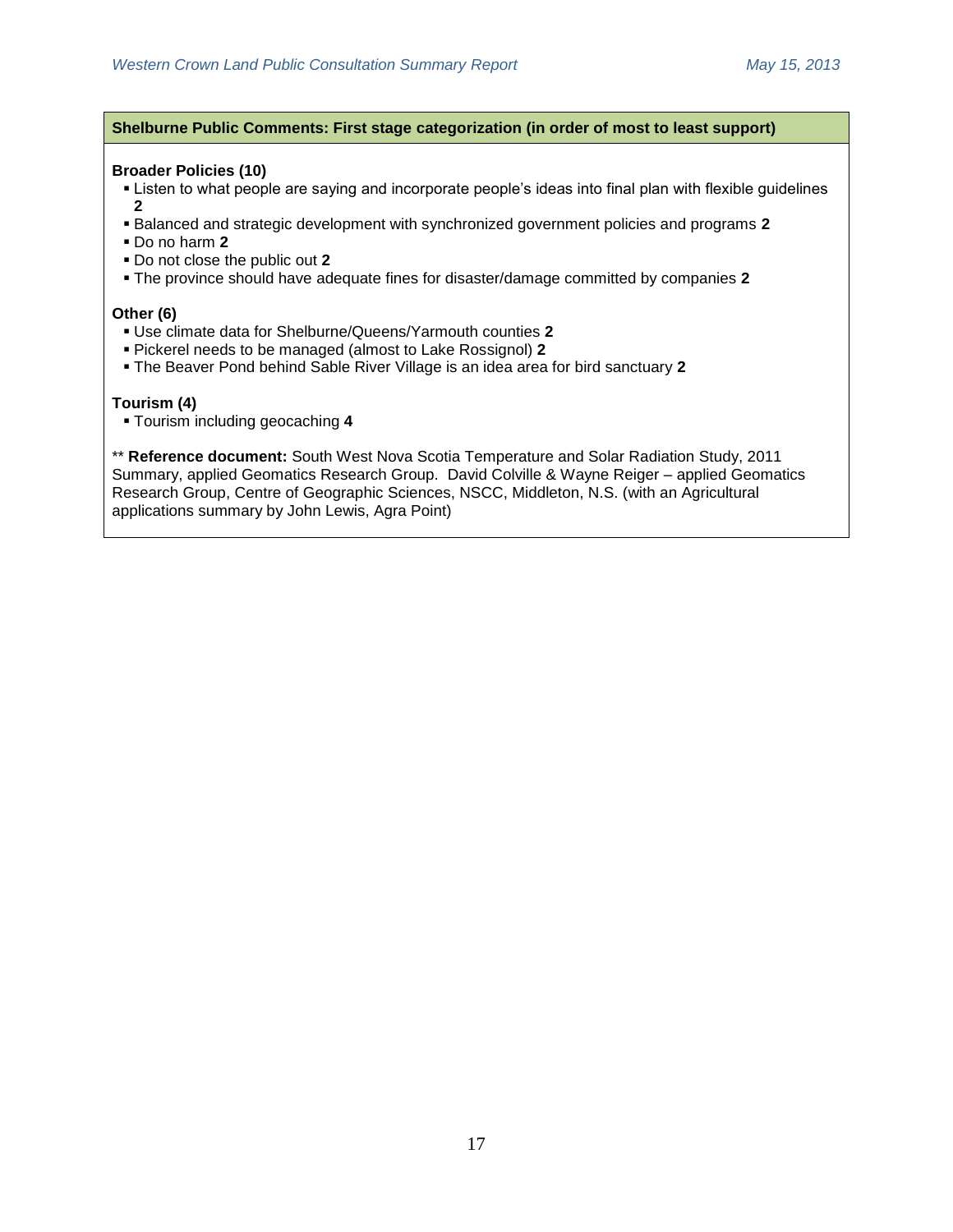#### **Windsor Public Comments: First stage categorization (in order of most to least support)**

#### \*Attendance: 50

\*Includes comments from paper questionnaires and flip charts

\*Numbers indicate the number of individuals who supported a comment or made an identical comment (the number indicates the total number of times that comment was made and/or supported)

### **QUESTION 1**

*How can we best use the 1.5 million acres of Crown land and the associated resources in the Western Region to most beneficially and sustainably grow and diversify Nova Scotia's economy?*

### **Vehicular, ATV & snowmobile access (39)**

- Maintain access **10**
- Maintain and develop the trail network for OHVs. Designated trails that are already in place maintained and cared for by district clubs over seen by ATVANS **11**
- Open all roads for recreational use; will need policing of vehicles or TV monitoring for spot checks for garbage **10**
- Road access for recreation, sport & residential (lo-impact) can be identified **3**
- Accessible areas for disabled to fish, swim, travel for nature tours
- Maintain road access to the lake and cabin
- ATV access to develop more camps as economic activity
- Maintain for fire roads
- Roads must be marked as non-passable if vehicles not suited to an unused area. All roads do not need to be 100% repair as they can safely be used by Off Highway Vehicles

### **Forestry and resource extraction (17)**

- There should be a definite presence of sustainable forestry operations in the area **5**
- Community forest projects and management cooperatives, in non-sensitive ecological areas **4**
- Allow local/small operations loggers to selectively and sustainably cut stumpage lots **2**
- Allow forestry
- Any cutting done should include re-forestation
- Replant some clear cut messes
- Stop clear cutting our forests! Create jobs! Harvest trees with a plan that is good for the long termsilviculture- replant areas that have been cut clear with nothing left
- Tender of outsource planting/PCT in Jan-Feb
- No hydraulic fracturing or uranium mining

#### **Tourism and walking, skiing, canoeing and hunting/ fishing (15)**

- Recreation: People should be able to snowmobile and bike, hike, camp, hunt and fish on all these properties all contribute to the economy **8**
- Ecotourism
- Crown leases for ecotourism
- Areas for dark skies viewing
- Projects that will lead to tourism; Limit river systems like the LaHave to re-establish Salmon + Sea trout runs **2**
- Protect old growth trees by making camping sites (Parks) to surround these areas + promote hiking; birding; and fishing etc
- Tourism of ATV use like NFLD

## **Access (general) (6)**

Open the lands for public access **6**

#### **Protected areas (3)**

- Conserve very substantial areas for plants, animals and amphibians, birds **2**
- Important to protect substantial corridors of forest & water; also trail (multi-use) corridors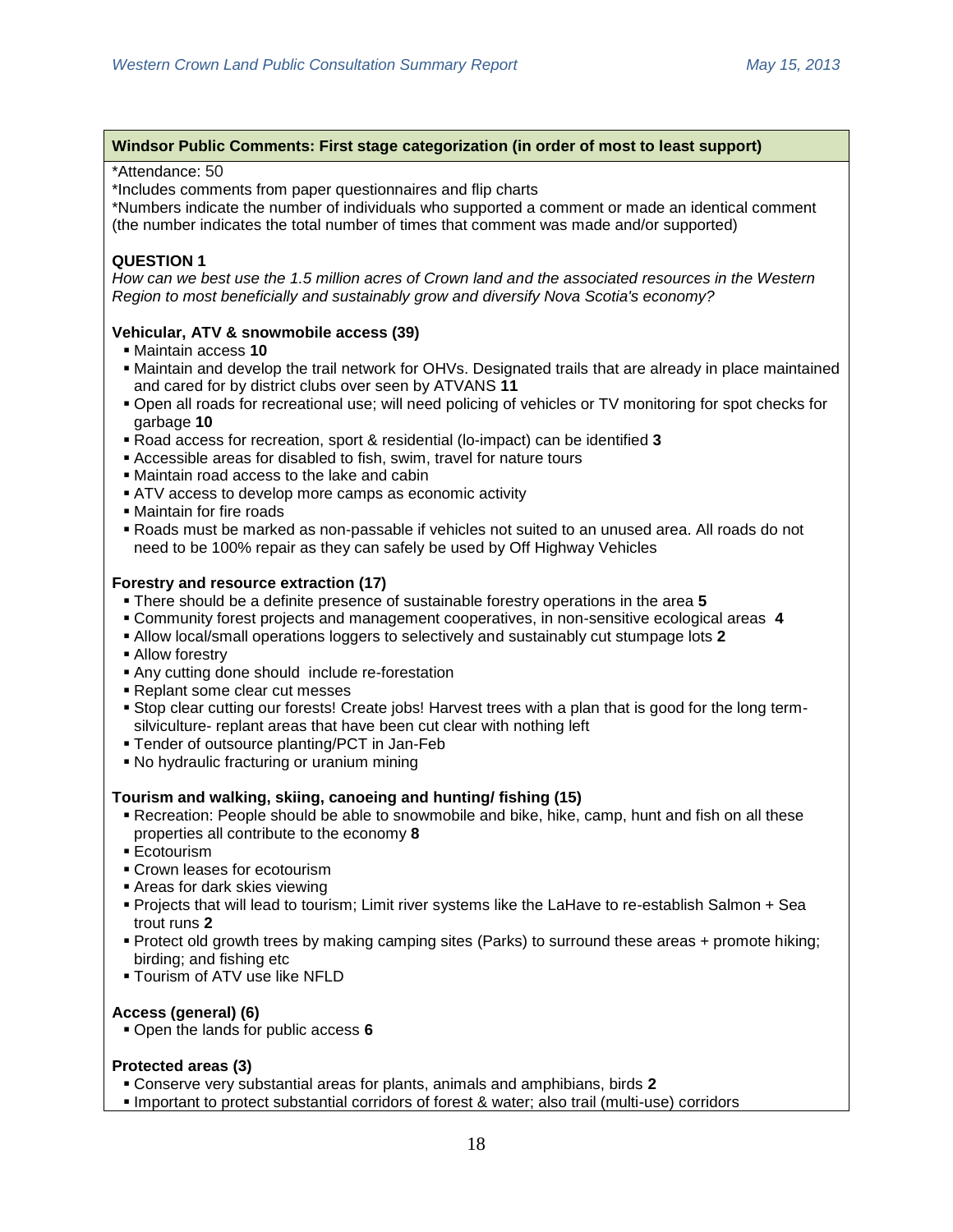## **Windsor Public Comments: First stage categorization (in order of most to least support)**

## **Other (1)**

Create jobs locally – do not haul raw material away

## **QUESTION 2**

*What activities would be the most effective use of Crown land in the Western Region that would generate the most sustainable economic, social and environmental benefits for your community and Nova Scotia? Where would you locate these activities on these Crown lands?*

### **Vehicular, ATV & snowmobile access to specific areas (17)**

- OHV access to trails. St. Margarets Bay **6**
- Access to camps and cottages fishing holes Lakes **3**
- Continue use of land for E2C Challenge (search and rescue) **2**
- Access needed to approx 10-12 cabins with leases at Five Mile Lake, Hants County **2**
- Community trail for OHV out of Halifax to the Valley **3**
- Access to Long Lake and maintain all existing trails

### **Other (4)**

- The St. Margarets Area seems the most vulnerable, due to urban pressures. Identify as moose habitat & best forest, logging potential are totally incompatible. Go for the mooses protection, with some locally-managed community forest activity where it can be set up
- Have more protection in various areas e.g. Ponhook Lake hemlock
- New Germany: there are better soils, pastures that are not showing that are suitable for agriculture
- Lease land and open access around the headwaters of Mersey River and Medway river

## **QUESTION 3**

*What other points do you feel are the most important for the Department to consider as it develops the land and resource management plan?*

#### **Camps, leases and land sales (32 total)**

- You should consider making some lands available to lease for people to build camps for recreation **11**
- Maintain/ renew leases for the long term for camps. These folks create spin off effects and help local economy **7**
- Holders of leases on the newly acquired lands should be offered this same option in 15-20 year blocks (terms) as to be fair on camp investment **3**
- Renew leases under Bowater, and allow transfer of lease to someone else
- Are leases going to remain the same?
- Develop economy by leasing land to the public

## *Selling lots (7 for; 1 against)*

- Selling of these lots [on former Bowater land] might also be an option as property on purchased/private lands generates hugely more tax dollars
- Are lease sites going to be for sale [with] right [of] way to cabins and roads? **2**
- Lake frontage should be subdivided in isolated areas. Have a lottery for the lots. It can only be sold to Nova Scotians. This should be done in areas with minimum impact on sensitive areas **2**
- Leases to remain and the lease to have the opportunity to buy a small parcel of land surrounding cabin (1-2 acres)
- Allow purchase of 9 acre island on which our cabin sits
- No sale of leased lands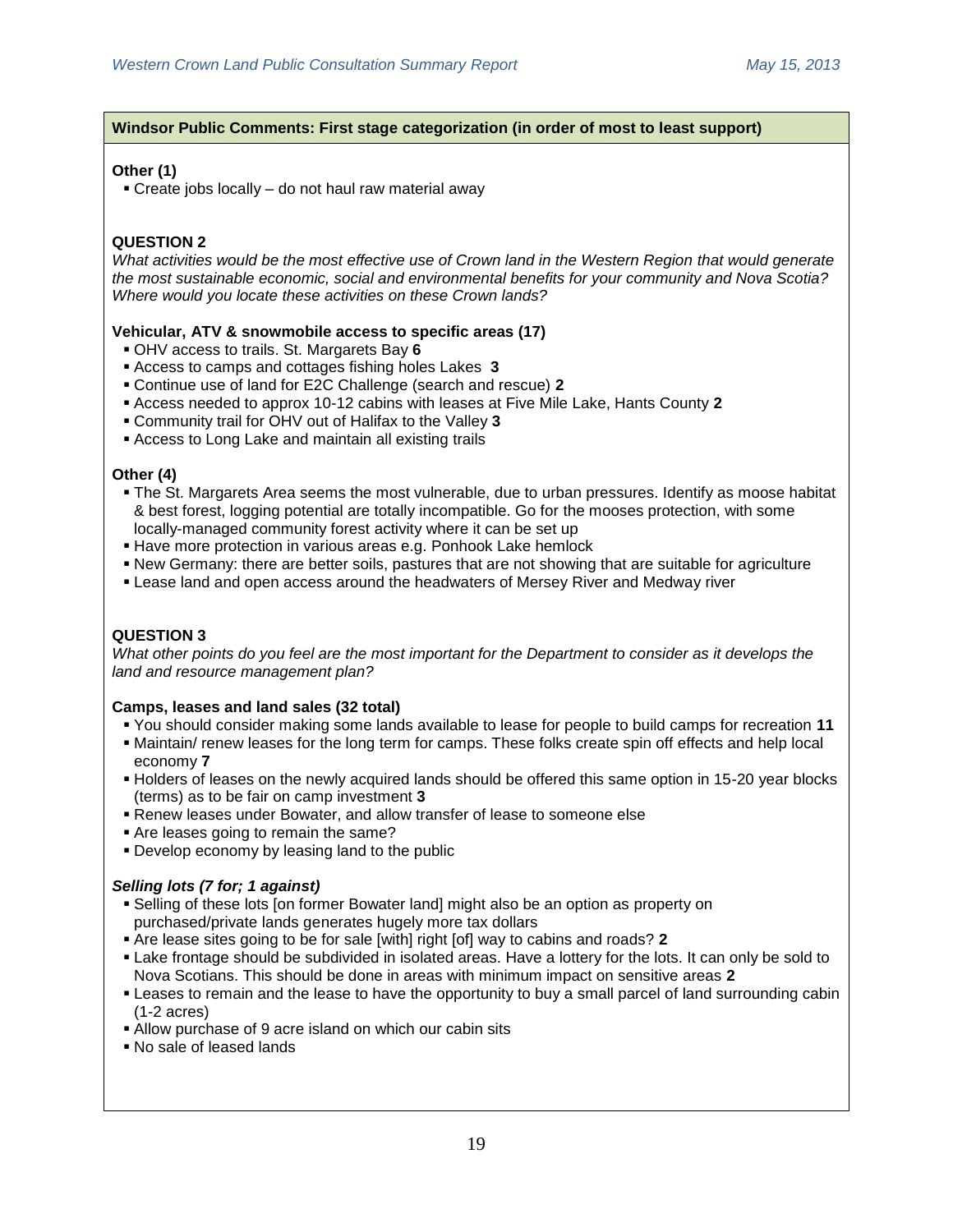### **Windsor Public Comments: First stage categorization (in order of most to least support)**

# **Broader Policies (4)**

- **For this large & very varied number of parcels take time to decide. It will need commitment to** dedicated knowledgeable staff, continuing through the years with regular re-evaluations. A resource that NS is unlikely to acquire again. First priority: take time. No hurry to log, no need for standard logging at all. Precautionary principle
- This province has a golden opportunity to develop a plan for this. Please consult widely with scientists and environmentalists going forward. These consultations are a good start. Take as much time as you need to plan wisely
- Ensure balance between sustainable economic development, habitat protection and access for recreation
- This province needs a transparent, overall plan for both protection of our environment and development. I have also concern for the protection of clean water. Clear cutting leads to increased erosion around lakes and rivers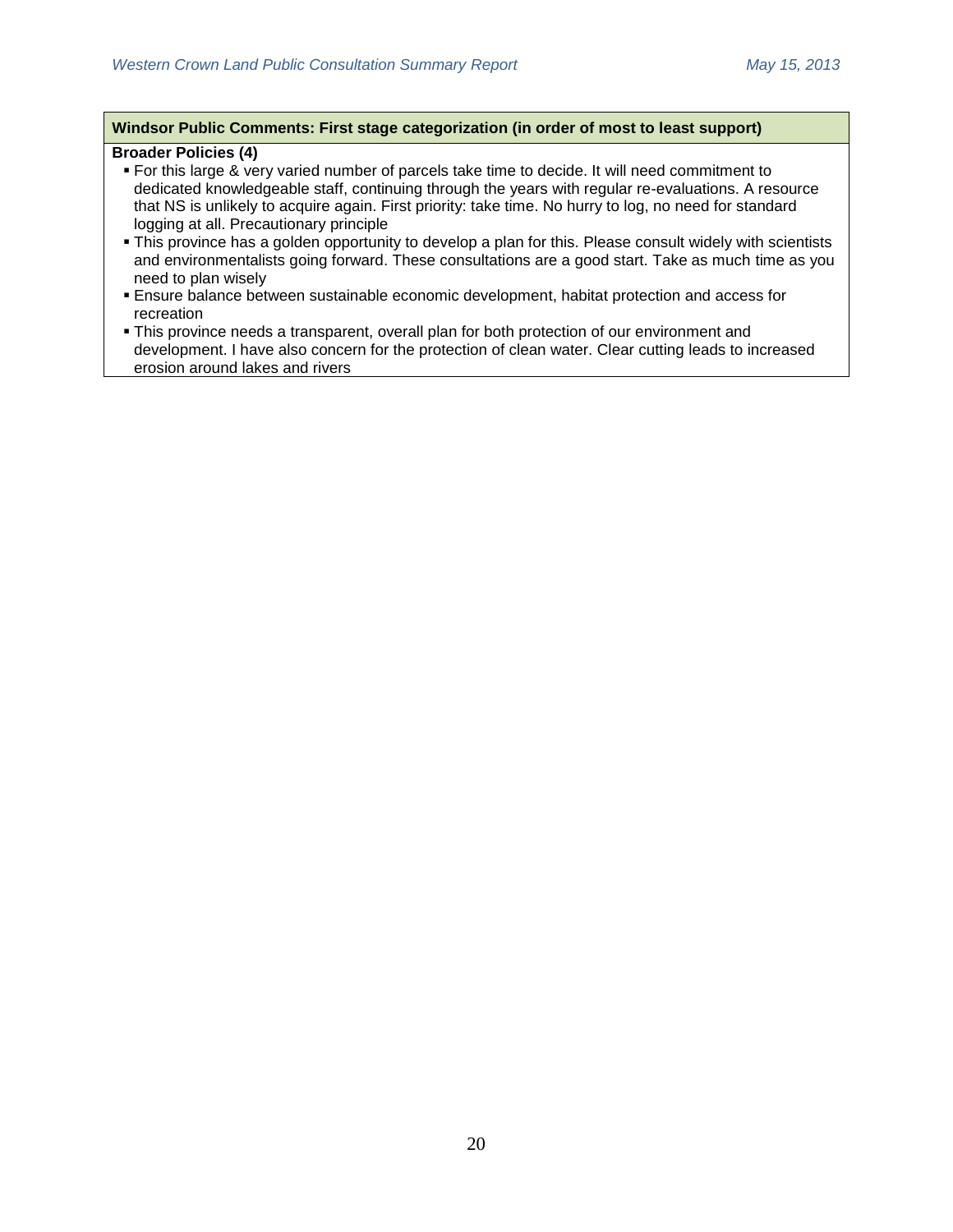### **Saulnierville Public Session: First stage categorization (in order of most to least support)**

#### \*Attendance: 41

\*Includes comments from paper questionnaires and flip charts

\*Numbers indicate the number of individuals who supported a comment or made an identical comment (the number indicates the total number of times that comment was made and/or supported)

### **QUESTION 1**

*How can we best use the 1.5 million acres of Crown land and the associated resources in the Western Region to most beneficially and sustainably grow and diversify Nova Scotia's economy?*

### **Vehicular, ATV & snowmobile access / General access (21)**

#### *In favour (19)*

- Encourage economic benefits from ATV use **2**
- This land has been used for activities, hunting, fishing, for many, many years. It would be sad and disappointing to restrict the people of the area from this past life to a now (new) way of using the wilderness of our ancestors **2**
- Do not prohibit vehicles on established roads
- If I kill my deer off your main roads how can I get it out without use of existing trails
- Attract American ATV users to NS
- Organized ATV guided tours of Nova Scotia could bring in excess of \$1,500/week to NS motels, restaurants, tour guides, fuel sales , nightly activities, repairs, souvenirs
- Use these lands for hunting fishing recreation with ATV camping
- Keep the roads open to the land locked people so they can keep hunting, fishing and camping which we have been doing for years
- ATV runs like Poker Rallies there used to be a couple runs per year now there are none because of laws and protected lands adding crown land in Blackadar Area will not help these activities (example: Clare canoe trip on Easter weekend will no longer be done and will effect where ATVs pass by
- If you try to stop ATVs from going in the woods there are a lot of businesses that are going to lose work and more if you push too much. The young people are not going to stay they will move away.
- Maintain ATV access
- Let the thousands of people use existing roads so you can go in fishing and canoeing
- Crown land should be accessible to Nova Scotians
- **The elderly and handicap should have access**
- **Land locked parcels need to be accommodated in some way.**
- Industry and recreational use must be permitted but mot to permit destruction of the land and resources
- Why let a few loggers close all the land that WE bought and the thousands of people who pay taxes not allowed on (but that is how government work) all for the rich

## *Against or policy suggestions (2)*

- Nova Scotia's beauty should not be restricted to what you can see in a car
- **ATV** must have some limitations

## **Forestry (14)**

- Stop clear cutting **2**
- **How to ensure level playing field for private woodlots competing with those cutting on crown land?**
- Certification of private land how can they afford it? Who manages the big picture? Integrated plan needed to meet needs of private woodlot owners
- **Logging on private land on all 3 sides on crown lot**
- Use the public more to semi cut the hard wood on crown land
- I think that they should let the people buy firewood
- Stop using large companies to shelter cut wood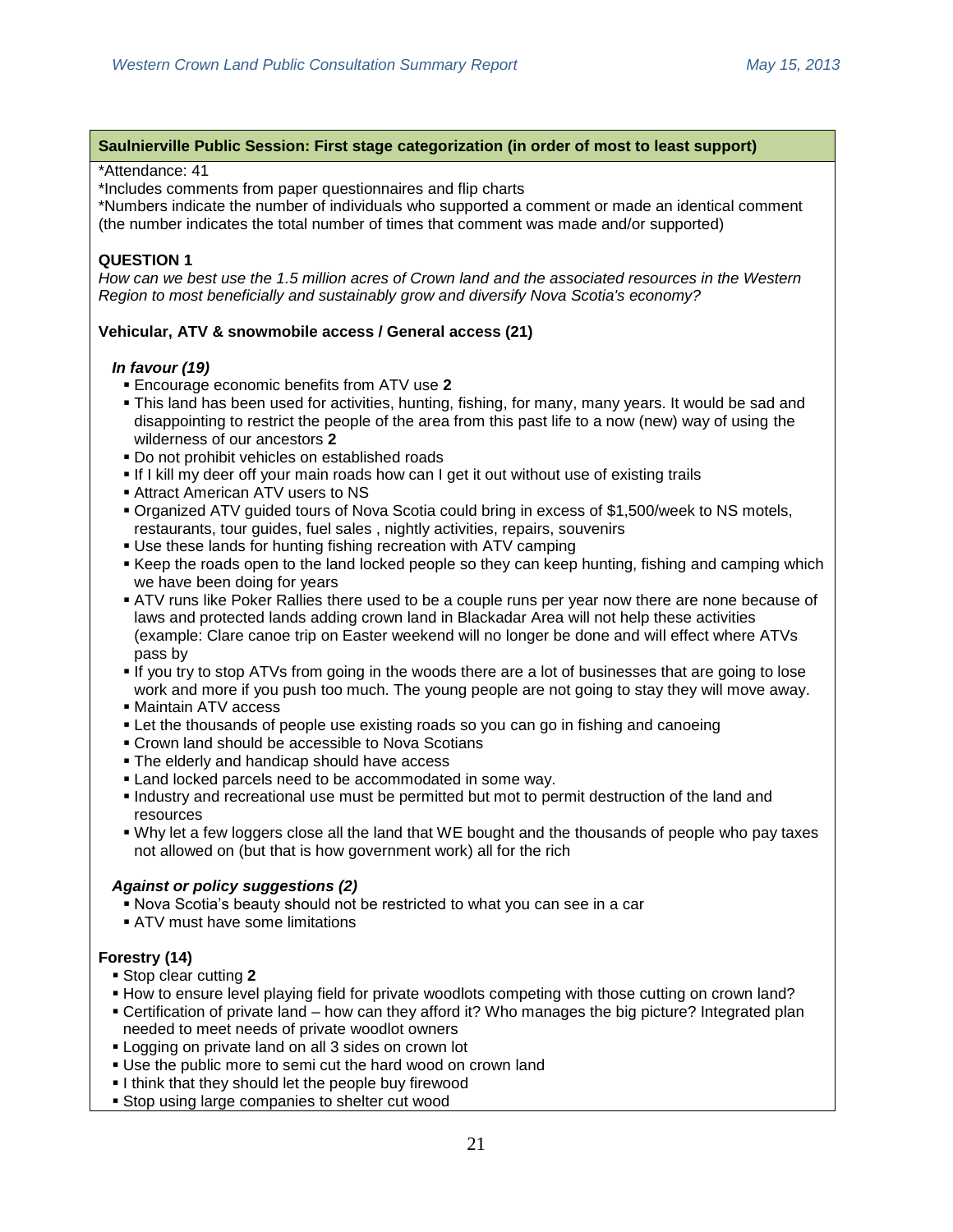#### **Saulnierville Public Session: First stage categorization (in order of most to least support)**

- Use small cutters with smaller machinery
- Give chances to the people wanting firewood by thinning out hard wood lots
- **Log some land or sell some**
- **Forestry is an important part of the economy**
- **ELimit Clear cutting**

#### **Infrastructure/trails (13)**

- Roads going into these lots should be maintained **6**
- Bridges on these roads should be the first thing maintained **6**
- The taxes from gas and fishing licenses will help and maintaining roads will make people happy

### **Broader Policies (10)**

- Recreational use, social well being and enjoying the use of crown land should be a given right
- **Example 1** Let the people do what they've done for generations
- **Have some rules and regulations in place**
- City people and office people should leave us alone, we want to hunt and fish
- Corporations have taken our resources and profits out of province and left Nova Scotians with little to use or enjoy
- Industry and recreational use must be permitted but not to permit destruction of the land and resources
- **Enforcement of reasonable regulations**
- Dept. of Natural Resources is in need of more officers to put pressure on and enforce what is currently on the books
- Corporate, private loggers, ATVs, hunters, fishermen, campers, canoers have to know that DNR is not far away. Make it work.
- Our gift to our children and grand children is at a crossroads. Land decisions have to be taken with the future in mind. We have taken from Nova Scotia land since we have landed here 400 years ago. NS government have mismanaged the resources since day one. Let's start again from this day on let's make a change for the good of all. We have an opportunity before us let us take full advantage of it
- **Proper management of Crown lands so that the economy benefits**

## **Protected Areas/Ecological Protection (7)**

- Crown land should not be protected. Crown land is already protected from the people. You can't cut wood or anything on crown land. So why protect crown land
- Do not protect the land as proposed by the 12% land proposal in SW Nova Scotia
- I employ 10 people that are directly affected by restricted land use, use of outboard motors, ATVs and generators will be affected if we cannot get to the fishing area
- No protection, it is only waste of land
- **Encourage protection**
- You don't ask us for your money but you take it and do what you want. I have no problem in conserving some land but too much is too much
- More attention needs to be given to protect plant species and birds, animals that are endangered

## **Tourism and recreation, walking, skiing, canoeing and hunting/ fishing (6)**

- Hunting, fishing, off road vehicles, logging, truck, trapping
- **Example 1** Let hunters and fishermen use their woods to do the sport that they enjoy
- Create a tourism opportunity by improving trails and roads for ATVs, use NFLD as an example
- The land is good for hunting and trapping wild life
- Develop inter tourist activities to stimulate stagnant evening at this time
- Consideration of traditional use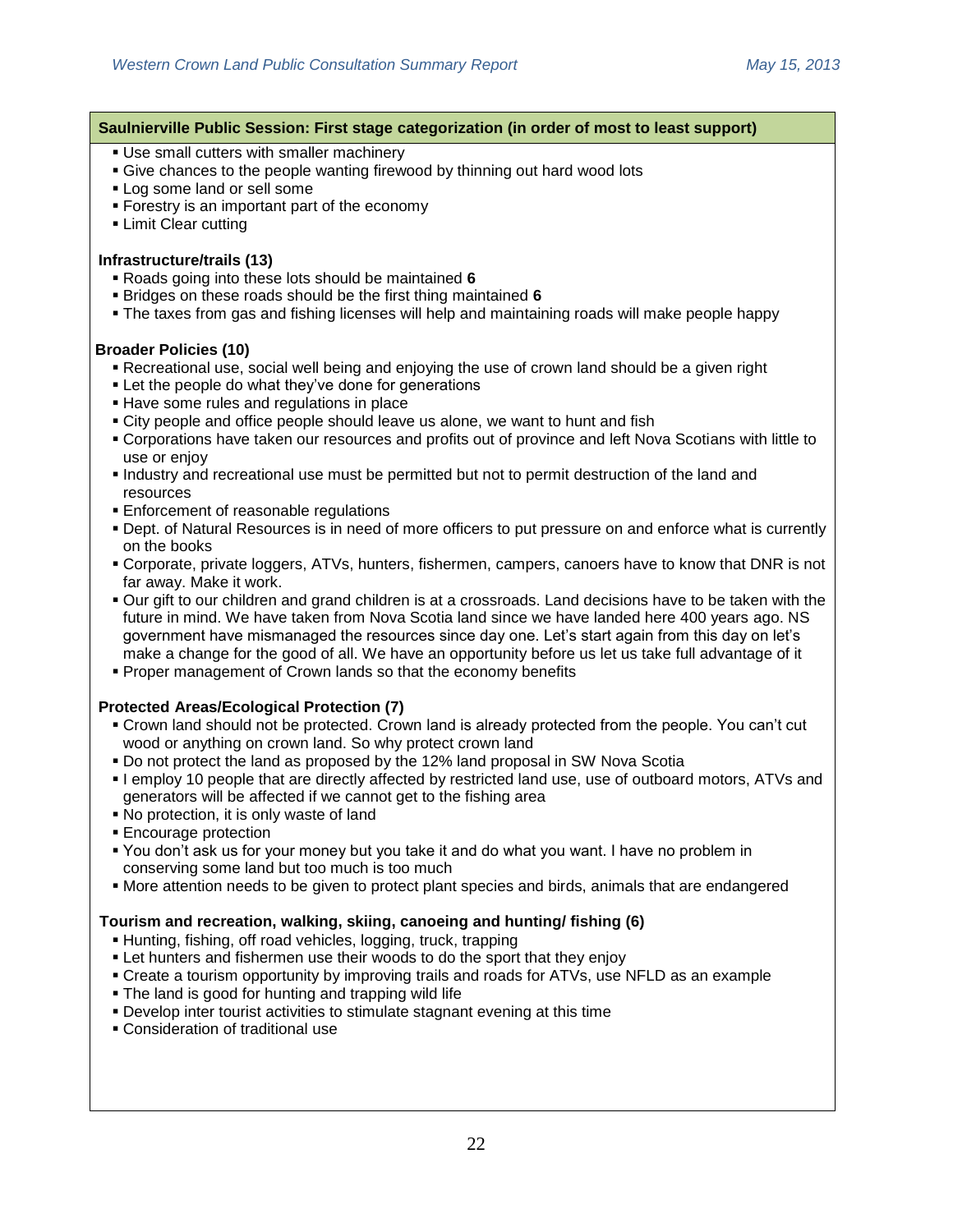#### **Saulnierville Public Session: First stage categorization (in order of most to least support)**

## **Increase home-building/Camps (2)**

- Allow private taxpayers to acquire lots on lakes and rivers (income for government). Pay taxes to municipalities. Building costs help economy
- People are buying land and trailers in Florida! Make lakefront property available here so people don't move to Florida for 6 months/ year

#### **Value Added Products (1)**

■ People should understand value-added

## **QUESTION 2**

*What activities would be the most effective use of Crown land in the Western Region that would generate the most sustainable economic, social and environmental benefits for your community and Nova Scotia? Where would you locate these activities on these Crown lands?*

### **Vehicular, ATV & snowmobile access (7)**

- Blackadar lot: Eel Lake to Wentworth Lake, camps with access through crown ATVs, fishing, hunting, canoe route, etc. Next to this lot, is an area known as "Les Petite Cabane" or "the small cabins" in the Clare area. For generations, this whole area was used for recreation such as hunting, fishing, trapping, snowmobiling, ATVing, cross country skiing, snowshoeing etc. not only by the owners of these cabins, but by the general public of Clare. Not only is the main road used constantly, but also the small existing logging roads and trails
- For generations, this area has been used year around. Some of the older gentlemen in the area there is no way for them to get to their historical hunting, fishing and trapping locations other than by ATVs. In my recollection, there have never been any problems caused by any of these people. Some have even fixed roads with no assistance. This is a prime recreation area which now is accessible to all ages. A shame to stop this historic recreation. The road should also be maintained, not just for these reasons, but for firefighting access
- Blackadar lot; Trapping and hunting area. Drive through to hunt @ back of lot. Access to private land, logging in area road used for timber removal
- Access Road to Blackadar Block of lands
- Allow vehicles on existing road if becomes wilderness area in Medway
- If we are not harming the land, why are we going to be forbidden to use existing roads that have been used by the people for hundreds of years? I have a piece of land on Germain Lake (Blackadar) that has no access except across crown land
- Let the people use the roads for travelling with ATVs or other vehicles. We are mostly taking off the Blackadar lot

#### **Protection (6)**

- The Blackadar land and the Porcupine Lake and Wentworth Lake properties have been productive forestry land in this community for 200 years. This land should not be taken out of the economic equation. These lands should be divided up into 100 acre lots and auctioned off to the public so they remain productive and allow more families to remain in the area and create jobs and wealth for the community
- Blackadar Block should not be protected. Lots of people use it for recreation –camping fishing hunting – access to land beyond. What is in there to protect? What's special?
- Blackadar lot: Private lands bordering Big Pine Lake and Beaver Lake need access via crown land roads already in existence and maintained by government. Will there roads continue to be maintained by government?
- Will existing ATV trails be impacted by the proposed wilderness areas? Blackadar area has many camps, ATV trails and etc
- Land under negotiation (wilderness area/nature reserve). Will the designation limit access for wilderness camping, canoers?
- How do you plan to protect the area and do I need a permit to cross the crown land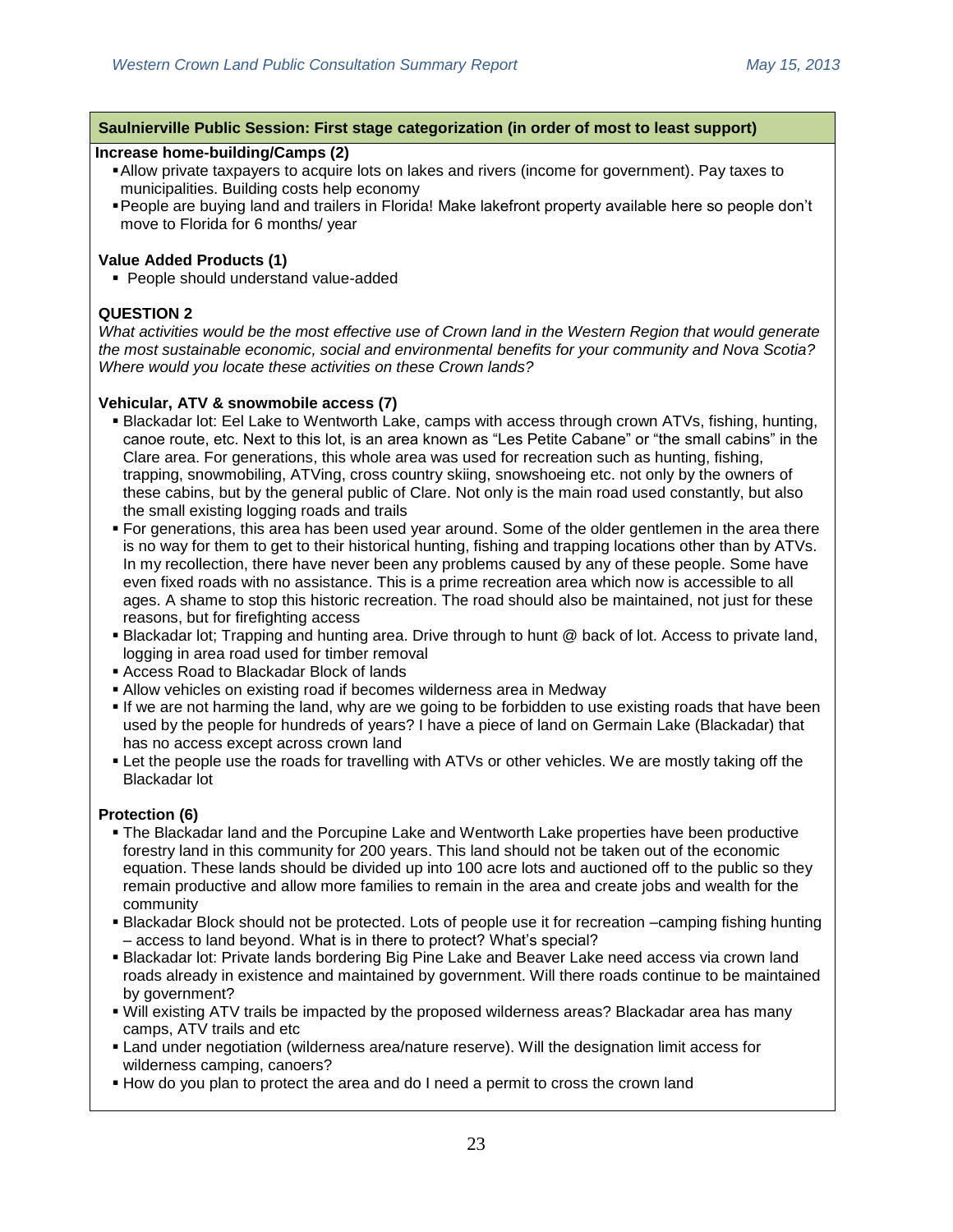# **Saulnierville Public Session: First stage categorization (in order of most to least support) Tourism and walking, skiing, canoeing and hunting/ fishing (3)** Tourism: Nouvelle-France (Electric City) Develop New France as tourist area at original site Blackadar is located a prime recreational area **Forestry and resource extraction - for and against (3)** Concern with no markets for wood. Since Oakhill closed. May get worse if crown allows companies to cut on crown land Forestry: Comeau Lumber Mill closed Make the sawmill in Metegan operable, make some work for the young people to stay here **Infrastructure (1)** Blackadar has infrastructure on it such as roads bridges, private camps. If that land is protected all those things we have been using, maintaining and our entire lives will be lost **Food production/ agriculture (1)**  Poor quality soils are used in France to grow great quality wine. Why not use some of the land for vineyards? **QUESTION 3** *What other points do you feel are the most important for the Department to consider as it develops the land and resource management plan?* **Vehicular, ATV & snowmobile access (1)**  Why not stop logging and let people access it? **Protection (1)** Why does the land need to be protected? **Other (1)** Printed material for those of us who don't use computers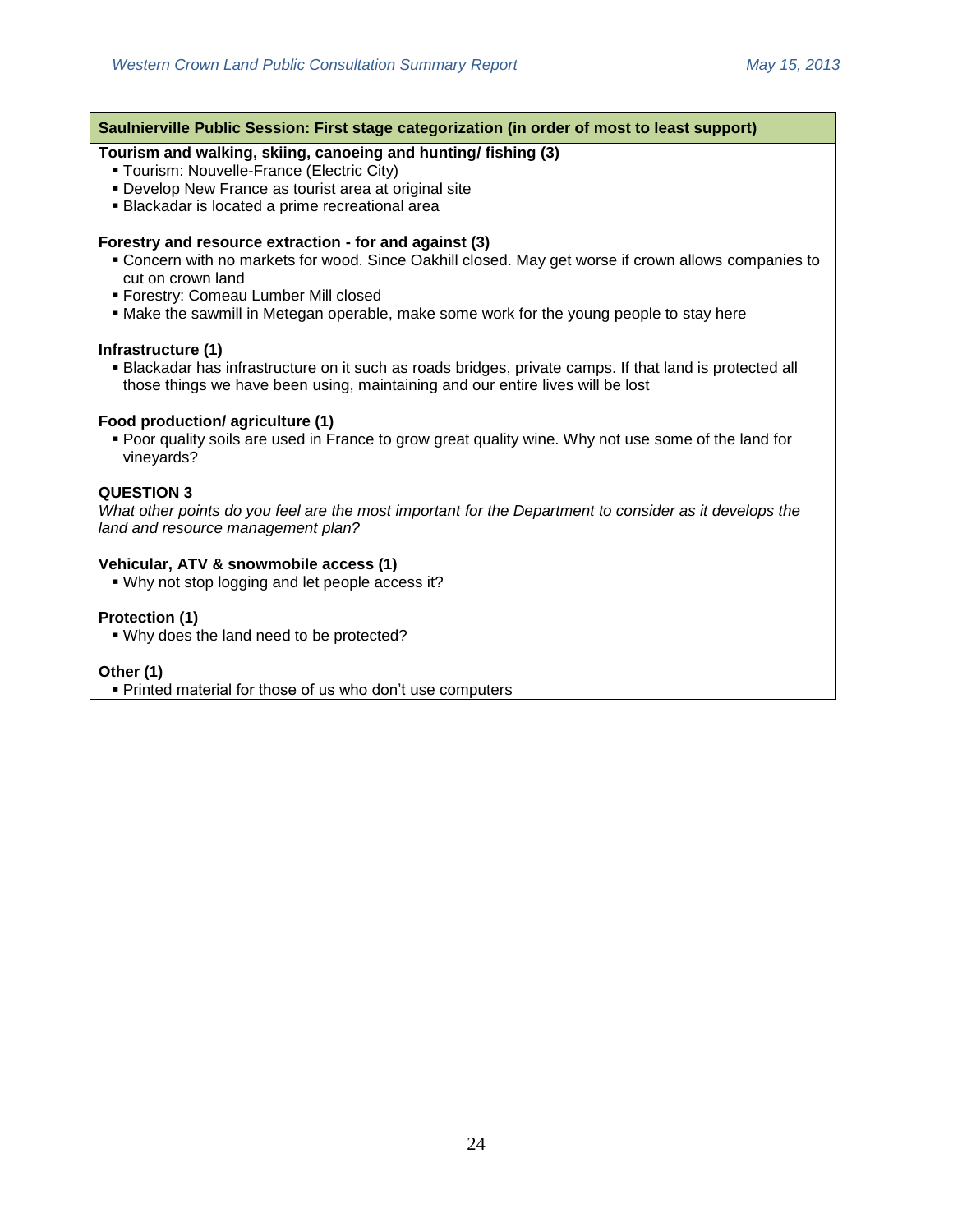### **Yarmouth Public Comments: First stage categorization (in order of most to least support)**

#### \*Attendance: 40

\*Includes comments from paper questionnaires and flip charts

\*Numbers indicate the number of individuals who supported a comment or made an identical comment (the number indicates the total number of times that comment was made and/or supported)

# **QUESTION 1**

*How can we best use the 1.5 million acres of Crown land and the associated resources in the Western Region to most beneficially and sustainably grow and diversify Nova Scotia's economy?*

# **Vehicular, ATV & snowmobile access (18 total)**

### *In favour (15)*

- If access is completely denied, consider permits for ATV clubs on existing trails. Differentiate permit costs if non ATV club make it more expensive (e.g. \$100 permit or \$20 if joining a club). All Terrain Vehicle Association of Nova Scotia (ATVANS). Self policing **6**
- Permits for vehicles and ATVs (1 year) through club or DNR so know who is in there. **5**
- Complete access except for sensitive areas
- Limited access doesn't work
- Some maintenance needed
- Last generation who wants to go in woods

### *Against or policy suggestions (3)*

- Limit ATV use and stop littering and garbage dumps **2**
- Keep closed when roads soft

## **Access (general) (4)**

- Let all people use the land for work and play not all protected **2**
- Maintain access for hunting and fishing
- Maintain liberal access to the resources

## **Forestry (17)**

- Use sustainable harvesting; replant & repair damage. No clear cutting; use selective cutting **6**
- No long term licenses on crown lands as was done with Bowater and Scott Paper etc **3**
- Introduce community forest projects on a local scale. Do not allow major industry to gain control
- Do not allow cutting to support biomass
- Facilitate commercial forestry and local sustainable use of the land
- Maintain productive land for forestry **3**
- Merchantable cropping: Silviculture (no scotch pine)
- Consider issuing leases to individuals to cut fire wood as done in past

## **Tourism and walking, skiing, canoeing and hunting/ fishing (15)**

- Recreation, tourism **2**
- Develop backpacking/ hiking trail system along with appropriate camping opportunities –it will attract tourists **5**
- Backpacking, canoe routes, maintain primitive campsites, guided fishing canoe trips **2**
- Give courses in survival training (map, compasses training)
- Not so much "protected" and more useable multipurpose trails (including ATVs) for tourism and business building. Good trails would help reduce biking on private lands **3**
- ATV tours (environmentally friendly)
- Develop ATV trail system using the "ferry" for U.S. tourists to NS e.g. Newfoundland way to trails to accommodations etc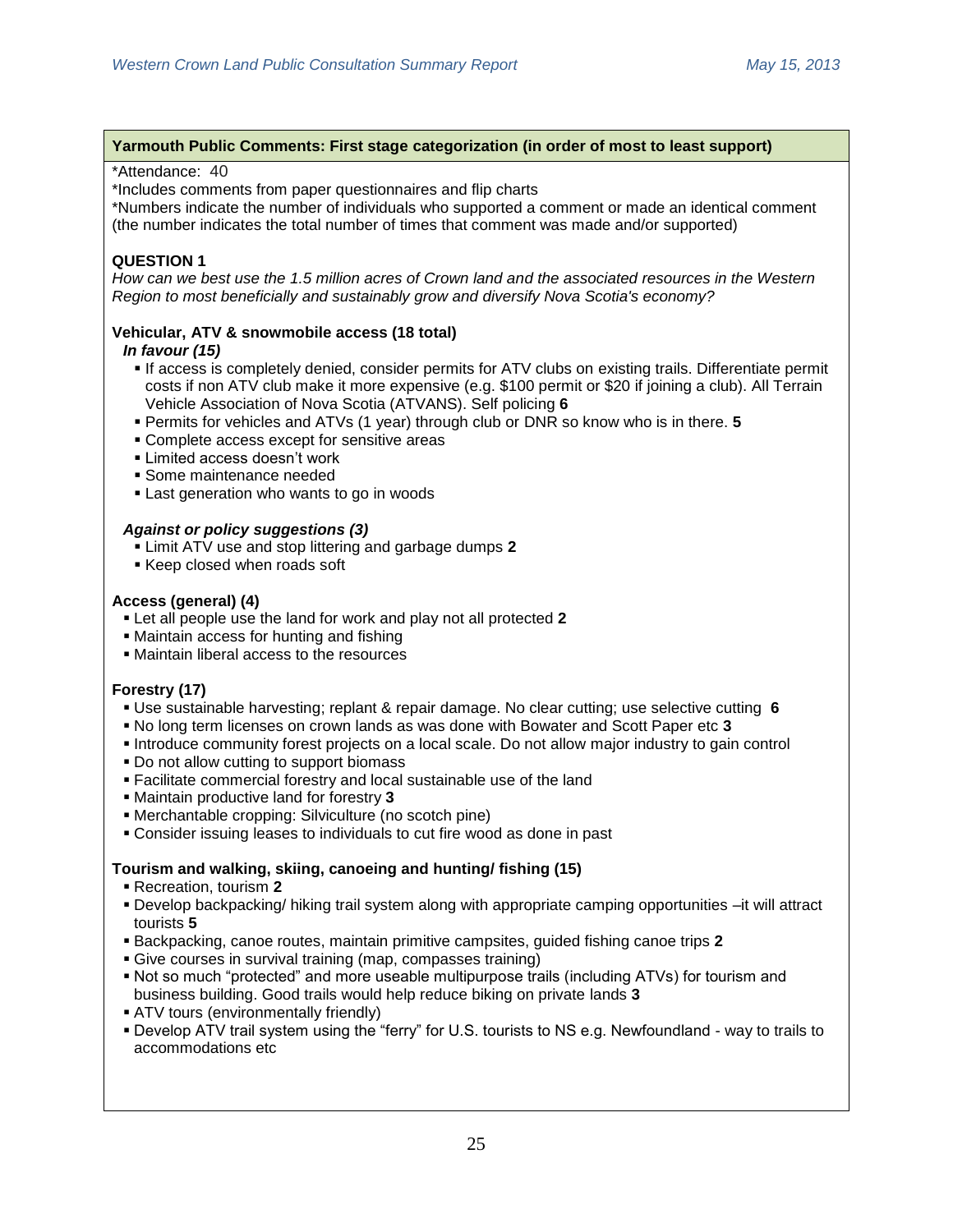### **Yarmouth Public Comments: First stage categorization (in order of most to least support)**

#### **Protected areas (8)**

- See about trading some 555,000 acres of Bowater lands for the proposed protected areas for others that are not traditional fishing and hunting i.e. the smaller areas
- Make up part of 12% from Bowater lands rather than the smaller areas
- If do protected, access via existing trails and offshoots from main access trail **2**
- Reserve 12% of all of the original Bowater lands for Protected areas
- The 30,000 acres planned for protection is a good start but should protect more
- There needs to be more enforcement of the protected areas. Stop destruction of environment and littering **2**

#### **Resource extraction; other (2)**

- No fracking, waste or other (do not destroy land)
- Keep land productive; don't let the land lay dormant

# **QUESTION 2**

*What activities would be the most effective use of Crown land in the Western Region that would generate the most sustainable economic, social and environmental benefits for your community and Nova Scotia? Where would you locate these activities on these Crown lands?*

### **Vehicular, ATV & snowmobile access - for and against (8)**

- Hike through Indian Falls through to Keji. Don't think there should be ATV access
- North Kempt up through Sissiboo Falls Maintain access for ATV
- Roads left open for part of year to key access roads for camping and canoeing e.g. up to Tobeatic Lake (through W. Brook)
- Continue to use existing trails in areas to be protected (Silver River area)
- Shubenacadie Lake access must remain available for private land owner use.
- Maintain access by car between Lewis Lake and Little Round Lake Yarmouth county
- Access to North Carrying Lake area by ATV or power boat for hunting
- Present roads should be left open to ATVs; current camp owners should have access to their camps without applying for a permit

## **Tourism and walking, skiing, canoeing and hunting/ fishing (2)**

- More hiking trails across the central part of the province
- More hiking trails and more camping opportunities in Tobeatic and other protected areas

## **QUESTION 3**

*What other points do you feel are the most important for the Department to consider as it develops the land and resource management plan?*

#### **Protection and balanced sustainable development (7)**

- Aim to protect underrepresented ecosystems and under protected species at risk
- Systematic areas connected for environmental values of usefully acquired lands
- Keep lands much like they are now
- Keep it as pristine as possible
- Give priority to balance of protection and local sustainable management of resources
- No licenses to expand industrial entities or no sales of crown land
- A condition of all leases/licenses should be the sustainable use of the resources

## **Consultation processes (5)**

- Continue to have a transparent consultation process for ongoing input into the use and maintenance of these crown lands and protected areas. Local consultations essential to avoid mistakes **3**
- Thanks for caring; hope the consultations give you helpful inputs **2**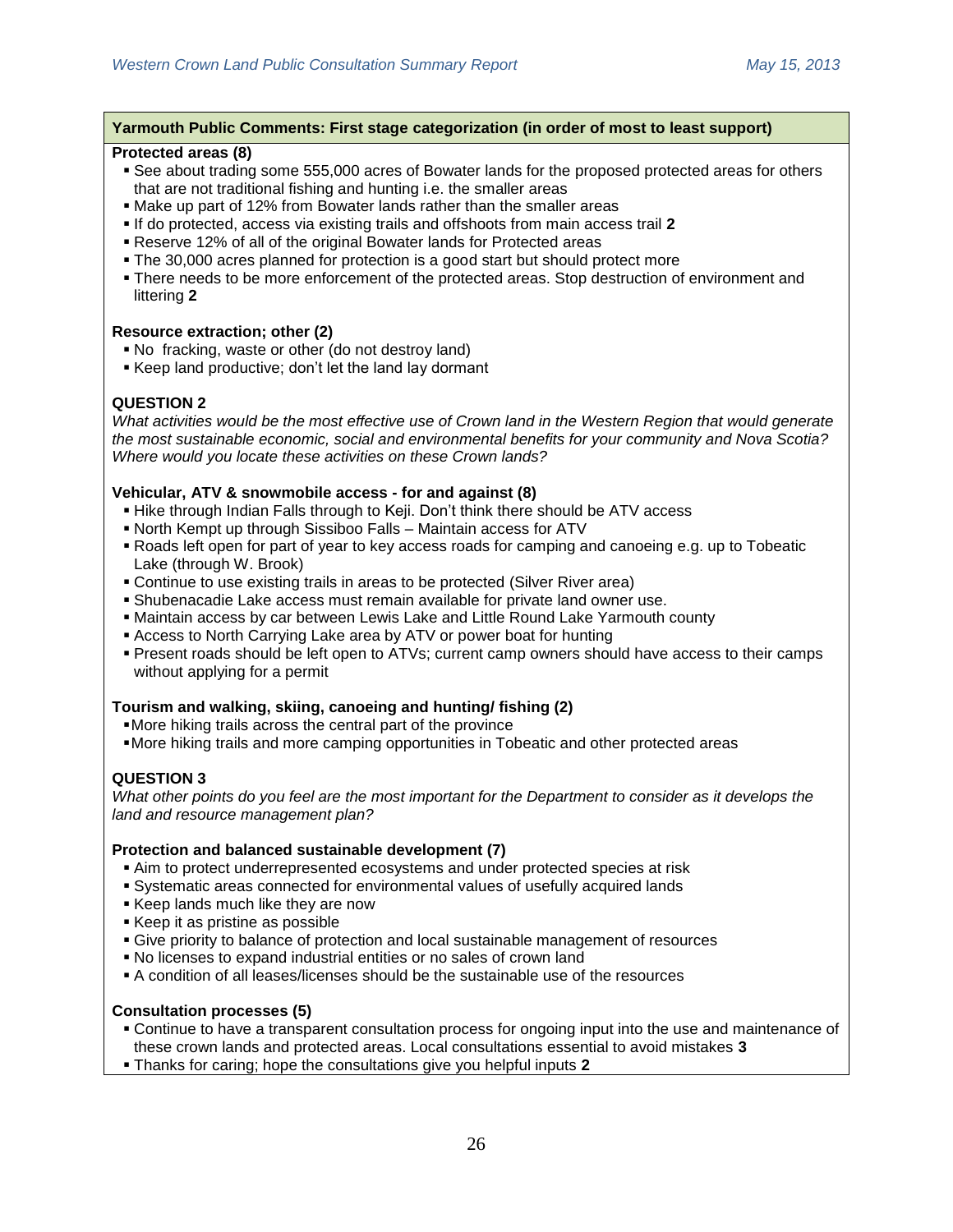#### **Cornwallis Public Comments: First stage categorization (in order of most to least support)**

#### \*Attendance: 60

\*Includes comments from Paper Questionnaires and flip charts

\*Numbers indicate the number of individuals making identical comments

# **QUESTION 1**

*How can we best use the 1.5 million acres of Crown land and the associated resources in the Western Region to most beneficially and sustainably grow and diversify Nova Scotia's economy?*

### **Tourism and walking, skiing, canoeing and hunting/ fishing (27)**

- Ecotourism **11**
- Protect waterways for pristine wilderness fishing and paddling experiences **3**
- Non-motorized recreation **2**
- Tourism (Milford House) **4**
- Parks and Recreation **2**
- Hunting, fishing, trapping, outdoors activities: leave access for this **2**
- Allow access to areas for historical use of fishing, trapping etc
- Protect lands by policing; keep land for wildlife habitat for hunting, bear-baiting, bear hunts as a business
- Continue to maintain trails and canoe routes that were operated by Bowater/ Annapolis County partnership

### **Forestry (20)**

- Community forests, small scale forestry (using sustainable practices; FSC certified or better). But ensure that community effort can be sustained **9**
- Forestry resources should not be under the control of the mills or lumber industry, who would create a monopoly
- No logging
- Cutting wood, let the people use the land
- Operate Sustainable Forest by cutting, silviculture, road building; hire local people to do so and process products locally; create jobs by not spraying hard wood suckers: use men with clearing saws, better for everyone. Use small and big operations
- Keep the 5-6 mills in the region operating
- Forestry practices should at least be FSC certified or better would be NAGVAI standards
- Prevent whole tree harvesting and the break in the nutrient cycle
- Manage harvesting of wood properly
- Forget about large scale biomass
- Fairness in wood allocation. All mills/ companies should have opportunity for crown licence for forestry
- Fair market prices: e.g. stumpage for crown land should be the same as for private woodlot owners

## **Vehicular, ATV & snowmobile access (11 total)**

## *In favour (6)*

- The Medway district is big enough to allow careful trail planning for ATV's
- Use funds raised (stumpage) to keep access to some roads, not just until wood is gone
- As a hunting guide if I don't have vehicle access in these new proposed wilderness areas I will be put out of business and if I am not allowed to put bear baits in these areas I will be out of business
- Leave land open for ATV's to travel so people can fish, hunt and canoe **3**
- In order to use wilderness area resources vehicle access needs to be allowed

## *Against or policy suggestions (5)*

- Restrict access of motorized vehicles
- Remove bridges and old Bowater roads
- Decommission some Bowater roads to reduce habitat fragmentation
- Protected means protected No ATV's
- Keep the gates closed: unlimited ATV access could ruin land and roads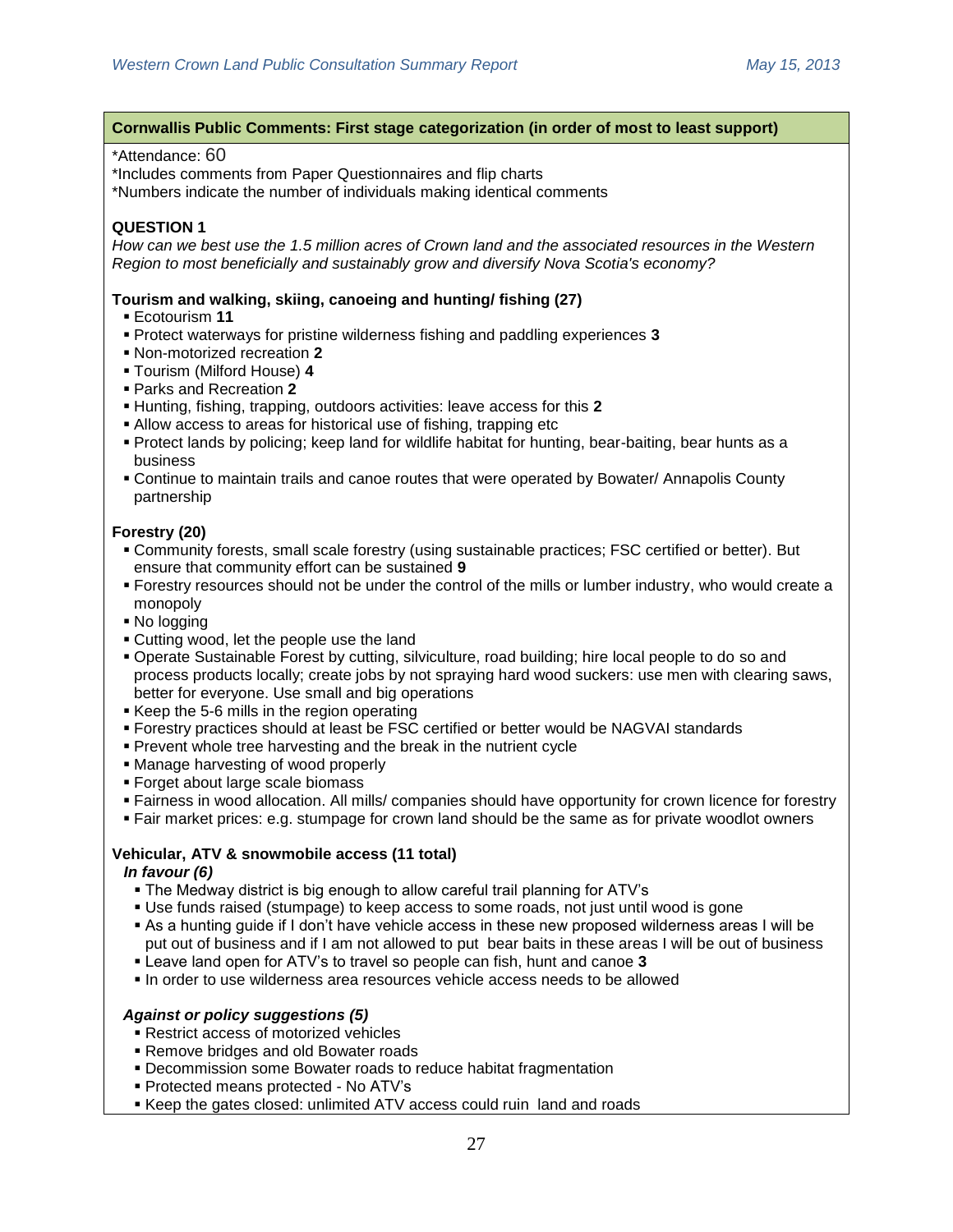### **Cornwallis Public Comments: First stage categorization (in order of most to least support)**

### **Balance environmental, social and economic sustainability (6)**

- Environment and Economy are linked; social benefit comes from sustainable economy **2**
- Development that includes all externalized costs (=public subsidy) in its cost-benefit analysis
- Well considered development in response to informed public choice
- Maximize protection of the environment while allowing for sustainable, responsible industry
- Maximize economic/social utility of land in each area

#### **Resource extraction(1)**

 Only allow mineral extraction that has minimal impact on ecosystems and watersheds, and no open pit mining

### **Consolidate parcels of land and sell peripheral pieces (4)**

- Maintain core Bowater lands and sell small isolated periphery lands to public **2**
- The province should plan its land mass to consolidate the land into more usable parcels; selling or trading bits that are outside the main blocks to create economic opportunities in the private sector and make land management for DNR more cost effective (survey, boundaries)
- Sell off border areas of land on public roads ie. 400 ft for housing development

#### **Other (6)**

- Think outside the box
- Value added products
- Take advantage of Acadian forest mix for employment and industry
- Other resources should be looked into such as: Wild mushroom market, Maple syrup markets, Medical markets – from plants in the woods
- **Improve youth employment rates**
- Keep out the large companies and businesses

## **QUESTION 2**

*What activities would be the most effective use of Crown land in the Western Region that would generate the most sustainable economic, social and environmental benefits for your community and Nova Scotia? Where would you locate these activities on these Crown lands?*

#### *Note: Comments without specific local geographic references were included under Question 1 above. Broad policy suggestions were included under Question 3 below.*

- Limit access to non-consumptive use in certain waterways (Mersey, Milford lakes, Crocket Lakes)
- Community forestry around Medway district. Responsible, sustainable forestry, have a board with interested stakeholders committed to the land. Use areas for different purposes (forestry, tourism, protect species at risk). Will help with wildlife corridors across Tobeatic Wilderness Areas, Medway Wilderness Areas, McGill Lake Wilderness Area, and Cloud Lake Wilderness Area
- Extend the proposed Nictaux River parcel to the highway by using crown land around there. This will provide easy access to the new proposed wilderness area
- Maintain access to camp on Lake Mulgrave via former Bowater road that passes between Northeast Lakes
- Tourism opportunities related to Milford House are included in Question 1 responses
- Protection for SAR noted under Question 3 include references made by a number of people to areas around Gana, Thomas, Heier, Boot, Hang, Fisher and Thomas Lakes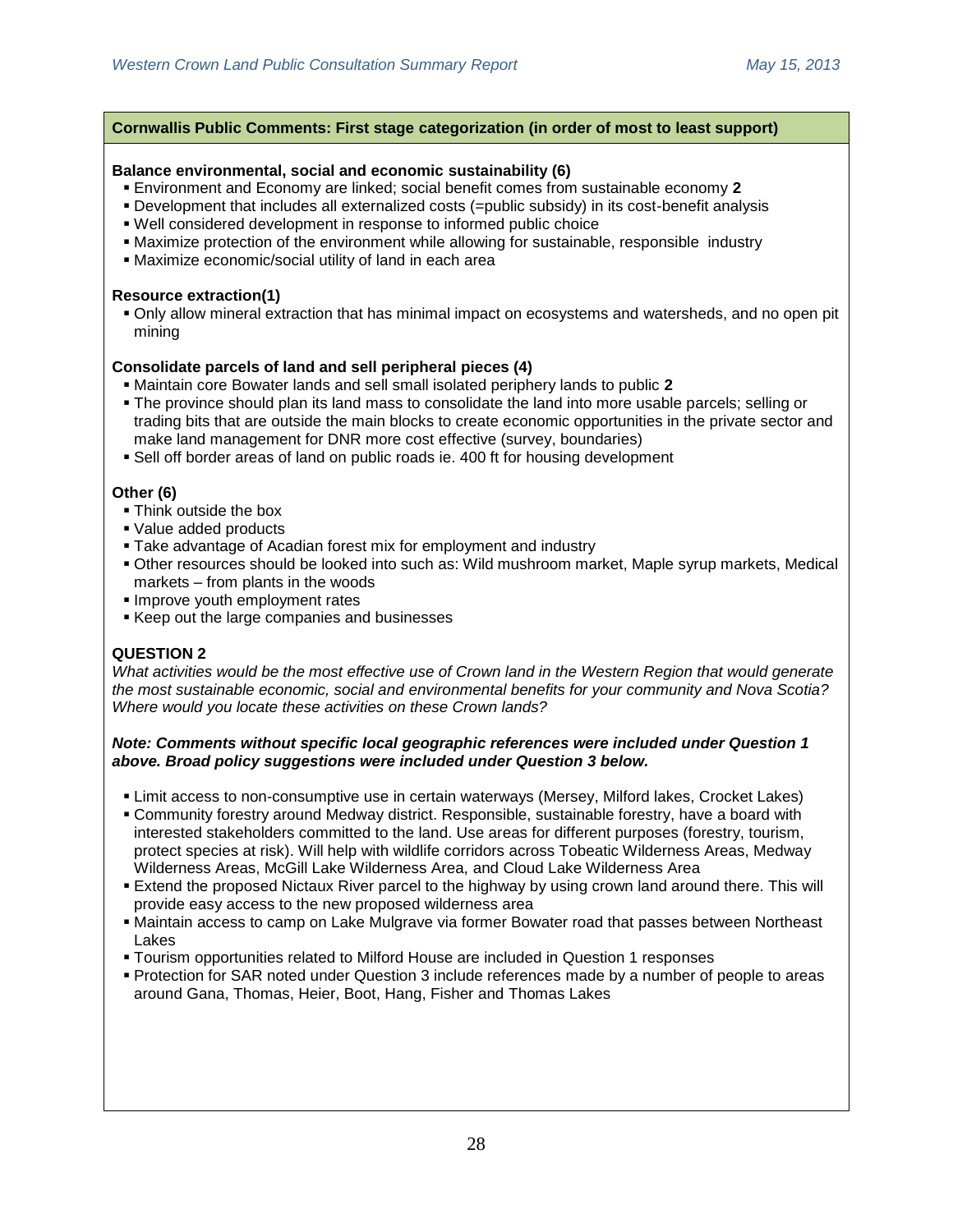#### **Cornwallis Public Comments: First stage categorization (in order of most to least support)**

#### **QUESTION 3**

*What other points do you feel are the most important for the Department to consider as it develops the land and resource management plan?*

#### **Protected areas (20)**

- Protected areas **15**
	- -Including major headwaters, waterways, wildlife corridors + connectivity, natural landscapes and areas, old forest, unique ecozones, species at risk (SAR) including Blandings Turtle, dragonflies, rare plants in/ around Gana, Thomas, Heier, Boot, Hang, Fisher and Thomas Lakes
- Take this opportunity to exceed 12% target for protected lands
- **Protect the forest from the Nova Scotians**
- Close access to old growth on good all weather roads
- **Protect areas included in Parks planning process**
- Railroad is not proper, look at Ontario, New Brunswick. Have wilderness areas

#### **Education and knowledge creation to create economic advantage (5)**

- All lands should be used to educate Nova Scotians in some way **2**
- Create more links between economic and scholastic communities. Create integrated relationships that create knowledge spill over unique to our economy creating competitive advantage
- Link university programs matched with alternative energy policies and technology
- Try to push educational uses of land, if its protected have it available for study, if it's not target growth industries and companies willing to share educational responsibilities with government and scholastic branches

#### **General access (5)**

- Make sure all Nova Scotians have access for all kinds of activities. Lands can be protected with guidelines to allow everyone to use them. Such as restricting motorized access only partially (spring fire hazard)
- Crown land should have existing access maintained as much as possible without conflicting with designated uses **2**
- If protected areas proceed then allow access through the existing roads **2**

#### **Vehicular, ATV & snowmobile access (2)**

- Remove roads from wilderness areas
- Need a permit system for ATV use

#### **Environment and sustainable forest management (3)**

- **Incorporate the CFS criteria & indicators for sustainable forest management**
- Increase old growth forest % in the province; Increase forest natural age class
- Beware of the degrading environmental benchmark

#### **Other (4)**

- Assess if NS Gov is able to capitalize on each opportunity on its own. If not then an investor should be found. E.g. Wind turbines
- Allow free use of crown land for marketing of small business along highways
- **DOE & DNR connect and communicate more**
- Focus on integration all stakeholders into decisions. Not necessarily meaning ask permission on every choice, but always communicating so none of your relationships erode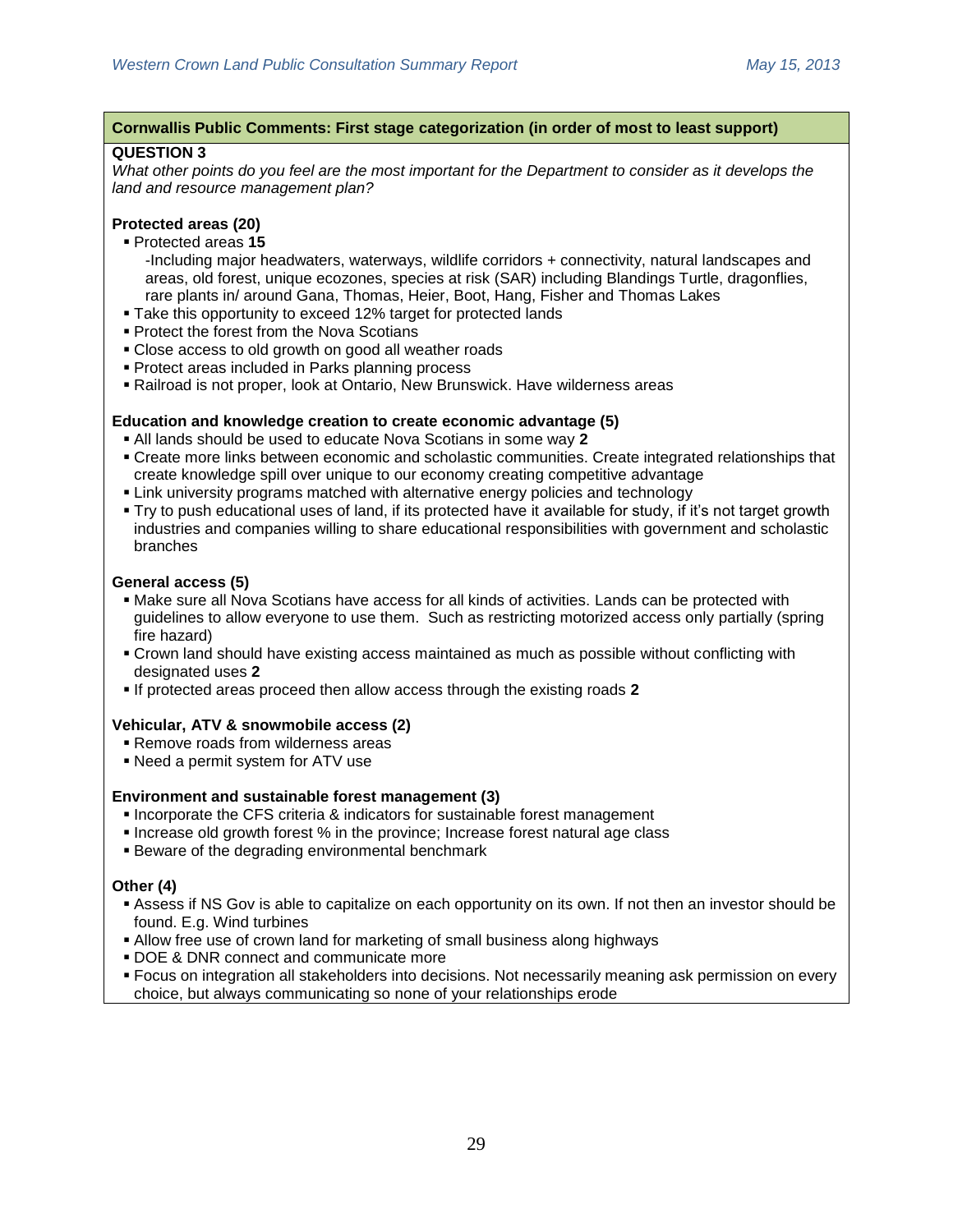#### **Berwick Session: First stage categorization (in order of most to least support)**

#### \*Attendance: 49

\*Includes comments from paper questionnaires and flip charts

\*Numbers indicate the number of individuals who supported a comment or made an identical comment (the number indicates the total number of times that comment was made and/or supported)

### **QUESTION 1**

*How can we best use the 1.5 million acres of Crown land and the associated resources in the Western Region to most beneficially and sustainably grow and diversify Nova Scotia's economy?*

## **Forestry (23)**

- Encourage community forestry **2**
- **I** Identify valuable non-timber forest products (NTFP) including but not limited to ground hemlock, medical mushrooms, fiddleheads, tamoxifen etc. and explore potential natural cultivation of NTFPs **2**
- **If harvesting for bio-fuel ensure bark is left on site to maintain nutrient level in soil**
- Establish provincial reputation for sustainable harvested lumber/flooring
- **Ensure education on use sustainable forestry practices**
- The work that was done with the individual woodlot owners in the 1980-90s was well done (good cooperation, best practices, well taught also in schools. This should be considered for all lands
- Silviculture treatments to all stands un-evenly managed
- **Cap clear cut maximums or reduce minimums**
- Restore Forests to a healthy state, mixed stands, uneven age management
- Selective harvesting
- **Forest industry**
- Silviculture, low-impact harvesting, more studies for selection/selective harvesting
- **Eliminating the clear cut approach to harvesting**
- Sustainable small forestry practice
- Promote Hardwood forestry
- **Promote the wood-pellet industry**
- Selective forestry management
- Allow private to lease small lands for personal firewood harvesting
- Some Non-Timber Forest Products (NTFP's) are more valuable than the trees they grow on. Some grow on dead wood. it is hard and enjoyable work that can be seasonal or all year. It can also supplement employment. Education on sustainable practices would be required, although cultivation in canopied stands is a viable option with our hard woods and climate
- Do not use these lands for Biomass energy production
- **Phase out clear cutting below 50% regulation as set now**
- Allow clear cutting to eliminate the softwood stands that have been planted and use silviculture to bring back the mixed Acadian forest as much as possible
- Do not allow whole tree harvesting at all as this will only impoverish the forest further

#### **Broad Policy (20)**

- The areas can be responsibly managed as to their resources through local companies. A local company tends to look after their own back yard
- Engage the community in a transparent and formal basis. Based on principals of endowment that can provide a large number of benefits on an ongoing basis
- Create employment opportunities
- **Continue to create multilayered, diverse plan**
- Do not sell or license sections to large companies as we will be back to boom and bust
- Keep big picture in mind
- This is a resource to be kept for generations to benefit all Nova Scotians
- **Jobs in forestry and tourism**
- I think the question is premature. Let the communities determine the use and future with one overriding condition: sustainability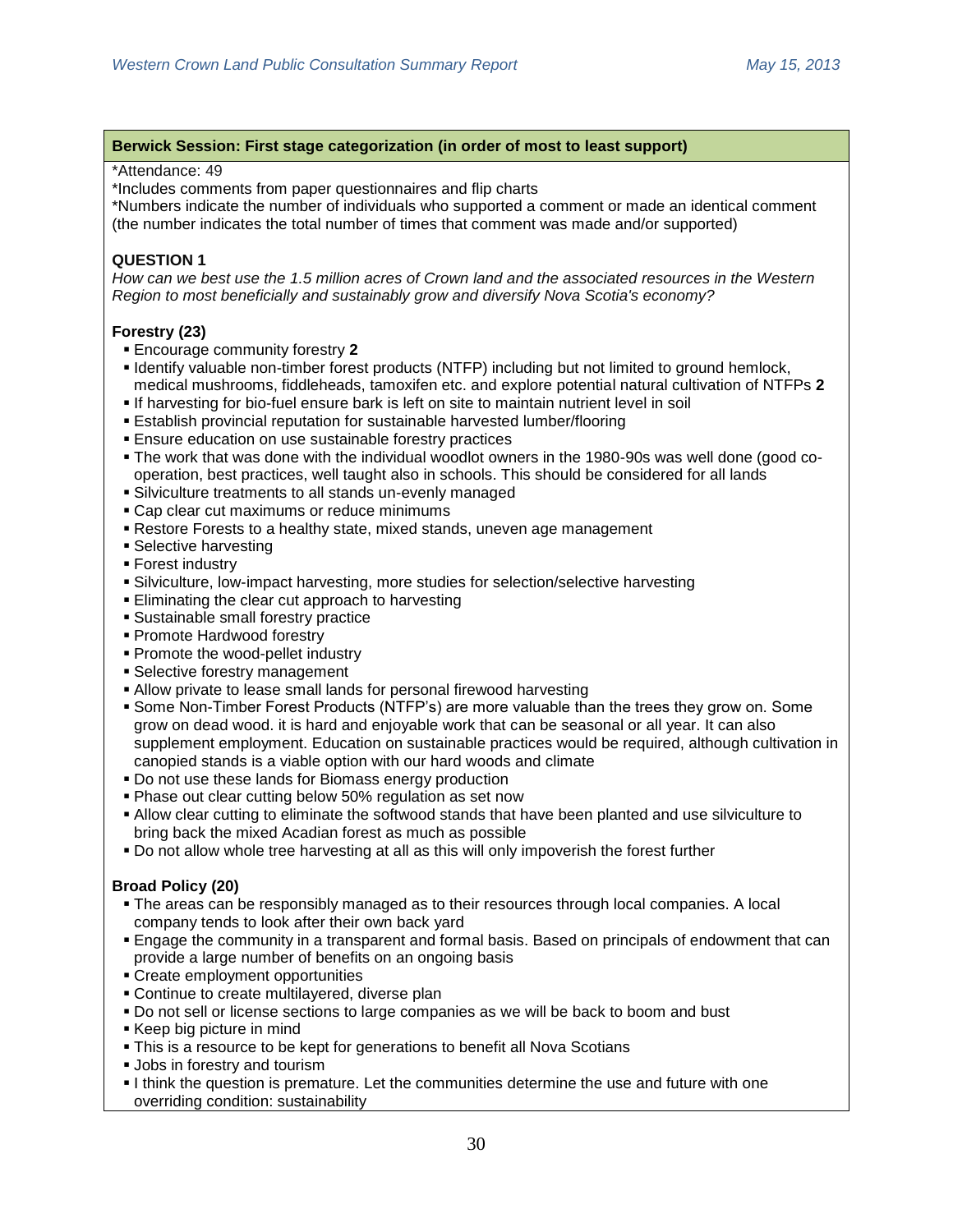### **Berwick Session: First stage categorization (in order of most to least support)**

Most of this land should be managed for economic benefit

- Good practices will make good roads and landscapes that are productive and resourceful with both education, economics and recreations. Would do this through the most productive scenic area
- **Healthy forestry practices**
- Consider these lands as more than trees + minerals
- Asking for public input is great
- Concerned that if licensed to multi-nationals land will be poorly managed
- Create system of smaller scale tenders to qualified individuals or companies in the province to benefit the province and taxpayers. This would increase revenue and create equal opportunities
- I think the municipal units can play a key role as the now do community consultation and outreach on many issues. Municipal units that have a small amount of crown land should be included in a cooperative model with units where crown land is in ample supply. NS students that are currently enrolled in forestry programs should be invited electronically to participate in developing this model of community forest as their combined input, education, will likely be necessary to help develop new models that avoid past mistakes. Municipal units should be actively courted for active participation in the process as potential success will augment their tax base
- Keep education in schools on the importance of commercial and recreational co-operation for the good of the province
- More public education on this topic
- **Example 2 Healthy environment creates many benefits**

#### **Tourism and walking, skiing, canoeing and hunting/ fishing (17)**

- Wilderness lodge/camps for hunting and fishing **2**
- Eco-tourism **2**
- Have a multi-use trail network e.g. NFLD, Quebec, across Nova Scotia with Western loop Halifax Yarmouth return to growing economy **2**
- Guiding
- More safe walking trails that link neighbouring communities and trails for: snowshoeing, cross country skiing, family activities, cycling, ATVs **2**
- Regulated hunting and fishing
- Recreation
- Wooded areas for hiking and biking
- Wilderness camps for seniors
- Encourage physical activity for people of all ages (link with health care costs)
- **Trail systems**
- Encourage use of lands for hunting, fishing, recreation and enjoy the economic spinoffs.
- Hiking and canoeing in non-sensitive areas **2**
- Promote biking, nature walks, bird watching, wildflowers, animals) skiing, snowshoeing. Wilderness camping, dark sky tours. tour companies

#### **Vehicular, ATV & snowmobile access (10)**

#### *In favour (7)*

- Establish ATV trails and snowmobile trails and charge a fee for use
- Regulate access to roadways to minimize spring damage
- Do not block ATV access
- NS could be an ATV destination
- **Balance ATV use with Protection**
- ATV trails create economic benefits for businesses
- Access with ATVs allows for forest management and prevention of forest fires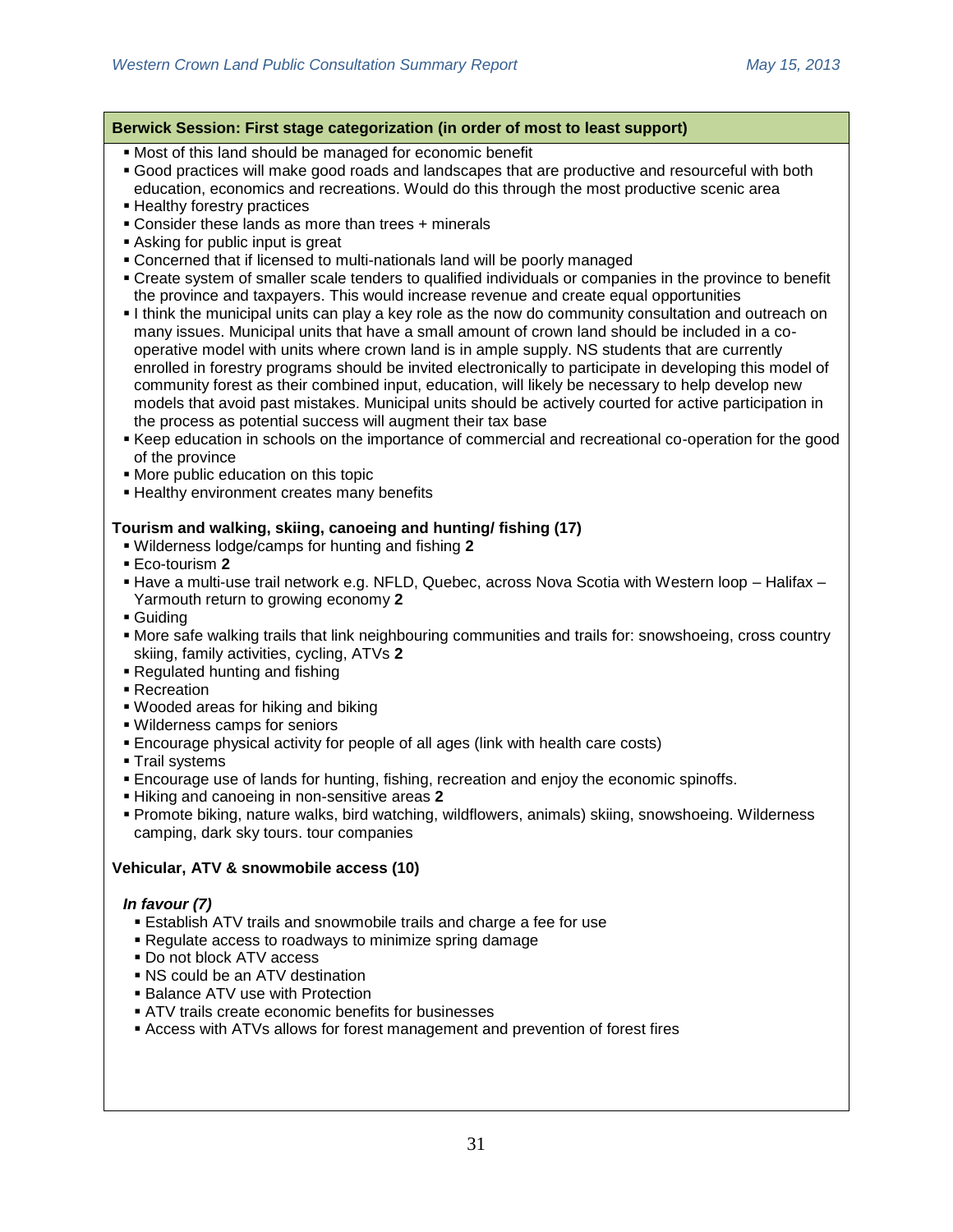| Berwick Session: First stage categorization (in order of most to least support)                                                                                                                                                                                                                                                                                                                                                                                                                                                                                                      |
|--------------------------------------------------------------------------------------------------------------------------------------------------------------------------------------------------------------------------------------------------------------------------------------------------------------------------------------------------------------------------------------------------------------------------------------------------------------------------------------------------------------------------------------------------------------------------------------|
| <b>Against or policy suggestions (3)</b><br>I don't see any snowmobile trails for tourism<br>• Be prudent about increased road development<br>. Do not allow much of this land to open to ATV/Skidoos these motorized vehicles damage the<br>environment terribly. There are already lots of areas available for access                                                                                                                                                                                                                                                              |
| Protection (9)<br>• Preserve some of the land for diversity and educate, ensuring a way around and it is marked<br>• Create more Parks<br>. Do not go to past in closing things with the land<br>• Protect areas of significance/ sensitive areas<br>• Preserve waterway ecosystems<br>• Protect the environment is the first priority<br>. All lakes adjacent crown land in western region should be restricted to non-motorized boats<br>• Preserve enough land to enable wild animal corridors<br>• Preserve enough land to preserve plant/animal/fish species native to the area |
| Food production/ agriculture/Other production (6)<br>. If possible promote wild mushroom harvesting<br>• Promote other berry type production<br>• Develop agriculture/farming<br>■ Fur farms<br>On-land fish farms<br>■ Vineyards                                                                                                                                                                                                                                                                                                                                                    |
| <b>Value Added Products (8)</b><br><b>Encourage Value added products</b><br>■ Bio-fuel<br>• Sawmilling<br>■ Wildflowers<br>• Mushroom harvesting<br>■ Finished wood products (flooring)<br>• Partner with private sector to develop some form of value added industry which requires primary forest<br>products to create employment 12/ year<br>• Promote value added industry                                                                                                                                                                                                      |
| <b>Resource extraction/ other (4)</b><br>• Very opposed to oil and gas extraction in the targeted area beyond Wolfville upwards of three miles<br>plains<br>. Discourage mining and mineral extraction such as gold mining<br>Fracking is not safe<br>• Promote mining for rare minerals in areas of little population                                                                                                                                                                                                                                                               |
| Energy (2)<br><b>Explore wind turbine sites</b><br>• Develop wind energy in areas where there is little population                                                                                                                                                                                                                                                                                                                                                                                                                                                                   |
| Increase home-building/ Development (1)<br>• Allow some lakes to be developed for cottages                                                                                                                                                                                                                                                                                                                                                                                                                                                                                           |
| Forestry (1)<br>■ Keep the land as working forest to keep forest industry operating                                                                                                                                                                                                                                                                                                                                                                                                                                                                                                  |
|                                                                                                                                                                                                                                                                                                                                                                                                                                                                                                                                                                                      |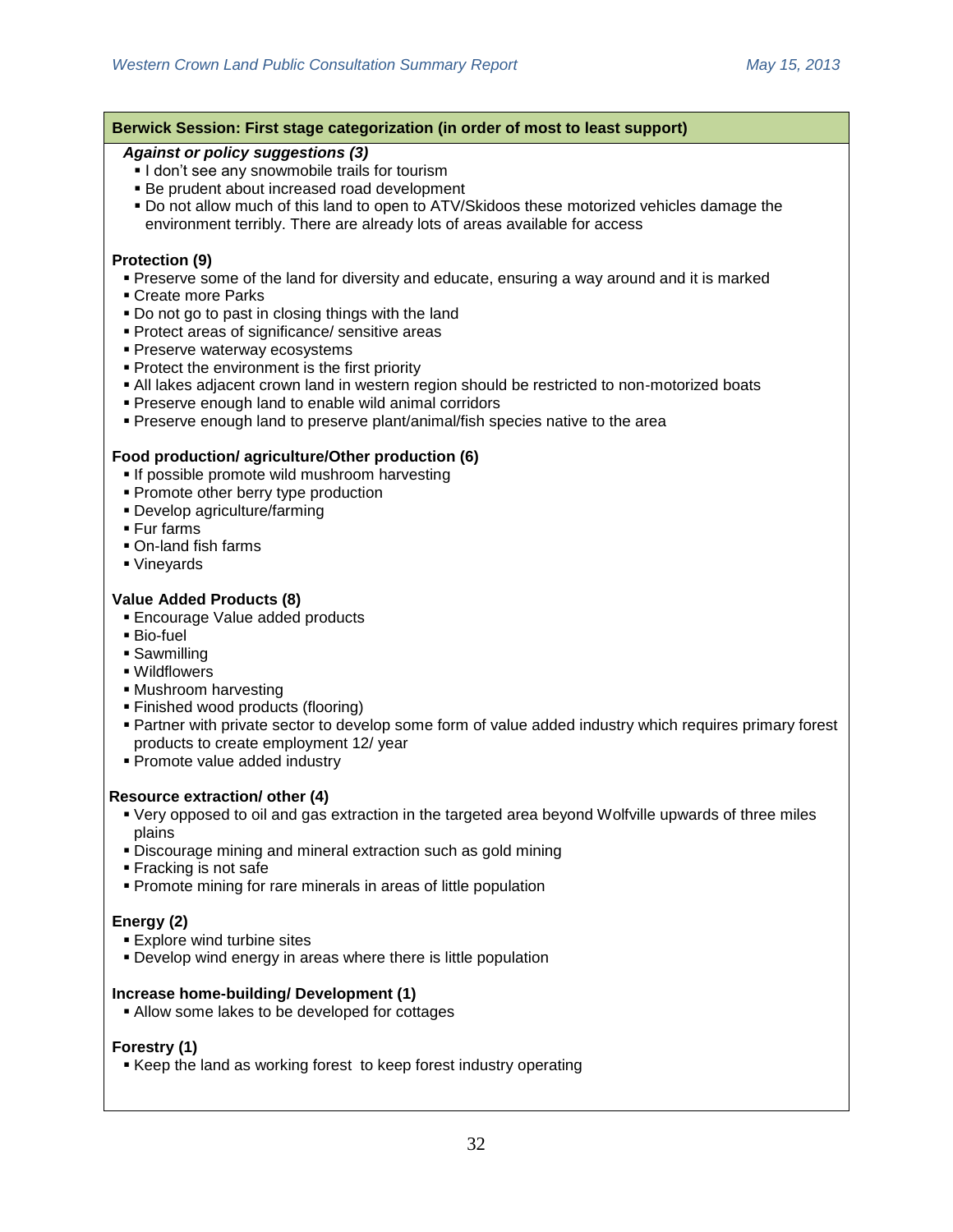### **Berwick Session: First stage categorization (in order of most to least support)**

## **QUESTION 2**

*What activities would be the most effective use of Crown land in the Western Region that would generate the most sustainable economic, social and environmental benefits for your community and Nova Scotia? Where would you locate these activities on these Crown lands?*

#### **Tourism and walking, skiing, canoeing and hunting/ fishing (2)**

- Provide bus tour for a fee (not too expensive) to Cape Split for guided walk and other scenic or historic sites
- Access to parks for people without cars and who can't cycle, or not far. say, a few bus tours to places like cape split, Kejimikujik, and historic places; bus would connect to Kings Transit or pick people where they live

#### **Protection (2)**

- Would be nice to have access by way of the roads through the Pockwock watershed area during the winter months
- Completely preserve the lake Rossignol watershed area for the public use. Canoeing, camping, hiking NON-motorized recreation. It is so close to Keji that they should be connected

#### **Energy (1)**

Consider solar industry in areas that are sunny with rocks (south east shore)

#### **Forestry (1)**

 Most NTFPs are available in forests over 25-30 years. Silviculture can still take place while sustainable harvesting of NTFPs are harvested. Most viable in Annapolis west

## **QUESTION 3**

*What other points do you feel are the most important for the Department to consider as it develops the land and resource management plan?*

#### **Other/ Comments on Process (3)**

- **Benefits to Nova Scotia**
- Permitting: Will permitting be required for hunting fishing access similar to permitting that was required by Bowater
- People plan trips to NFLD and NB for ATV vacations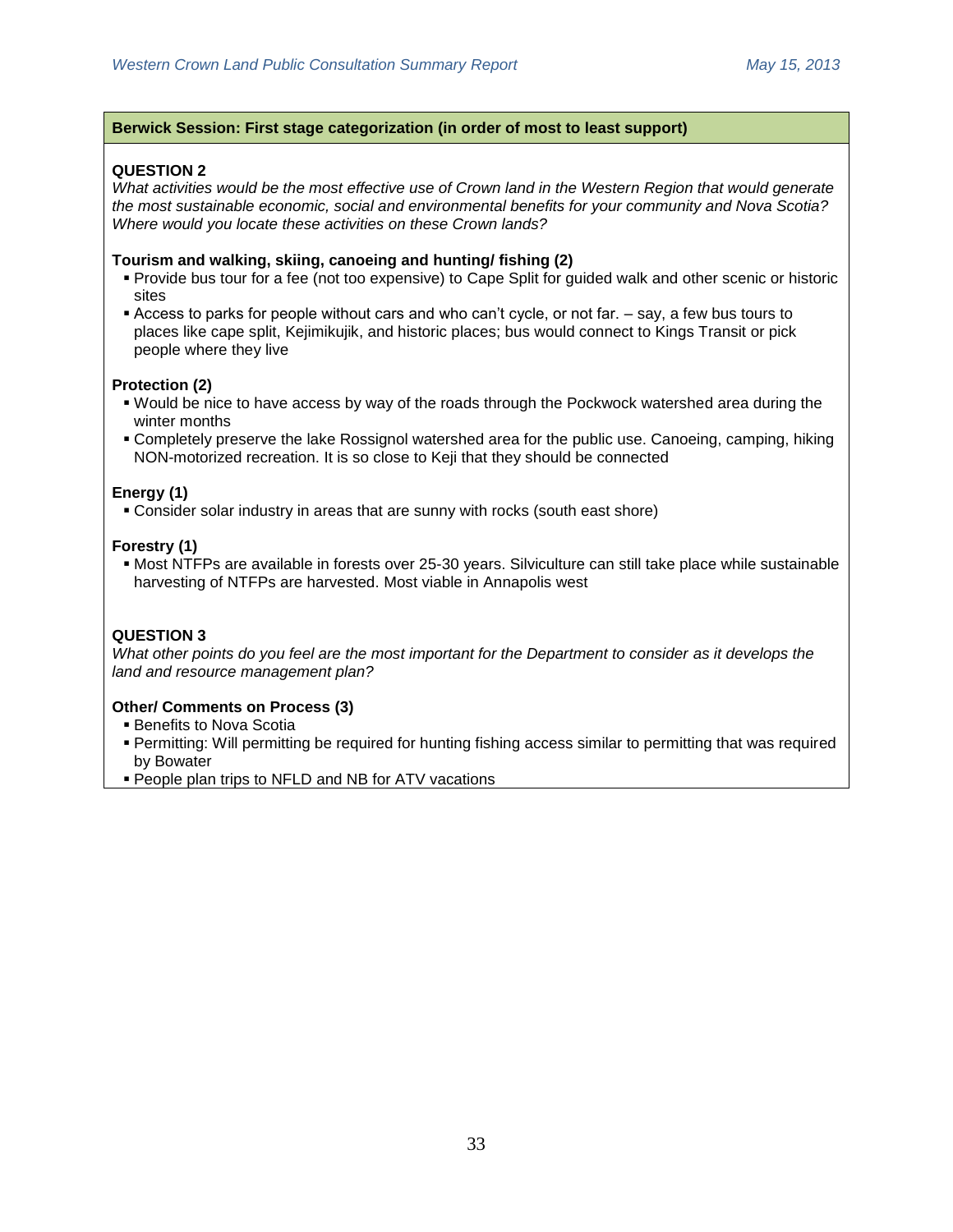#### **West Northfield Public Session: First stage categorization (in order of most to least support)**

#### \*Attendance: 115

\*Includes comments from paper questionnaires and flip charts

\*Numbers indicate the number of individuals who supported a comment or made an identical comment (the number indicates the total number of times that comment was made and/or supported)

# **QUESTION 1**

*How can we best use the 1.5 million acres of Crown land and the associated resources in the Western Region to most beneficially and sustainably grow and diversify Nova Scotia's economy?*

## **Forestry (23)**

- Sell logs to small sawmills **2**
- Working forests **2**
- Community Forestry **2**
- Don't export logs out of NS
- Put logs up for tender
- Please describe the reporting system followed by forestry companies or contractors cutting on crown land.
- Selectively cut: 45 acres 6 men worked all winter
- Manage the forest; allow cutting do it in a way that is beneficial to the forest. Mature timber should be cut
- Work with local woodlot owners
- Strictly limit biomass
- Sustainable forestry
- Non-timber forest products
- **The woodland can be managed to cut the right amount annually**
- Non-timber forest products
- Recreation and traditional forest products
- Mixed, uneven age forest should predominate
- Maintain high forestry standards
- Sustainable wood product development instead of "fibre-mining". Ban biomass energy production except as genuine by product of other wood product production
- Maintain forest management program/ that was established by Bowater
- The resources must not be a monopoly for certain large mill owners in the area. This could be managed between DNR/Dept. of Environment and local mill owners and wood cutting contractors

## **Tourism and walking, skiing, canoeing and hunting/ fishing (16)**

- Community access to fishing, hunting, hiking, cycling, OHVs to allow a full diversity of residents to enjoy the lands, regardless of physical state or ability. Will ensure community + resident ownership
- Recreation fishing, hiking, hunting and ATVs: with these activities of course there are issues such as keeping groups apart, safety, road maintenance, garbage collection
- Make it accessible to everyone for recreation **1**
- Fishing
- Canoeing
- Give general public access and permits to hunt and fish on these lands
- Focus on tourism and recreation
- Maintain access for hunting and fishing but also protect wilderness areas
- Eco-tourism potential needs a lot of development –resources such as outfitters, campgrounds and B+B's need help in accessing wilderness/park areas. Development of rails trails (for example) is haphazard and un-coordinated. Long range hiking trails (no vehicles) would be a big draw- eg Appellation trail system
- Recreational use including public access
- **Eco-tourism**
- Children's' experiential education programs
- Hunting, fishing, hiking and camping many of the same activities as at Keji Park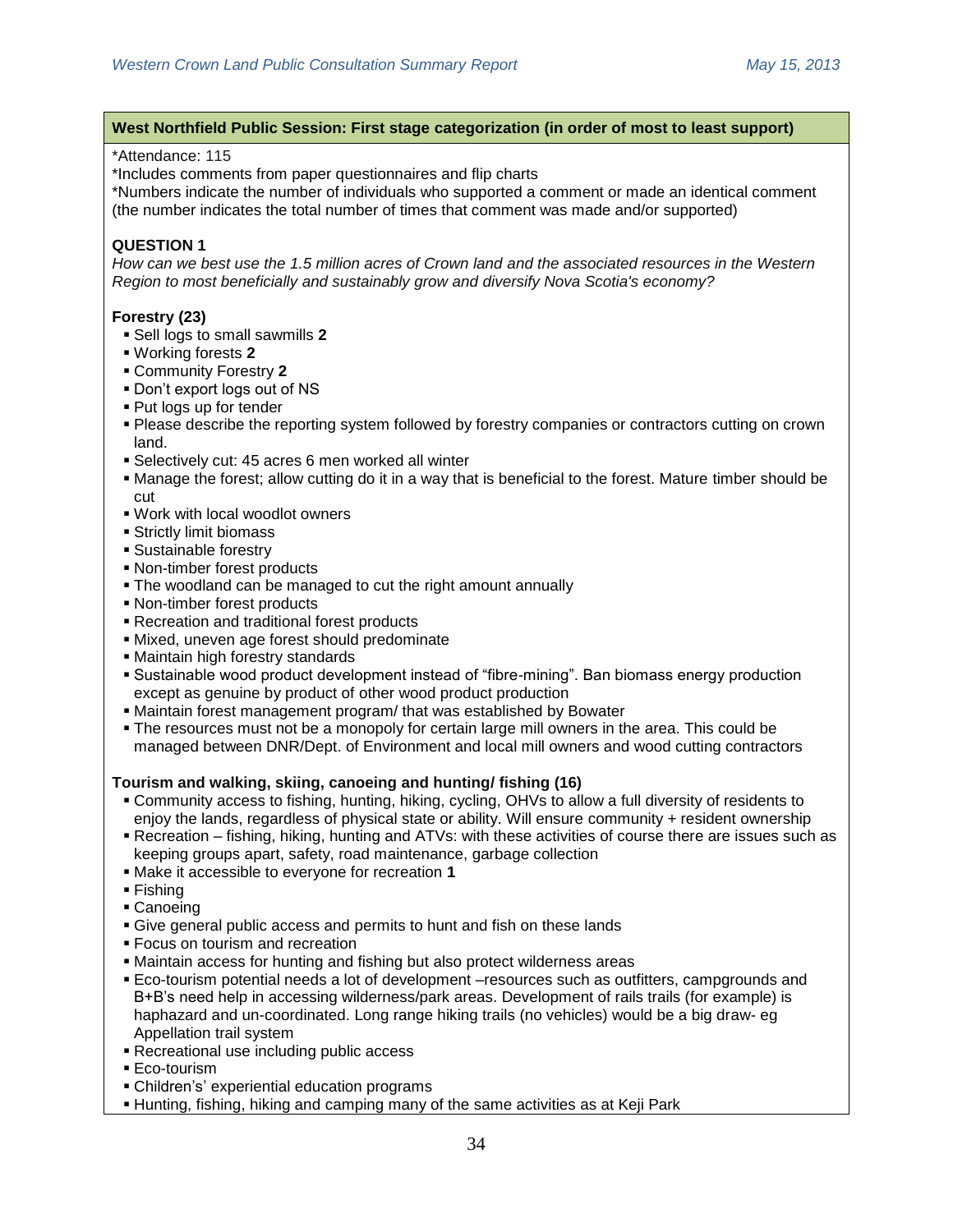#### **West Northfield Public Session: First stage categorization (in order of most to least support)**

- Government regulated camp grounds should also be considered. This could improve our tourism income as a province
- Multi use recreational properties require close control and monitoring by DNR or some equally responsible department as motorized ATV and dirt bike traffic can be very hazardous to walkers and cyclists
- Perhaps selected areas could be set aside for recreational such as when there is no active woods work in process OR perhaps set aside groups of days in each season for recreational use. Let us share the land

## **Broad Policy (14)**

- Mixed use **4**
- Comparative benefit from per/acre usage of lands for various purposes in the economic model for forestry high productivity – doesn't consider who's not working because company uses equipment to do work of many people. A large amount of the money for larger equipment goes to companies making equipment not Nova Scotians
- Provide Satellite imagery and interpretation
- Keep this as crown land and do not allow it to come under control of private industry ever again
- This is public land owned by us and purchased with our own tax monies
- Firstly we should go back in time to the first European settlers arrive these were vast forests in NS. So what was done was dole out land to these settlers which worked very well for these settlers. Just as feudalism was in a state of turmoil in Europe. These settlers cleared the land and farmed the land for generations. Now we are in a state of turmoil again. Who is the owner and tend these vast lands must be for the good of all. Nothing less will be satisfactory
- Use local experts BUT make decisions quickly
- It must be available for the use of all tax payers as a multi-use area. No simple group or interest should be catered to
- Respect the diverse needs of the human and natural communities of the area. Avoid large industrial
- Rural people here are very protective and will not necessarily be vocal unless provoked. I think this open format session is a good way to warm people up to the idea that there are going to be changes made. The land should certainly be reserved for hunters, fishers and other recreational users, but we need jobs, too. Pulp-powered plants, value added construction
- Former crown land has existed for many years to be accessed and used by all citizens. Right way to go planning the use of newly acquired Resolute lands, BUT leave existing crown land be as it is

## **Vehicular, ATV & snowmobile access (10)**

## *In favour (9)*

- Access to private land on Timber lake by water and by land (through possible wilderness area)
- ATVs should not have access to wilderness areas, nature reserves, lake borders, parks
- We need to work together to develop planned trail system need cooperation of OHVers
- ATV routes and permits ATV clubs. Access funds for trails
- Open the gates on roads to give access to hunters, fishers ATVs, hikers
- Give permits to ATV groups to run controlled groups on these crown lands
- Off road vehicles and highway vehicle access
- Keep the land for future generations by giving controlled access
- $\blacksquare$  I would like to see a plan for recreational fishing in place with controlled vehicle access or if necessary allow ATVs to use roads after the first is out in the spring

## *Against or policy suggestions( 1)*

I know it's not a popular position, but I would like to see some limits on ATV access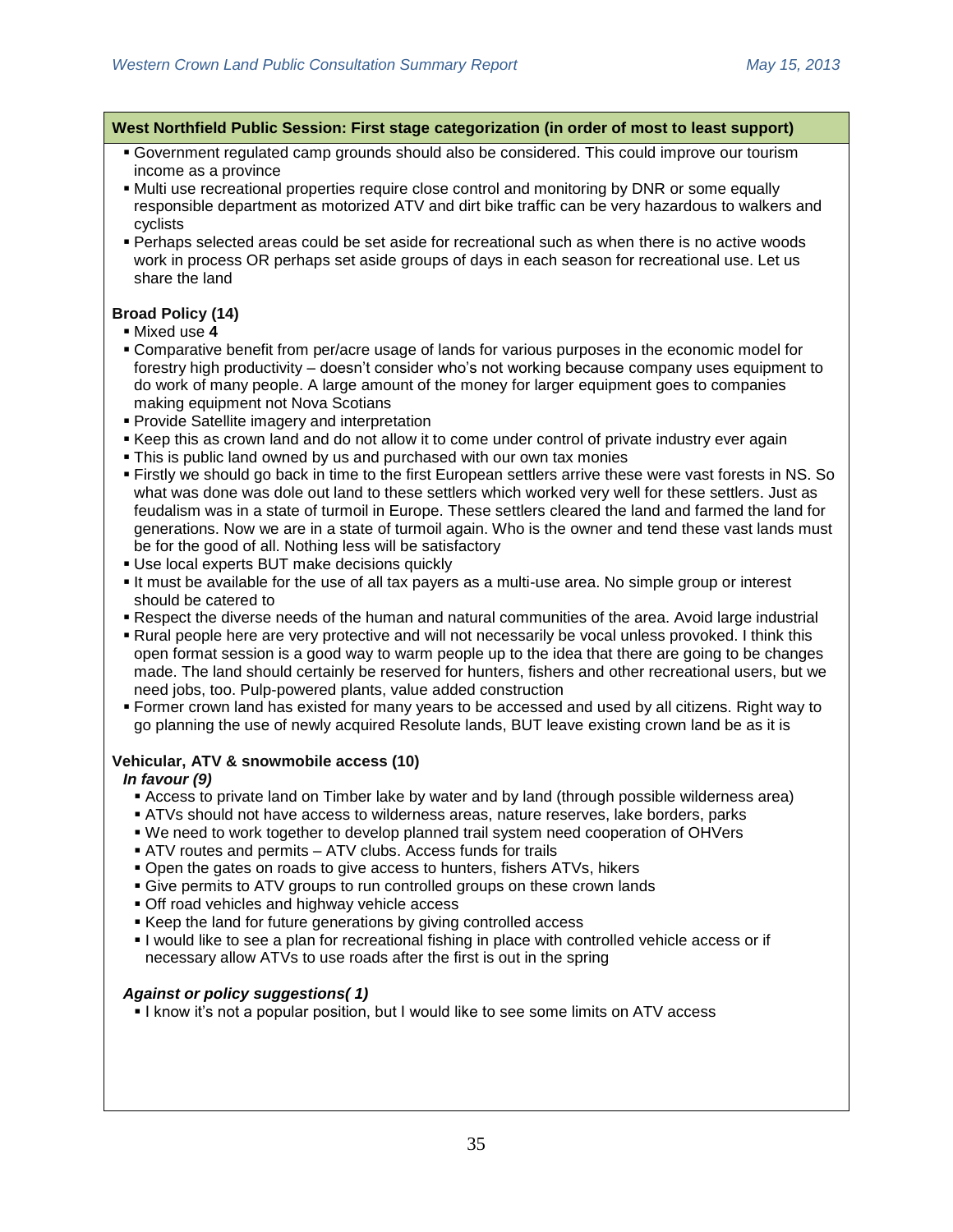### **West Northfield Public Session: First stage categorization (in order of most to least support)**

### **Enforcement/ Staffing (5)**

- You can best use the property by ensuring that sufficient enforcement is in place to make sure that whatever land choices able to be managed. P.S. Not just enforcement, DNR needs more staff please.
- Land management and enforcement staff need to be increased proportionally
- DNR is understaffed
- The areas will need to be patrolled for fire watching etc. anyway
- Do not create too many jobs to manage the forests. Government management jobs

### **Energy (4)**

- Wind generation on a community level **3**
- Pulp fired generators for electricity provide work and uses the pulpwood. Also should use private woodlands for this. Not just big plants but smaller plants for generations

### **Protection (3)**

- **Protection**
- Routine enforcement patrols included
- Protect the land from destruction and damage by vehicles, especially ORV's

### **Increase home-building/ Development (3)**

- Property development and economic development planned community
- RFP for guided development of selected areas of crown Lake front communities that respect nature and create jobs. The province makes the development rules
- GIS map of crown leases and who has the leases for what areas of the province

## **Value Added Products (2)**

- Value added products
- Resources should be harvested by and as much as feasibly possible processed to value added products by Nova Scotia companies or private individuals

#### **Food production/ agriculture (1)**

Blueberry, cranberry, maple syrup, Christmas trees

## **QUESTION 2**

*What activities would be the most effective use of Crown land in the Western Region that would generate the most sustainable economic, social and environmental benefits for your community and Nova Scotia? Where would you locate these activities on these Crown lands?*

#### **Vehicular, ATV & snowmobile access (4)**

- Access to private land on Timber lake by water and by land (through possible wilderness area)
- Gate in West Dalhousie gate open for fishing
- Right hand side road off highway  $8 no$  gate want ATV access in there for (trapping)
- Lands behind Hubbards-East River and St. Margarets Bay. Allow ATV traffic on roads only and use trail fees paid by permits every year to grade the roads also have interested parties such as ATVANS and anglers and hunters to be on the Board to make these decisions on these tax payers lands

#### **Protection (4)**

- Area 128 Old Annapolis Road should be a wilderness area instead of a nature reserve so that people can still use etc
- Area 133 Nature Reserve, Why is this happening? No consultation or notice to adjoining private land owners. This area has been protected by hunter and fisherman for past 50 years or more. Still has not received any impact. Where is the information justifying the classification?
- Sensitive environmental areas such as the Rossignol District should be kept gated on both ends for a number of reasons (a. Keji Park and Tobeatic are here and need to be protected b. Moose population in area [biggest on mainland] c. Shelburne river heritage area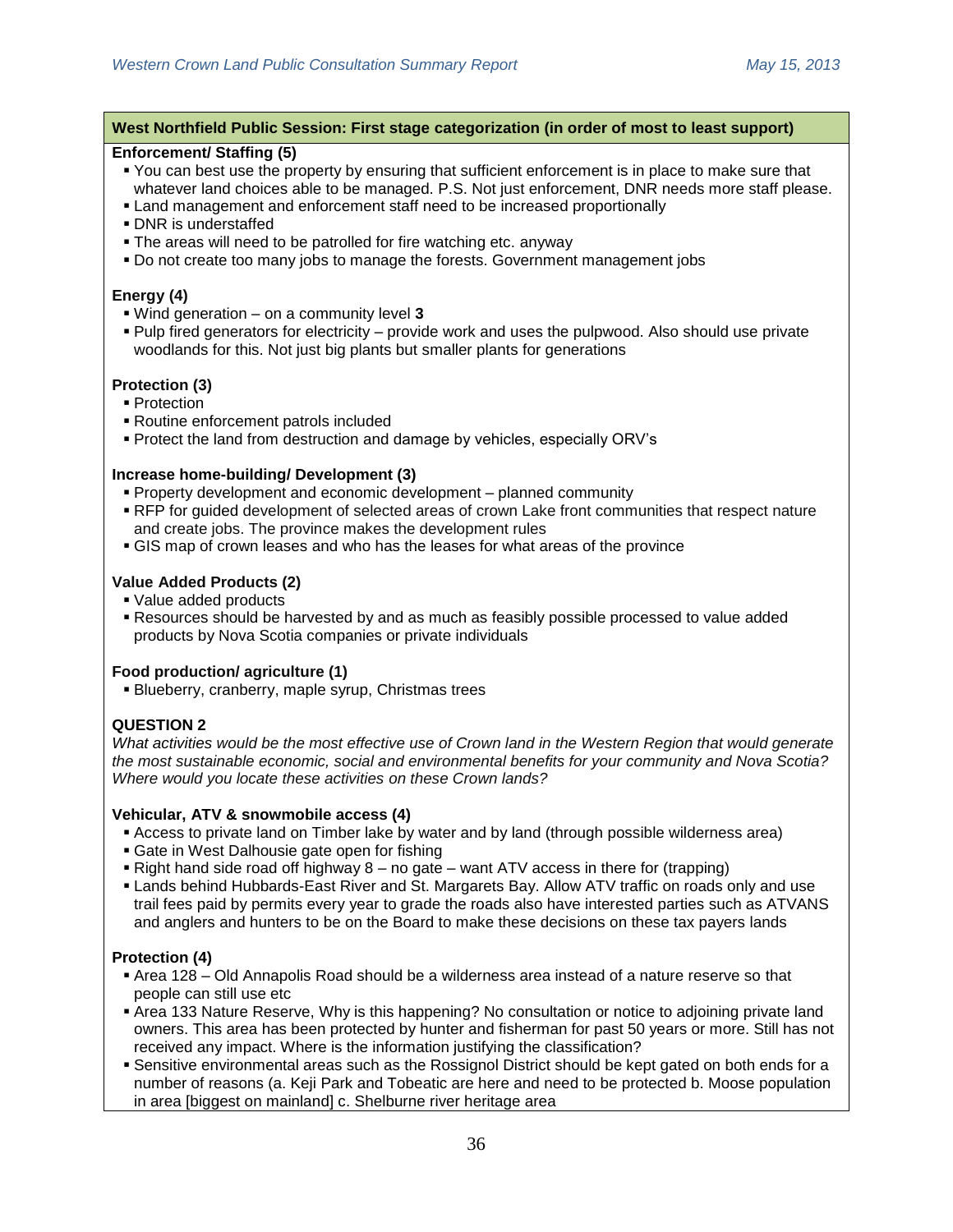#### **West Northfield Public Session: First stage categorization (in order of most to least support)**

Keep sensitive areas gated and save some of Nova Scotia's wilderness

#### **Tourism and walking, skiing, canoeing and hunting/ fishing (2)**

- Since we all will be paying for the recently acquired Resolute lands, we all must have benefits accrue to us; ie recreational use
- Not familiar with acquired Resolute lands, use of existing crown land as is now, works well for all people using then move

#### **Other (2)**

- There is a steel Russel boat going down the East Branch in Medway. (near Medway Lake)
- Suggestion for communication: Some people do not understand the way there was exchanged between the Oak Hill sawmill and other sawmills and woodlot owners. It would be helpful if they did

#### **Forestry (1)**

 Lunenburg- Get controlled and managed responsibly. It would be folly to return it to what it was when Bowater owned these lands

### **QUESTION 3**

*What other points do you feel are the most important for the Department to consider as it develops the land and resource management plan?*

#### **Other/ Comments on Process (19)**

- Will DNR be enforcing the ban of OHVs on former Bowater lands while consultation process ongoing?
- Boom Boat, museum piece
- I put my dot there because I think it is important to me. Because that is where all my water comes from in my community, and it's where I live in Nova Scotia or Canada and the world
- Price of power is really an issue Muskrat falls may help hold the line
- In mean time leave things as they were under Bowater
- There is a need for people to know the forest will be sustained for future use. This includes the wood as well will preserve other stands. There could be a column in the local paper and it could include a web address for people to respond
- Each of us have our own concerns. I would hope we could see a share agreement. The forestry needs their piece of the pie and so do people with recreational interests. Consideration must be given to us all
- How do we find a full list of companies or contractors who have been issued licenses/ permits and their annual quotas?
- I was most disappointed by this "presentation". I expected to hear from those from Natural Resources where we are and what the possibilities are. An opportunity missed
- Keep consulting
- Make sure the realistic at large (area communities and other Nova Scotians) are informed and engaged throughout the process
- Don't take too long to implement this. People are sick of waiting, no, even more so, they cannot wait any longer for new forestry jobs. There is opportunity here. The Medway forest co-operative is the model you have been looking for- just use it
- No Special interest groups or individuals are to have preferred access to these lands
- All citizens must be treated as equally as possible
- Input public "wants"
- **Economic gains are not always the top consideration**
- Keep the forest "working"
- Advocate sustainable use
- **Thanks for the opportunity to have input**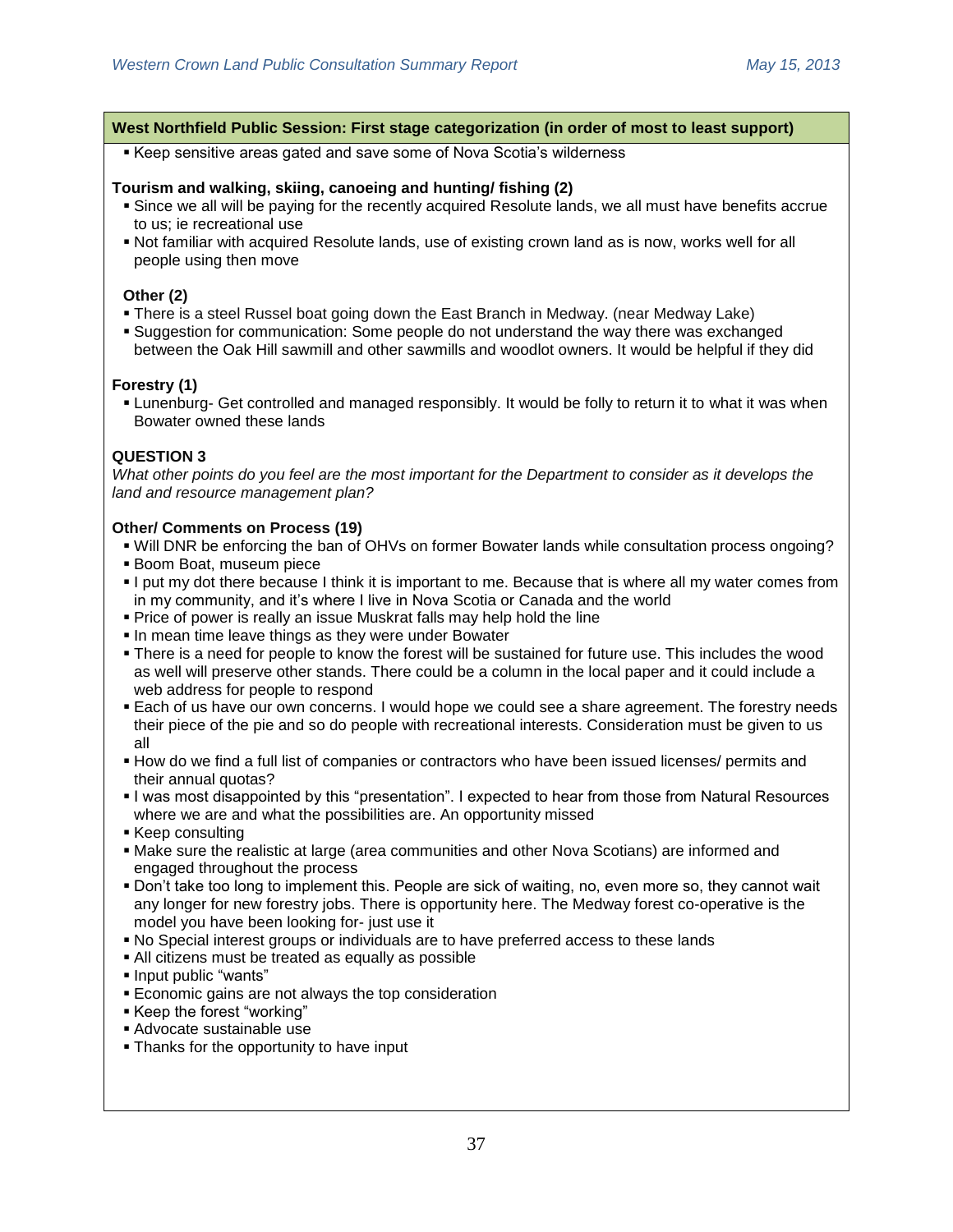### **West Northfield Public Session: First stage categorization (in order of most to least support)**

### **Forestry (11)**

- Forestry is one of the few resource based industries left. We need to make decisions quickly because people can hold on for long waiting for decisions. This isn't just a problem in West- problem in all of Atlantic Canada
- What government department issues permit to cut timber on crown land and how are the cutting quotas determined?
- **GIS:** Who is mapping the clear cuts or the amount of wood in the forest? Map the clear cuts. What % of what age level? Make information available online
- Bowater lands well managed for forestry
- Would like to see more Acadian mixed and move age classes
- Capability for updating clear cut status using satellite imagery very important and good value.
- Need legislation to protect private wood land owners + woodlands in general from illegal cuts and trespass
- For example a fine as a deterrent (high amount) not just pay the land owner triple or double stumpage
- What are the consequences for forestry companies or contractors exceeding their annual cutting quota?
- How often are the quotas for each company or contractor reviewed?
- The stumpage fee doesn't return the woods to the landowners

### **Vehicular, ATV & snowmobile access (5)**

- Do signs mean we are breaking the law? Can gates be closed without signs?
- In most cases I believe people would expect to be responsible + share in expenses for road maintenance. Perhaps more responsibility can be established through membership in clubs or other association
- Enforcement of ban on ATVs on trails and roads traditionally used (within Bowater) will ruin goodwill of OHV owners and operators to work with DNR into the future
- I don't think the gates should be taken off, because as a kid I bicycled and boated and camped in these wilderness areas and if the gates come off, it will take this true natural wilderness away. Instead of hearing just birds sing, you will hear the sounds of ATV and vehicles. I want my kids to be able to bike, canoe, camp and fish in true wilderness like I did. Thank you; please don't take the gates off, and save this wilderness for our kids to enjoy
- Keys for gate right –of-way to private lot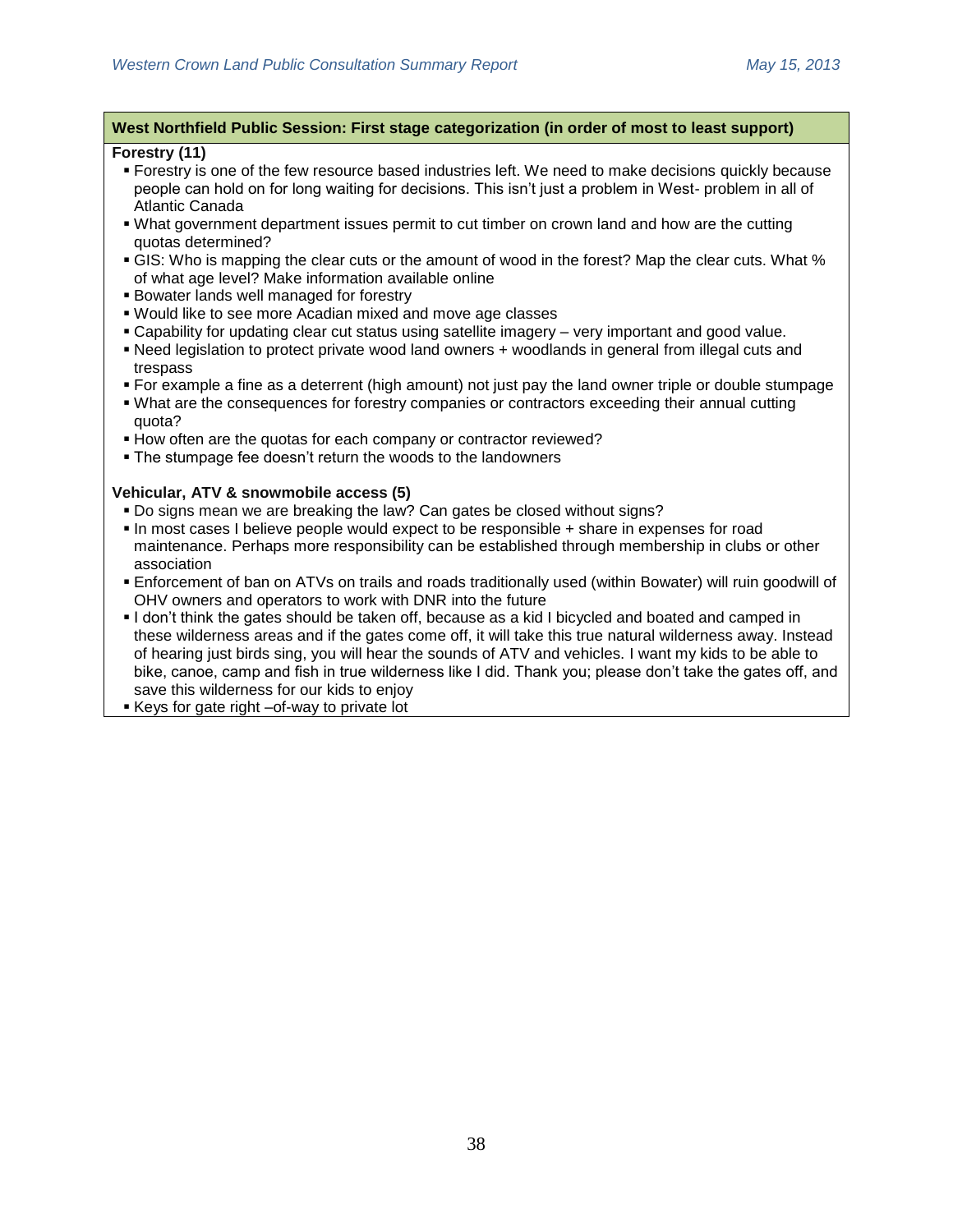### \*Attendance: 215

\*Includes comments from paper questionnaires and flip charts

\*Numbers indicate the number of individuals who supported a comment or made an identical comment (the number indicates the total number of times that comment was made and/or supported)

### **QUESTION 1**

*How can we best use the 1.5 million acres of Crown land and the associated resources in the Western Region to most beneficially and sustainably grow and diversify Nova Scotia's economy?*

### **Forestry (145)**

- No whole tree harvesting for biomass **25**
- Establish community forests for local economic benefit and environmental benefit **17**
- Do not let forestry giants such as northern pulp ruin our land **13**
- End clear cutting by any name **13**
- Food forests **13**
- All licenses should be FSC certified **6**
- No long term licenses/leases **6**
- Enforce meaningful forestry reform re-clear cutting **6**
- A mix of protected areas and community forests. Do not hand licenses over to large forests companies let local communities manage land for mixed values, and encourage diversification in the timber market away from pulp **5**
- Sustainable forestry **5**
- Community forests for 100% of working forests with diversified economic activity eg. (matsutake mushroom harvest, maple syrup, blueberries, other non-traditional forest products, soft wood lumber, trim, etc) **5**
- Encourage forestry **4**
- Multi-user forests **3**
- Some of the land needs to go back for forestry operations **2**
- Public Firewood lots **2**
- Biomass from waste only **3**
- Some of the land should be used for Biomass demonstration (different species, densities, treatments, etc.)
- Community based forestry for all of the St. Margarets area and for all these lands
- No more pulp and paper forests
- Through the use of co-ops, owned by the province/sustainable practice softwood market for compressed wood fibre blocks. Hardwood for fuel as well as develop lumber
- Woodland to be used by Nova Scotia companies to make NS products. No foreign control. No wood products shipped out to be processed
- We need to focus on Acadian forest attributes according to FEC classification
- The focus on old growth is pushing young stands towards old growth condition to obtain higher value products and increases provincial aesthetic appeal
- Less large machinery
- We can continue with forestry; but we need new management ideas eg certain areas for industrial forestry
- Ensure that inherent value of forest increases year-to-year
- Some of the lands (5-10%, minimum) should be used for biomass demonstration/production.
- Suggest: different for species (eg poplar, willow, miscanthus) various treatments (zero, fertilizer, biosolids) various spacings etc
- Follow the GPI forest accounts manage it for ecosystem values which might mean learning a lot of it alone
- **Let the land be used by approved forestry companies to harvest proper growth trees.**
- Multi-aged forestry
- Selective cutting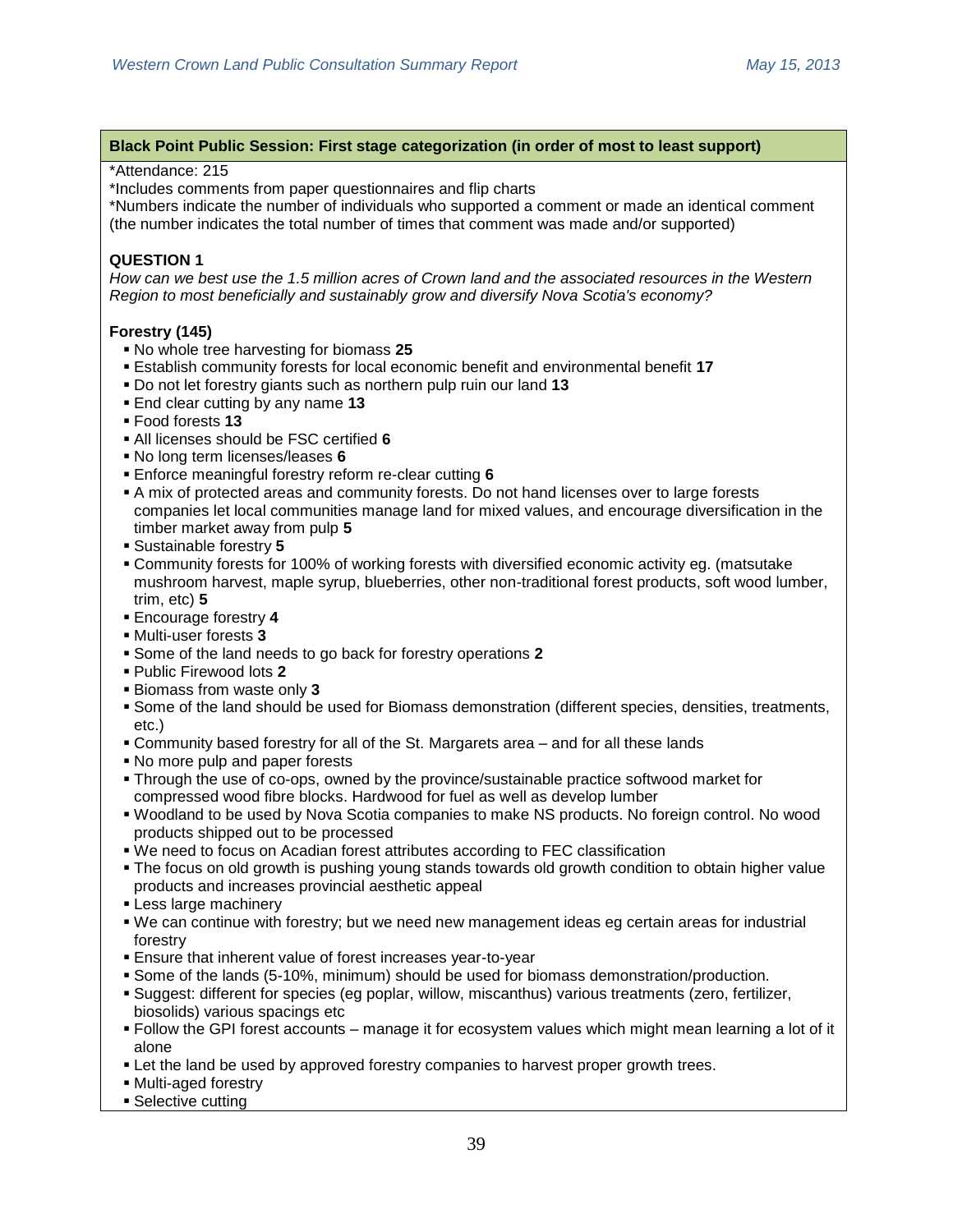## **Vehicular, ATV & snowmobile access / General access (100)**

*In favour (89)*

- People with camps need access by motor vehicle **22**
- Permit system for ATV users to gain access to lands **15**
- Make access decisions quickly **14**
- Provide Keys or make available to camp owners **10**
- The land should be open to the public **5**
- Off road vehicles should have a free permit to access crown land. Property owners adjacent to crown lands require access to their property which should be granted using off rods vehicles. Permits should be free with vehicle permits at a cost of \$50 per off road vehicle **4**
- Controlled access during spring and fire season **3**
- Open access for motorcycles **3**
- Permit system for using roads and all uses **2**
- Why a permit? **2**
- All crown lands should be open to OHVs **2**
- My father in law may have only one more year of fishing. Don't diddle dally around open gates once frost is out
- Government only needs to be involved in land access
- Existing ATV trails/roads should remain open
- When land is not in use in winter time have it so ATVs can use
- The \$40 OHV fund should be a permit available to all. Therefore permit would/ could act as accessibility to all crown land and trails
- Reduction of outboards on small lakes. Electrical motors or canoes on small lakes (only) Fly fishing only on specific lakes along with catch and release policies – to improve lake quality and fish quality – returned to catch again
- Do not close down areas that have been used for generations by responsible people for me  $40 +$ years

## *Against or policy suggestions (10)*

- Off road vehicles should not be permitted and where they cause lots of destruction: plants and wildlife **4**
- ATVs should not have access to all lands **3**
- Access inland by foot/canoe but not motor vehicles
- Off road vehicles never should be allowed in wetlands or along the banks of waterways. Minimal roads
- Please leave some portion of each area open to people without a machine or motor
- Keep the gates closed

#### **Tourism and recreation, walking, skiing, canoeing and hunting/ fishing (51)**

- Provide access to former Bowater lands for the fishing season (in May and June after roads dry out) **15**
- Encourage recreation uses **14**
- Encourage eco- tourism **7**
- Encourage tourism **7**
- Support fishing and hunting **5**
- **Outfitters**
- Promote development of non-profit groups to develop and manage trail systems that include food + lodging in strategic locations so that tourists can experience a trek-type tour that includes wilderness and communities heritage etc. look to the European type hut-to-hut experience, Maine Huts + trails are doing it, Quebec also
- Use some lake property for recreation and parks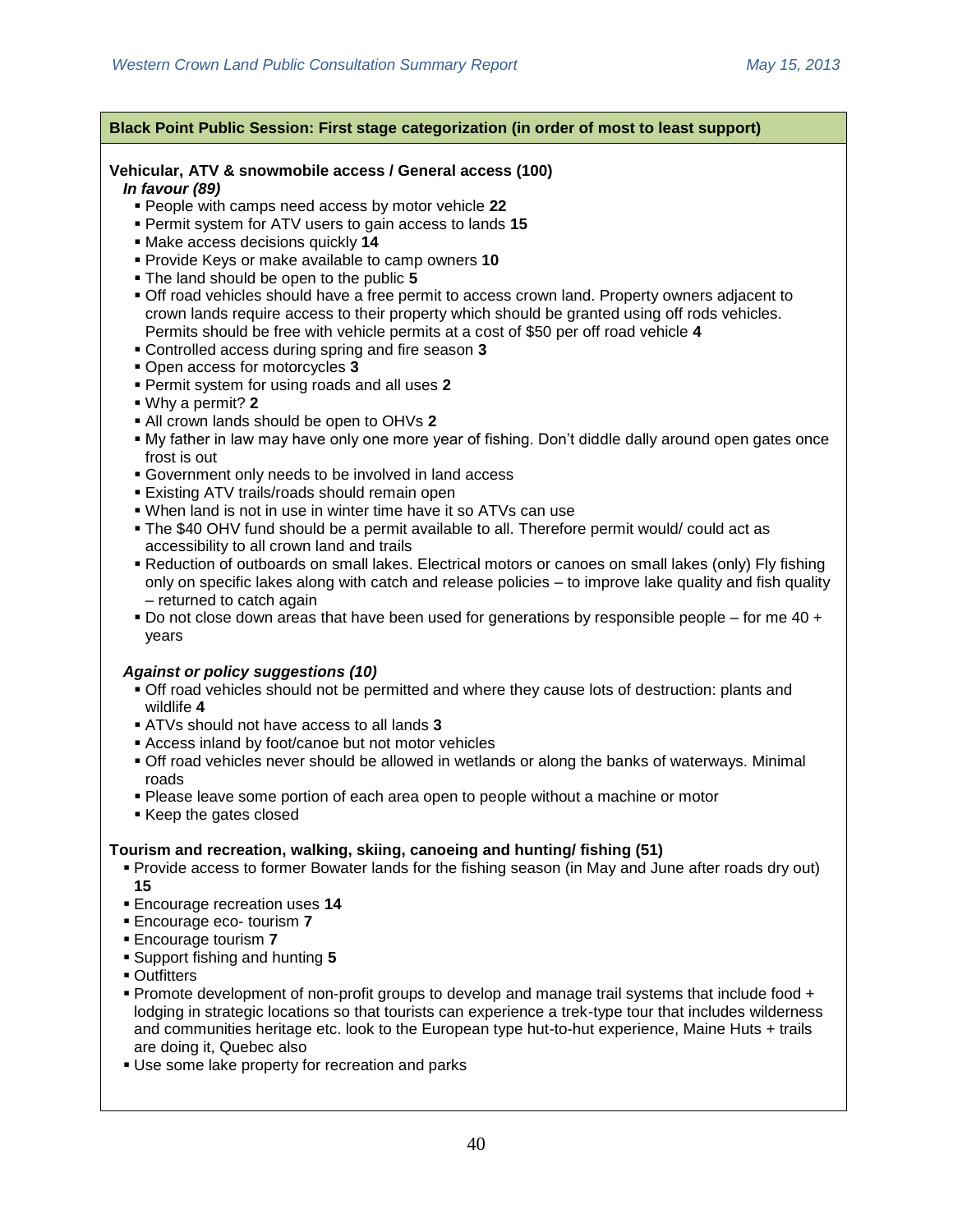| Black Point Public Session: First stage categorization (in order of most to least support)                                                                                                              |
|---------------------------------------------------------------------------------------------------------------------------------------------------------------------------------------------------------|
| <b>Protected Areas/Ecological Protection (44)</b>                                                                                                                                                       |
| • Post "leave no trace signs" 8                                                                                                                                                                         |
| Some of land should be protected as proposed in 15.7% plan 7                                                                                                                                            |
| • Create a waste removal and prevention policy. Prevent illegal dumping 7                                                                                                                               |
| • Support environmental protection 6                                                                                                                                                                    |
| • Camp owners and ATV users remove garbage left by litterers 3                                                                                                                                          |
| Protect watercourses and water supply basins 2                                                                                                                                                          |
| • Maintain Wetlands 2                                                                                                                                                                                   |
| • Protected areas need to be controlled. We need to slow the shrinking of the working forest – industry                                                                                                 |
| will soon be impacted by wood supply issues 2<br>Keep the land pristine 2                                                                                                                               |
| . No permanent development 2                                                                                                                                                                            |
| • Concerned about dumping possibility high video tower at entrances to prevent dumping 2                                                                                                                |
| . Illegal dumping connected to fees for dumping at the land fill                                                                                                                                        |
| • Keep Bowater gates in place to restrict access to interior forest/ lakes/ rivers. Protect wildlife habitat/                                                                                           |
| fish habitat                                                                                                                                                                                            |
| ■ Create parks                                                                                                                                                                                          |
| • The use of "vision" or herbicides should be banned, there is enough pollution                                                                                                                         |
| • Protect old growth stands – and target areas well on their way towards recovery                                                                                                                       |
| • Protect river banks by 300m with no cutting allowed                                                                                                                                                   |
| <b>Value Added Products (20)</b>                                                                                                                                                                        |
| • Think value added: (Tone wood, furniture, veneer, saw logs = $\circledcirc$ ) (Biomass = $\circledcirc$ ) 7                                                                                           |
| " Focus on value added products 5                                                                                                                                                                       |
| <b>Encourage innovative small pilot businesses to find profitable high-value use of woodlands 4</b>                                                                                                     |
| . Huge potential for maple syrup production - an export product 3                                                                                                                                       |
| . High end forest products                                                                                                                                                                              |
|                                                                                                                                                                                                         |
| <b>Broader Policies (15)</b>                                                                                                                                                                            |
| . Allow and encourage continuous public engagement to ensure transparency and accountability 4                                                                                                          |
| A variety of uses is a great idea, Wilderness Areas, OHVs, etc                                                                                                                                          |
| <b>Economic energy (cost and availability), and environmental conditions are now in such a state of</b>                                                                                                 |
| accelerating change that the conditions of today are not what our near future will experience. So we<br>should not plan for tomorrow like today. Clear cut pulp wood tree lands will no longer serve us |
| properly. We need forests cultivated for multiple use and multiple users. Go see Windhorse farm near                                                                                                    |
| New Germany for a good example of positive directions to serve our future; we need to build                                                                                                             |
| resilience. Forests that provide multiple types of trees and other plants and animals will give us a far                                                                                                |
| better future                                                                                                                                                                                           |
| . No more land use by large corporations                                                                                                                                                                |
| . Utilize NGOs and request meetings/consults with community stakeholders. SMBSA, FBWH +                                                                                                                 |
| WRWEO, to name a few                                                                                                                                                                                    |
| • Value be assessed holistically – ecosystem services, biodiversity, and extraction potential                                                                                                           |
| . Only allow approved use                                                                                                                                                                               |
| Land trades involving crown land should be required to go through a public hearing process and be                                                                                                       |
| advertised to the public                                                                                                                                                                                |
| $\blacksquare$ Environment = economy in the long run<br>• Consider native rights and claims                                                                                                             |
| • Think long – term – beyond the next election – for generations to come (150 – 200 years down the                                                                                                      |
| road)                                                                                                                                                                                                   |
| . Why are these consultations taking place at the same time as protected areas consultations very                                                                                                       |
| confusing + dilutes public involvement                                                                                                                                                                  |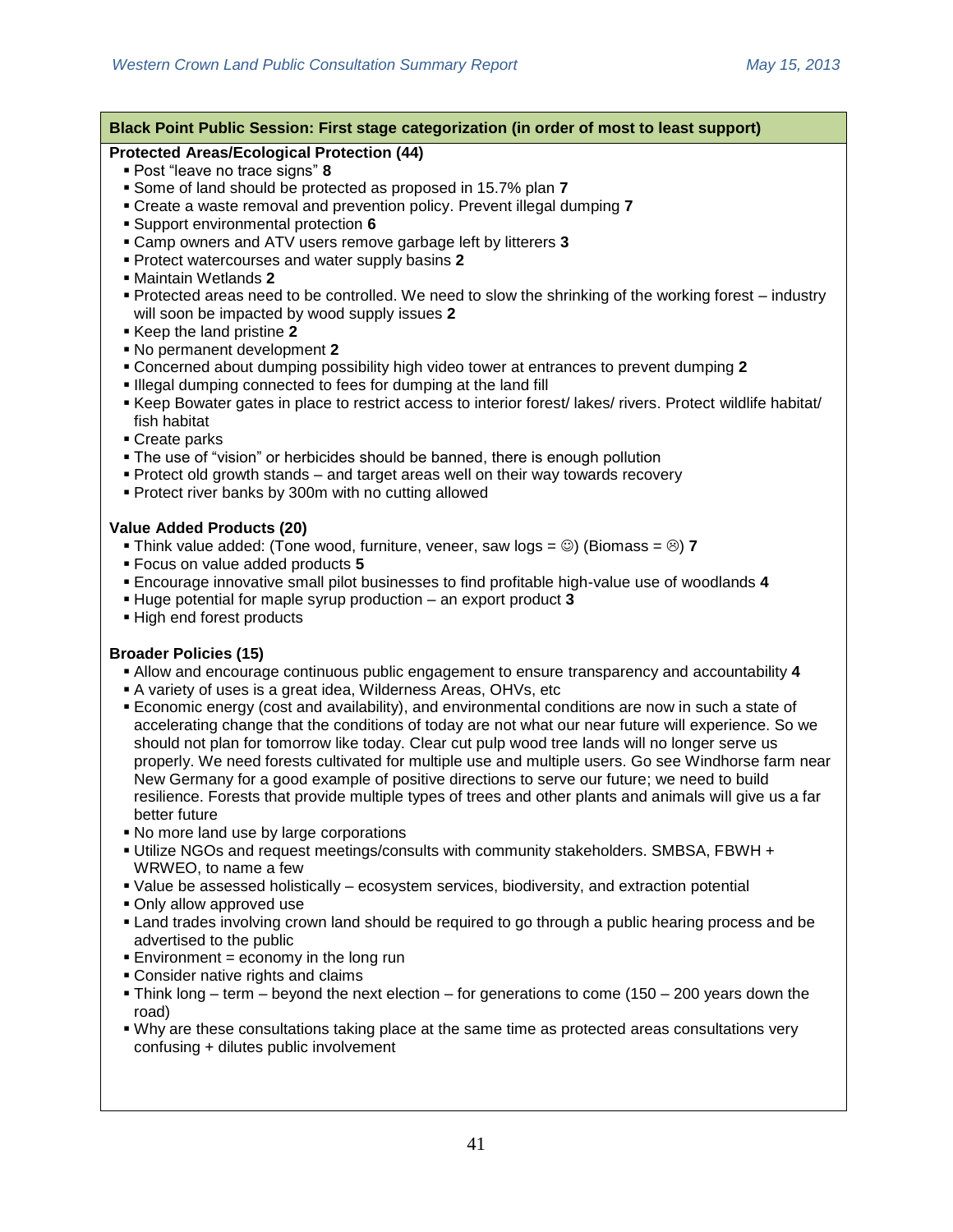### **Infrastructure/trails (6)**

- Roads should be fixed up, and some wood contractors could use certain areas **2**
- The non profit group manages and works with all land owners to create an integrated trail system that works in four seasons, benefits local establishments and leads more tourists to a world class system with food and lodging in the trail system
- ATV and motor cycle associations might be able to fund maintenance
- Since Darrell Dexter borrowed the money; roads should remain open to public except frost out time
- Well managed trail system

### **Business/Jobs (6)**

- Allow experimentation and some will be viable to show future potential **4**
- Support Local Jobs
- Support Local business

## **Food production/ agriculture (4)**

- Maple Syrup production **3**
- **Blueberry**

### **Resource extraction/ other (2)**

- Limited resource extraction; ie. Put quotas on what can be used per year
- Companies or organizations that are involved in the resources development/ extraction can only be owned by Canadians

### **Increase home-building/Camps (1)**

 Allocate camps around Officers Camp Lake and Timber Lake. There are other areas that could be used for camping

## **QUESTION 2**

*What activities would be the most effective use of Crown land in the Western Region that would generate the most sustainable economic, social and environmental benefits for your community and Nova Scotia? Where would you locate these activities on these Crown lands?*

#### **Protection (27)**

- Large tracts set aside for wildlife (no vehicles) **6**
- 50% Protect 25-33.3% of the area. Would not be accepting to any bio mass in the crown land. The purpose is to help the species in the area, not wipe them out **4**
- Protected completely. The rest shared by people and the ecology **3**
- Protect corridors and provide connectivity between public land blocks through wilderness protection **2**
- Put a double sided lock pin on Tote road. Too much garbage being dumped. ATV should have full access to all lands
- Protect all identified wilderness areas/parks exciting
- Headwaters of St. Margarets Bay to be used and need to be maintained and exempt from development so people can access
- Maximum of 5% of land should be protected. Protected land is neglected land
- **Protect areas along the Ingram river**
- Give priority to strong legal protection of the drainage network though to protected (as wilderness) setbacks from water – at least 50m from each water border
- Your priority of economic benefits is not the most important. If you meet environmental and social objectives the economics will follow. The first priority is to protect any and all old growth areas that remain as well as much more land should be places in a protected status at least 20% of the Bowater lands at a minimum
- Five Bridge Lakes Wilderness Area proves that recreation (including ATV use) and environmental preservation can work well together with appropriate management agreements
- Create at least 1 other park like Keji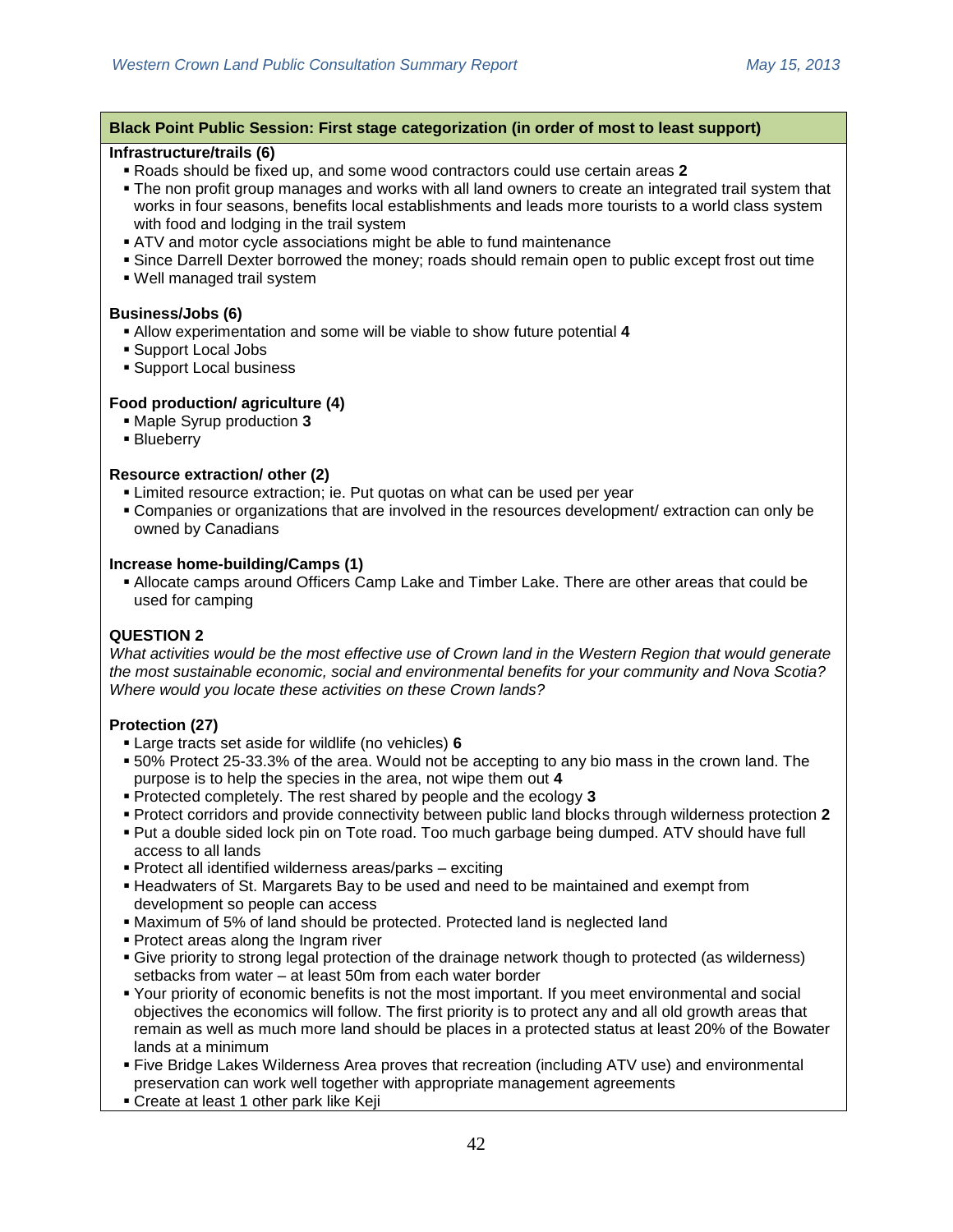| Black Point Public Session: First stage categorization (in order of most to least support)                                                                                                                                                                                                                                                                                                                                                                                                                                                                                                                |  |
|-----------------------------------------------------------------------------------------------------------------------------------------------------------------------------------------------------------------------------------------------------------------------------------------------------------------------------------------------------------------------------------------------------------------------------------------------------------------------------------------------------------------------------------------------------------------------------------------------------------|--|
| . I believe in a critically important wetlands (Simms' Lake) Simms' Settlement biodiversity of<br>amphibians, reptile, migratory birds, fish, turtles, muskrat beaver, bobcat etc. But because the area is<br>privately owned its land to protect. The private land owners of wetlands must be taught practices and<br>must be held accountable<br>. The proposed Wilderness Areas for the Holden Lake (57 area should be expanded to include the<br>White Gull lake and lonesome lake shorelines). The proposed area is too small, given the small<br>amount of crown land protected in Lunenburg County |  |
| . This is a very diverse area                                                                                                                                                                                                                                                                                                                                                                                                                                                                                                                                                                             |  |
| Tourism and walking, skiing, canoeing and hunting/ fishing (13)<br>• Camping areas 3<br><b>Ensure the search and rescue of endurance challenge continues to be allowed on ex. Bowater lands 3</b>                                                                                                                                                                                                                                                                                                                                                                                                         |  |
| ■ Walking trails<br>. Hiking, biking trials at head of St. Margarets bay. (by permit only?)<br>• Allow access to big St. Margarets and Falls Lake for hunting and fishing                                                                                                                                                                                                                                                                                                                                                                                                                                 |  |
| • Create a tourism world class anchor. Either a Theme Park, or Professional athlete training facility. etc<br>. Designated trails (tourism attraction) similar to NFLD                                                                                                                                                                                                                                                                                                                                                                                                                                    |  |
| • Timber Lake and Officer's Camp Lake are great for wilderness experiences<br>. The population requires winter activities that are near to HRM                                                                                                                                                                                                                                                                                                                                                                                                                                                            |  |
| • Pockwock watershed area is the only place presently other than the oval that can sustain winter<br>activities through the winter, as it holds the snow cover much better than near the city. Need to keep it<br>as non-motorized winter recreation area. It is being used now, but like all other trails, the ATVs ruin it                                                                                                                                                                                                                                                                              |  |
| Vehicular, ATV & snowmobile access (12)                                                                                                                                                                                                                                                                                                                                                                                                                                                                                                                                                                   |  |
| ATV/Snowmobile tour routes/ with access to fuel/food accommodations etc<br>Access for development of motorcycle trails in Wilderness Protected Areas (single track)<br>• Separate non-motorized trails near Head of Saint Margarets Bay. Have a few dedicated trails for<br>walking                                                                                                                                                                                                                                                                                                                       |  |
| • ORM tourism through the development of single-track by NSORRA, especially close to HRM<br>■ East river access road to the gate stops dumping or patrol it. (Cameras)                                                                                                                                                                                                                                                                                                                                                                                                                                    |  |
| • Mostly what we need in St. Margarets Bay area is more access to crown land<br>. Would like to see gates remain closed but, understand how many citizens don't have ATVs and would<br>like to go hunting and fishing in the deep woods. We have a long history of having no crown land in St.<br>Margarets Bay area and playing a cat and mouse game with Bowater to get into the NS woods<br>. There should be no limit on OHV (motorcycle/ATV/snowmobile) usage on any crown land except for<br>wilderness protected areas                                                                             |  |
| . The Old Annapolis Road has been highlighted as a priority for Safety Minded ATV Group.<br>■ My concern is the use of the current trail used for snowmobiling and ATV on the south side of<br>Porcupine Lake. We use it regularly to access roads in the round lake area. (Porcupine Lake Nature<br>Reserve)                                                                                                                                                                                                                                                                                             |  |
| . Near Shingle Lake, there is an access road to privately owned land on the east side of the lake. The<br>road "Medlee Lane" must be continued for public use and the area nearest the road to be wilderness<br>area, not nature reserve. Especially keep land east of Medlee Lane as Crown or wilderness but not a<br>nature reserve. (Pleasant River Nature reserve)<br>Access to Island Cuke through the tote road                                                                                                                                                                                     |  |
| Forestry and resource extraction - for and against (4)                                                                                                                                                                                                                                                                                                                                                                                                                                                                                                                                                    |  |
| • Coppice hardwoods<br>• For pulp, fibre, firewood, biomass, round wood construction, more small scale diverse products for a<br>market influx                                                                                                                                                                                                                                                                                                                                                                                                                                                            |  |
| • Economic (Forestry, Mining, Fisheries, Agriculture, Tourism, Energy)<br>Allow campers to cut mature timber actually charging then a market driven stumpage fee. Keep roads<br>open (main arteries for recreation. Don't forget the seniors who have hunted and fished on these lands                                                                                                                                                                                                                                                                                                                    |  |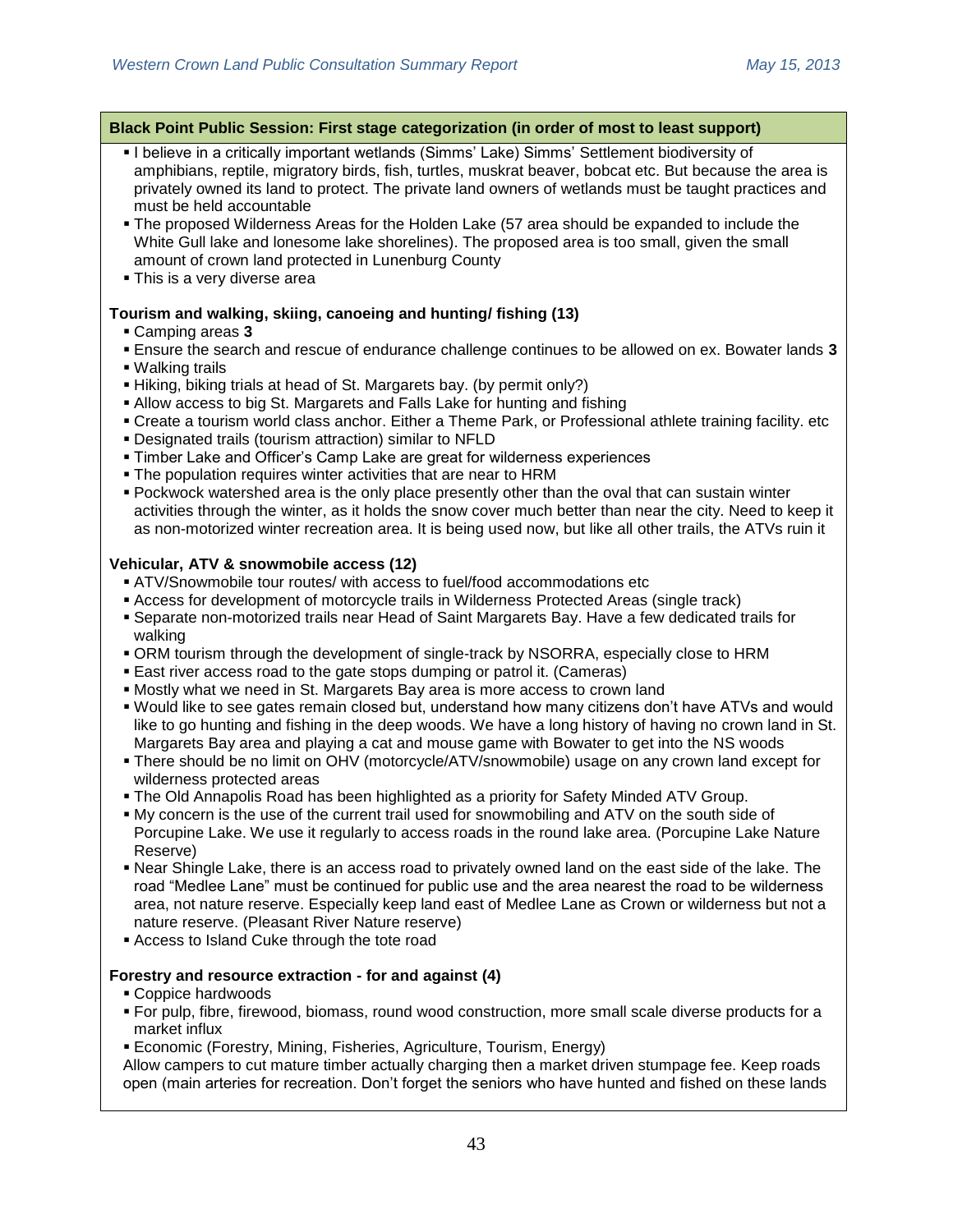### **Other (2)**

- We commend the province for purchase of these lands and the work done this far
- Restrict property sales; keep ownership of a maximum area. Only sell if it can be replaced

## **Energy (2)**

Explore the potential for windmill farm in the interior of the former Bowater St. Margarets Bay lands. **1**

## **QUESTION 3**

*What other points do you feel are the most important for the Department to consider as it develops the land and resource management plan?*

### **Vehicular, ATV & snowmobile access (10)**

- Public needs to be informed of land use agreements for crossing/using crown land. What DNR will issue tickets, etc
- I own a camp on Island Lake. Hunting Fishing etc. Going there ever since I was 4 years old. I need access to my camp with Vehicle Access to the road. With my truck or ATV. Go with the permit system for camp owner
- If is important to know how to limit or control the type of recreation that can have the most detrimental impact on the environment and wildlife such us motor vehicles and ATVs. There is a place for everyone but everyone should not be allowed in all places
- Close most of the woods roads (remove culverts, let grow up, etc.)
- There are enough trails set aside for in protected areas for hiking and biking. My main concern is "rails to trails" not open to OHV's or not open to motorcycles explicitly (ATV and snowmobiles allowed).
- There are some crown land where OHVs should not go (sugar maple production, endangered/protected species)
- Clearly marked "no OHV" signs could be posted along and access routes.
- Anyone wishing to visit a friend with a cottage on this land should be allowed, whether they are on an OHV or car or truck
- Areas that get snow should be for snowmobile use, but not to the extent that groomers are needed.
- Snowmobiles should break trail

## **Broader Policies (5)**

- Let's not act like a foreign country managing our resources, take care of people of this land and listen to them. In the past we were dedicated to. Now the people want to be heard.
- Yesterday's or today's practices will not work in tomorrow's conditions. So just don't do it. With climate change, economic downsizing and energy use and cost transitions we cannot afford to work this resource. So conserve it
- Sustainable practices. It's not all about mark up a profit. Well panel jobs through build up. N.S. was the birthplace of the co-op
- Users wishing to use the lands should be required to complete an orientation program that could outline the usage, ie what is allowed and when, example camping
- Proper wilderness skills, how, where or when you could have a campfire, the process for building new trails, just basic overview so people will be safe and the land and infrastructure will be preserved

## **Other (5)**

- People within the same Department, ie DNR, should all give the same information, not conflicting information
- Concern that we are not able to access our Camp which we pay a lease to the NS government. We only use the camp twice a year. April-May for fishing and fall for working on camp etc. We have paid the lease, plus the yearly rental + taxes but not able to use. We have always been responsible and appreciated use of the key from Bowater would appreciate having a key this year for fishing end of April to May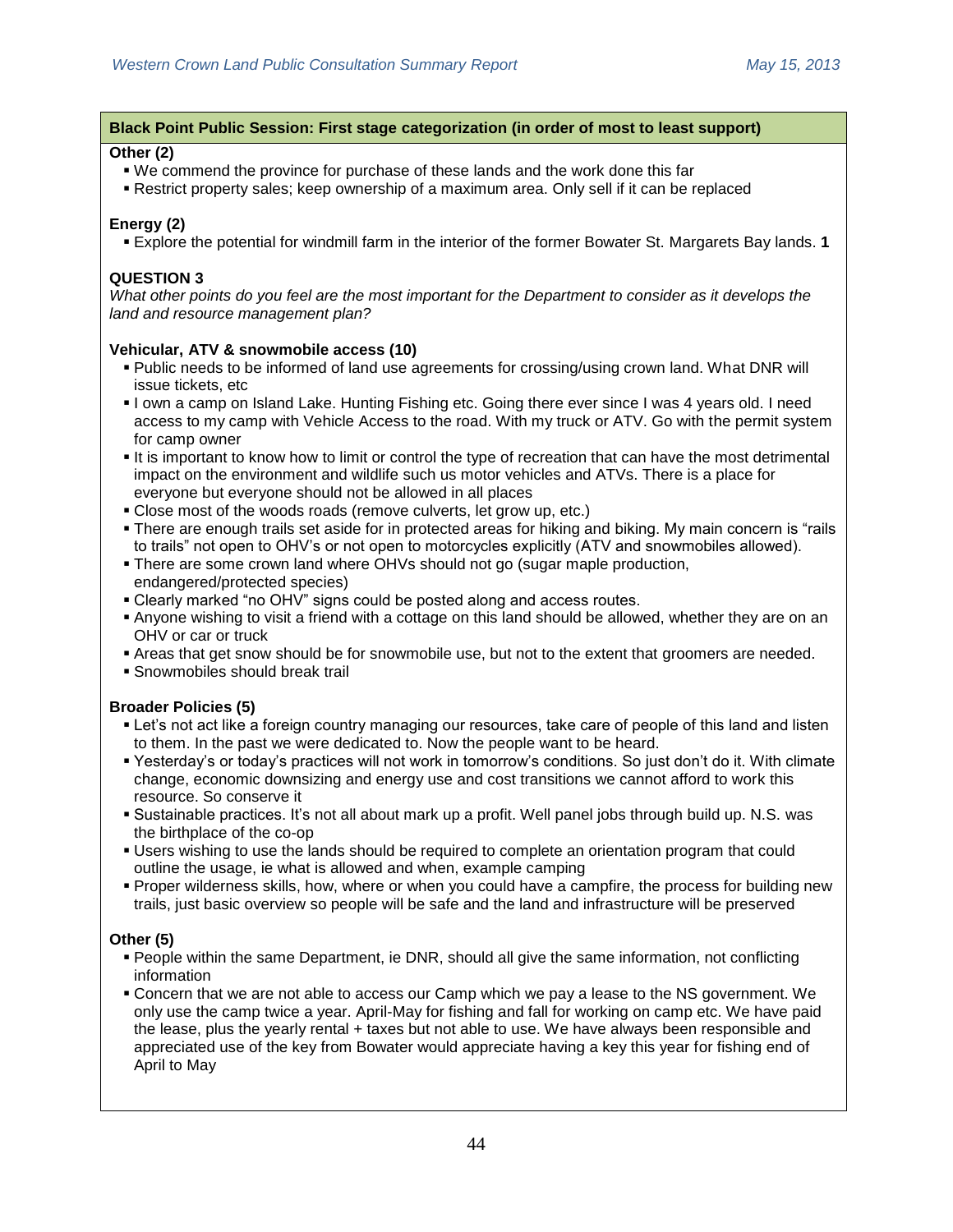- **The lands/ volume tonnes licensed to mills small as possible because the stumpage rates the mills** pay to the Crown are a lot less than private land stumpage rates. As a private land owner this would influence where the mill get their fibre from
- Consider siltation and/or contamination of St. Margarets Bay via outflows of fresh water from this land if improperly managed
- Taking away access to these lands would forever change my life and would forever change my life and would strip my family of generations of traditions

#### **Objection to former Bowater staff**

 Several people in attendance at the Black Point open house were upset with seeing former Bowater staff at the event and mentioned ATV access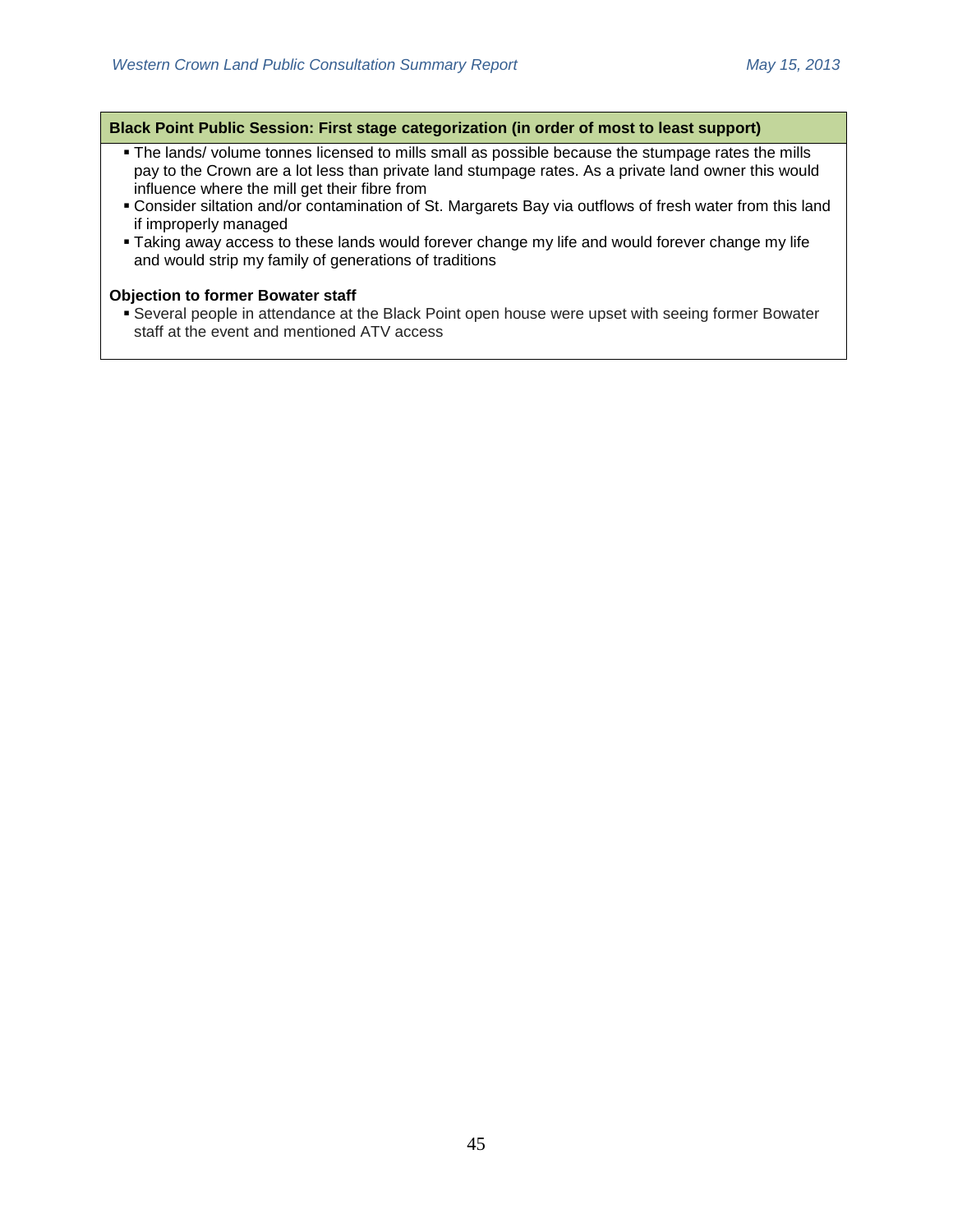### **Greenfield Public Comments: First stage categorization (in order of most to least support)**

#### \*Attendance: 56

\*Includes comments from paper questionnaires and flip charts

\*Numbers indicate the number of individuals who supported a comment or made an identical comment (the number indicates the total number of times that comment was made and/or supported)

## **QUESTION 1**

*How can we best use the 1.5 million acres of Crown land and the associated resources in the Western Region to most beneficially and sustainably grow and diversify Nova Scotia's economy?*

## **Forestry (13)**

- Sustain commercial forestry **2**
- **Forestry is the only proven economic engine in the western region. It is important crown land** continues to be managed to produce fibre for the forestry industry. It should be managed and harvested sustainably to provide much needed fibre to wood processing facilities in order to grow the forestry sector in the region
- Allow cutting to sustain into future no clear cutting.
- Cutting wood sustainability cutting the annual allowable cut
- Sustainable commercial forestry treatments should be suited to the specific conditions of site
- It would be good to have information on monetary value already committed to licensees on crown land by area
- Support the use of timber for locally owned sawmills and for added value
- Minimizing the use of forest as now for materials to pulp mills, and especially for biomass burning.
- **Harvesting efficiency by forests for hard woods for home heaters using existing roads**
- Harvesting of pine and spruce (but no clear cutting) to employ wood mills
- Should be divided up and have to bid on timber to get market prices
- Do not let a few mills have control of this resource: it results in their having too much power to control profit margins and they are able to force logging contractors into bankruptcy. It would be much better for the economy of the region to hire a manager for every 30 to 40 thousand acres. He would be in charge of several contractors. Set fair rates where people can make money. This would set the industry standard; the other mills would have to pay higher rates to compete
- The stumpage rate could be indexed to the price of lumber. There is no prosperity in minimum wage jobs in saw mills

## **Tourism and walking, skiing, canoeing and hunting/ fishing (7)**

- Foresters want to cut but need more for recreation biking, hiking, walking. There is long term potential for tourism and recreation **2**
- Keep the high visible land near highways and lakes rivers oceans as forest to help image for tourism **2**
- Use some of it for tourism –hunting, fishing, recreation, photography guided nature tours wilderness canoe/ Kayak (Tobeatic lakes)
- Very hard to control such a vast area BUT recreational land must be controlled to permit all peoples the pleasure of nature i.e. fishing (family), cross country skis etc
- Fishing, hunting, hiking

## **Vehicular, ATV & snowmobile access (5)**

- Concern about Bowater land that [gates] have been locked; some have keys thus access, but not others **2**
- Search teams should be allowed through the Bowater lands to get to know the area
- Suggest follow example of  $BC -$  they unlock the gates on Fridays and lock them Monday morning  $$ had no problems with people using these lands
- ATV access will encourage tourism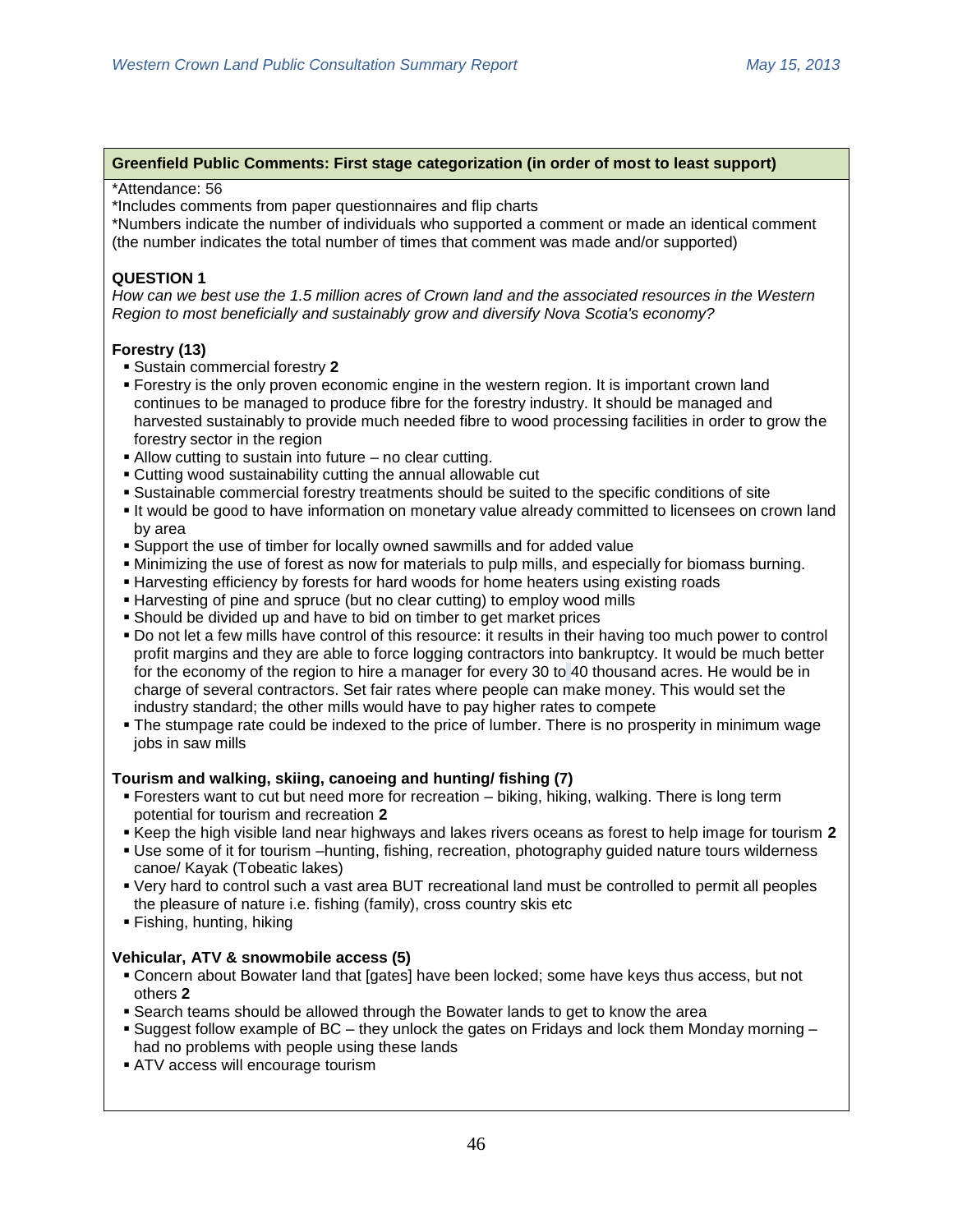### **Greenfield Public Comments: First stage categorization (in order of most to least support)**

### **Other (4)**

- Give some of the land over to communities to take care of it proposing what can be done with it to government
- Open lake lots to private ownership
- This process may be including too much land as nature reserve
- These lands should be used to generate jobs for people in rural Nova Scotia

### **QUESTION 2**

*What activities would be the most effective use of Crown land in the Western Region that would generate the most sustainable economic, social and environmental benefits for your community and Nova Scotia? Where would you locate these activities on these Crown lands?*

### **Tourism and walking, skiing, canoeing and hunting/ fishing (3)**

- Tobeatic Lakes tourist uses (see question 1)
- Can the land near the access road Medlee Lane become wilderness (not nature reserve) to allow continued hunting activity? Especially the land east of Medlee lane be crown or wilderness
- Think, Gatineau Park, Quebec, Algonquin, Ottawa even extending Keji south and west

### **Vehicular, ATV & snowmobile access (1)**

 For privately owned lots on east side of Shingle lake. Will the present vehicle access, Known as Medlee lane, be continued to be open to public use?

### **MAPS**

- Problem: proposed park in the Big Guzzle. Is the road and bridge included or excluded? It is a major route to get into the Purdy Rd. Area. Maintain restriction free access by all vehicle and users for planning purposes to develop a trail network from south to north. Please provide co-ordinates for the end of all roads ending in the south and also coordinates using north from the Purdy road area. This information will assist in the planning process
- It appears the road and bridge across the Mersey River is included in the shaded area. Is this an area or is this included in the proposed park?

## **QUESTION 3**

#### **Vehicular, ATV & snowmobile access (2)**

- Assist with maintaining private roads to access as was done pre-crown land e.g. Albany new access
- If companies are using crown land roads they should be maintaining to the standards prior to use or better

#### **Protected areas/ Species at Risk (for and against) (3)**

- I believe that we already have enough protected land in this end of the province and to take more land out of active forestry would cost rural Nova Scotians jobs **2**
- **Salmon should be included in species at risk**

*What other points do you feel are the most important for the Department to consider as it develops the land and resource management plan?*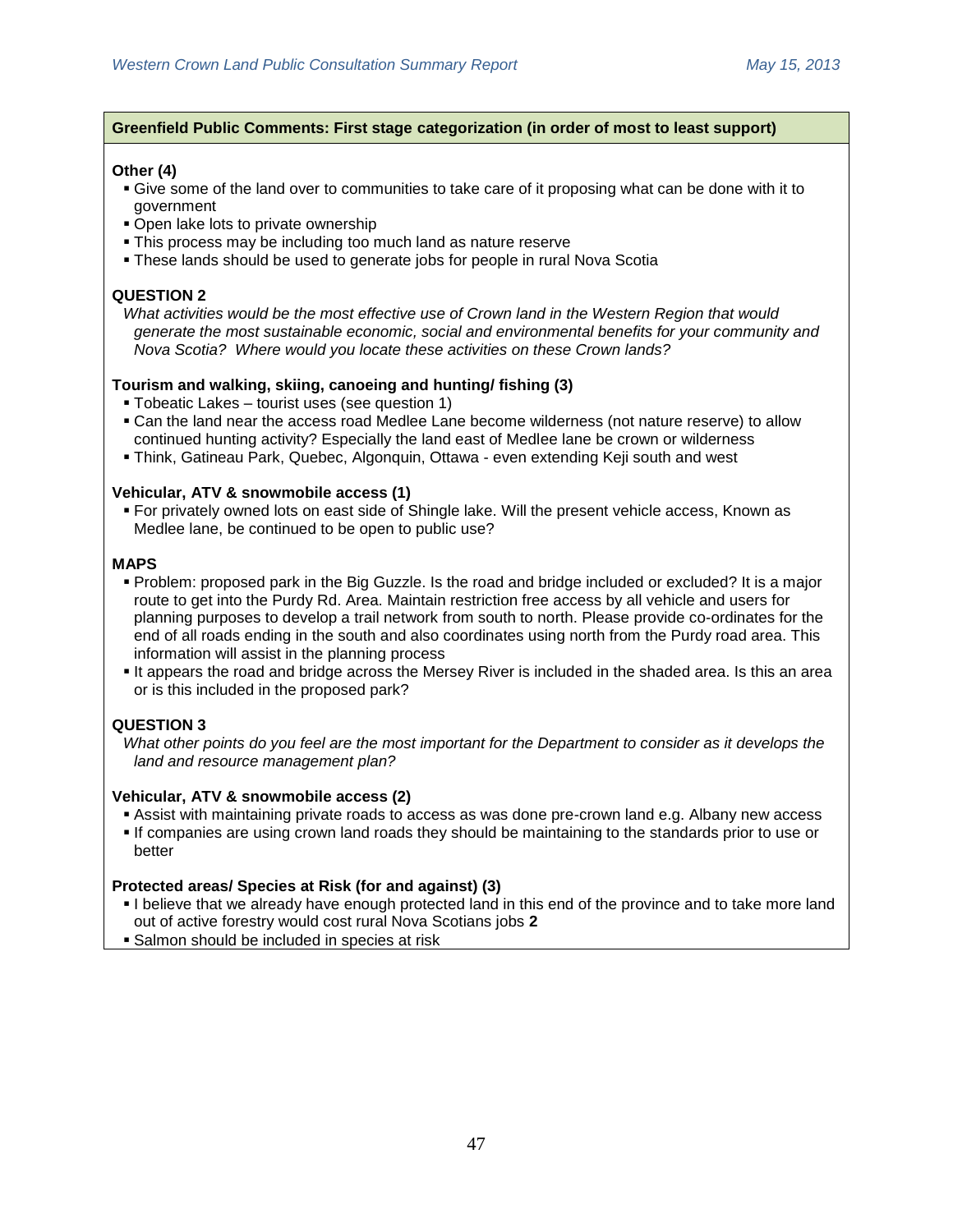## **4.2 Stakeholder Focus Groups**

First Level Analysis of Stakeholder Focus Group Sessions

Stakeholders of varying backgrounds, sitting together, were asked to consider each of the three questions and agree, as much as possible as a table group, on what priorities to put forth. The points below reflect the priorities that were put forward as well as other points.

\*Includes comments from flip charts

\*Numbers in the comments section indicate the number of individuals who supported a comment or made an identical comment (the number indicates the total number of times that comment was made and/or supported)

## **Yarmouth Date and location of session**

March 18, 2013, Yarmouth Legion Hall

## **Number of participants**

12 Participants; see list of stakeholders in attendance and additional invited at end of document

## **Facilitator's comments about the session**

The afternoon stakeholder session went well with 12 people in attendance representing 10 stakeholder groups out of approximately 31 invited. A few people had to leave the discussions early. There was good discussion at the 2 tables that were formed and people were able to prioritize even with a diversity of interests at the tables including recreation, municipalities, community forests, industry and conservation. If multiple participants were in attendance from the same organization, they were asked to sit at different tables to ensure as much diversity as possible during discussions.

| Yarmouth                                                                                                                                                                                                                                  | <b>Stakeholder Comments</b>                                                                                                                                                                                                                                                                                                                                                                                                            |
|-------------------------------------------------------------------------------------------------------------------------------------------------------------------------------------------------------------------------------------------|----------------------------------------------------------------------------------------------------------------------------------------------------------------------------------------------------------------------------------------------------------------------------------------------------------------------------------------------------------------------------------------------------------------------------------------|
| <b>Question 1</b><br>How can we best<br>use the 1.5 million<br>acres of Crown land<br>and the associated<br>resources in the<br>Western Region to<br>most beneficially and<br>sustainably grow<br>and diversify Nova<br>Scotia's economy? | Forestry (7)<br>• Good Forest management practices of all crown lands in the western<br>region (major economic activity)<br>• Other forest products (maple syrup)<br>• Crown lands need to be managed intensively to provide wood<br>"especially" to local industry<br>• Selective cutting for all forests<br>• Community forests: harvesting, hunting, camping, hiking<br>- Highest Standards possible FSC<br>• Small mill agreements |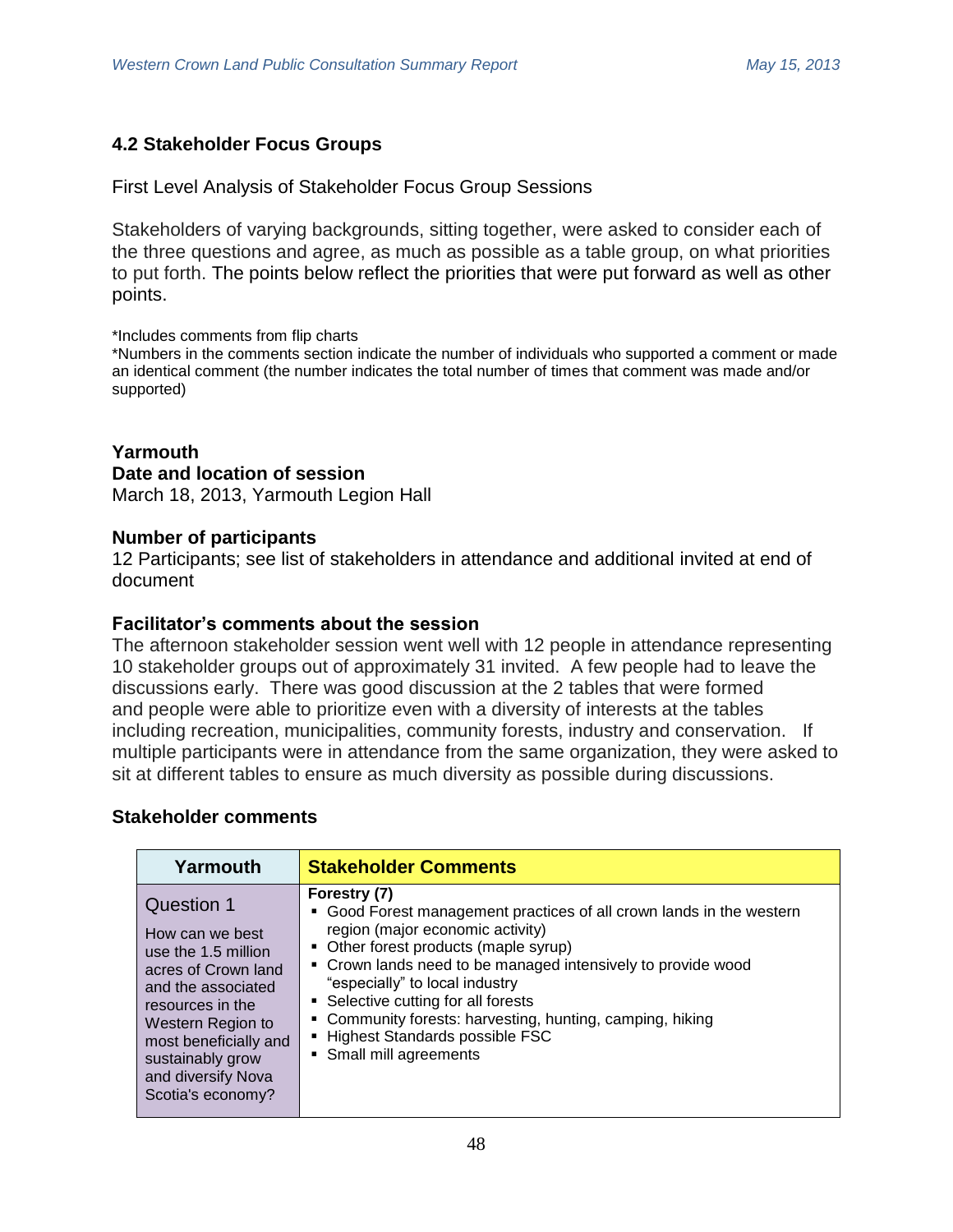| Yarmouth                                                                                                                                                                                                                                                                                                                           | <b>Stakeholder Comments</b>                                                                                                                                                                                                                                                                                                                                                                                                                                                                                                                                                                                                                                                                                                                                                                                                                                                                                                                                                                                                                      |
|------------------------------------------------------------------------------------------------------------------------------------------------------------------------------------------------------------------------------------------------------------------------------------------------------------------------------------|--------------------------------------------------------------------------------------------------------------------------------------------------------------------------------------------------------------------------------------------------------------------------------------------------------------------------------------------------------------------------------------------------------------------------------------------------------------------------------------------------------------------------------------------------------------------------------------------------------------------------------------------------------------------------------------------------------------------------------------------------------------------------------------------------------------------------------------------------------------------------------------------------------------------------------------------------------------------------------------------------------------------------------------------------|
|                                                                                                                                                                                                                                                                                                                                    | <b>Recreation/tourism/Access (2)</b><br>• Recreation<br>• Tourism – New France history (need to be developed)                                                                                                                                                                                                                                                                                                                                                                                                                                                                                                                                                                                                                                                                                                                                                                                                                                                                                                                                    |
|                                                                                                                                                                                                                                                                                                                                    | <b>Broad Policy (2)</b><br>• Leases - long term/short term<br>• Consider all uses                                                                                                                                                                                                                                                                                                                                                                                                                                                                                                                                                                                                                                                                                                                                                                                                                                                                                                                                                                |
|                                                                                                                                                                                                                                                                                                                                    | <b>Economic Development (2)</b><br>• Jobs - Employment<br>• Value added. Maple syrup, forest products                                                                                                                                                                                                                                                                                                                                                                                                                                                                                                                                                                                                                                                                                                                                                                                                                                                                                                                                            |
|                                                                                                                                                                                                                                                                                                                                    | Protection (2)<br>Proposed for Protection: Blackadar lot and Porcupine Lake crown lots<br>used to support forest related jobs for generations. Protecting these<br>lands will have little or no economic impact on local area. These lands<br>and others in West Nova being proposed for protection should have<br>socio-economic analysis before protection is finalized<br>• Environmental research                                                                                                                                                                                                                                                                                                                                                                                                                                                                                                                                                                                                                                            |
|                                                                                                                                                                                                                                                                                                                                    | Other (2)<br>- Water<br>• Industry- mink farms                                                                                                                                                                                                                                                                                                                                                                                                                                                                                                                                                                                                                                                                                                                                                                                                                                                                                                                                                                                                   |
| Question 2<br>What activities would<br>be the most effective<br>use of Crown land in<br>the Western Region<br>that would generate<br>the most sustainable<br>economic, social and<br>environmental<br>benefits for your<br>community and<br>Nova Scotia?<br>Where would you<br>locate these<br>activities on these<br>Crown lands? | <b>Protection/ Environmental Issues (8)</b><br>• Protected lands should be increase (20% of Bowater lands?)<br>• Provide connectivity between: Tobeatic + Dunraven + Tidney bog and<br>fishery.<br>• Provides biodiversity protection<br>Areas marked conditional on maps should be protected<br>• Protect-historical canoe routes through central NS<br>• Maintaining biodiversity<br>• No industrial activity<br>• 5% is a very small area of the Bowater lands to be protected, should be<br>more<br>Forestry (6)<br>• Forestry (traditional/industrial)<br>• Sustainable forest management on 90+% of crown lands<br>• Develop low grade wood (50\$ of harvest) locally<br>• Manage for uneven aged stands in Acadian forests<br>• Restore mixed forests<br>• Forestry – manage for uneven AGE stands and restore a mixed forest<br><b>Recreation/tourism/Access (3)</b><br>• Road Access (new or maintained old roads)<br>• Recreational activities even on protected lands<br>• How/who will maintain these roads if no forestry activity? |
|                                                                                                                                                                                                                                                                                                                                    | Economic Development (Forestry, agriculture etc.) (3)<br>• Develop local markets for local woods e.g. sawmilling to add value<br><b>Employees-</b> immigration?<br>• Give our children an opportunity to stay in west N.S. to work                                                                                                                                                                                                                                                                                                                                                                                                                                                                                                                                                                                                                                                                                                                                                                                                               |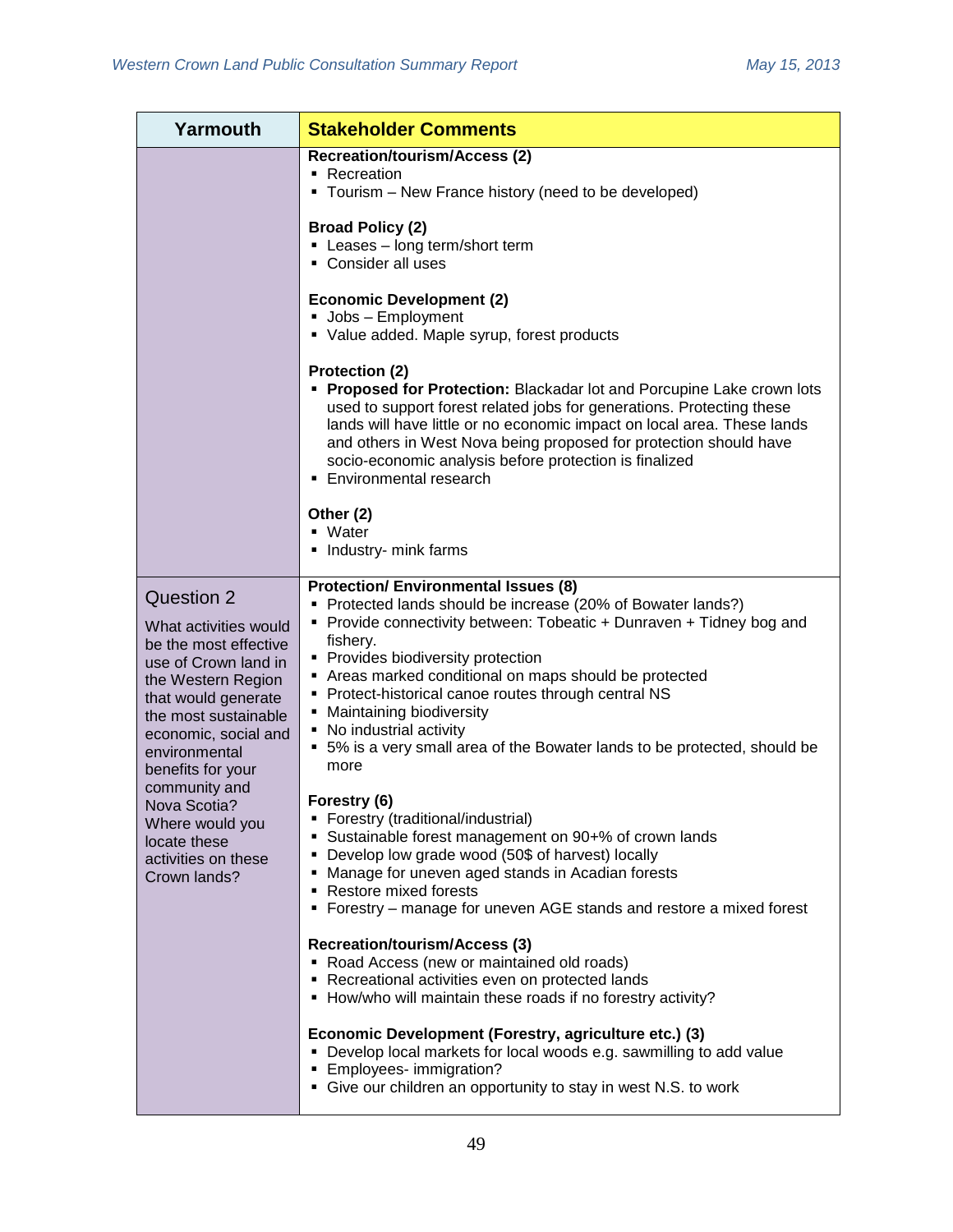| Yarmouth                                                                                                                                                                            | <b>Stakeholder Comments</b>                                                                                                                                                                                                                                                                                                                                                                                                                                                                                                                                                                                                                                                                                                                                                                                                                                                                                                                                                                                                |
|-------------------------------------------------------------------------------------------------------------------------------------------------------------------------------------|----------------------------------------------------------------------------------------------------------------------------------------------------------------------------------------------------------------------------------------------------------------------------------------------------------------------------------------------------------------------------------------------------------------------------------------------------------------------------------------------------------------------------------------------------------------------------------------------------------------------------------------------------------------------------------------------------------------------------------------------------------------------------------------------------------------------------------------------------------------------------------------------------------------------------------------------------------------------------------------------------------------------------|
|                                                                                                                                                                                     | <b>Broad Policy (2)</b><br>• Critical to all other related activities<br>• Majority of land is remote<br>Energy (1)<br>• Wind farms (very little high wind locations)                                                                                                                                                                                                                                                                                                                                                                                                                                                                                                                                                                                                                                                                                                                                                                                                                                                      |
| <b>Question 3</b><br>What other points do<br>you feel are the most<br>important for the<br>Department to<br>consider as it<br>develops the land<br>and resource<br>management plan? | <b>Recreation/ Access (4)</b><br>• Promote trapping and game management for (guiding hunting and<br>fishing<br>• Promote maintenance of key and strategic roads for land access<br>• Create ATV access to sensitive areas<br>• Create trails for ATVs but keep ATVs off all other lands<br>• Promote trapping and game management for guiding, hunting and fishing<br>Forestry (4)<br>• Local management of local resources "community forests"<br>Educating public about the advantages of "good" sustainable forestry<br>• No primary biomass forest harvesting 1<br>• Ongoing public consult on forest license agreements (FSC) 1<br>Protection (2)<br>• Protection issue<br>• New proposed protected areas for Digby County will negatively impact<br>our economic well being<br><b>Broad Policy (1)</b><br>• Limit red tape to encourage innovations<br><b>Economic Development (2)</b><br>• Crown land has tremendous potential to create economic benefits/jobs<br>in western N.S.<br>• JOBs we need to make things |
| Additional<br>Stakeholder<br>Submissions                                                                                                                                            | Additional material from stakeholders was received by DNR and is<br>currently being reviewed.                                                                                                                                                                                                                                                                                                                                                                                                                                                                                                                                                                                                                                                                                                                                                                                                                                                                                                                              |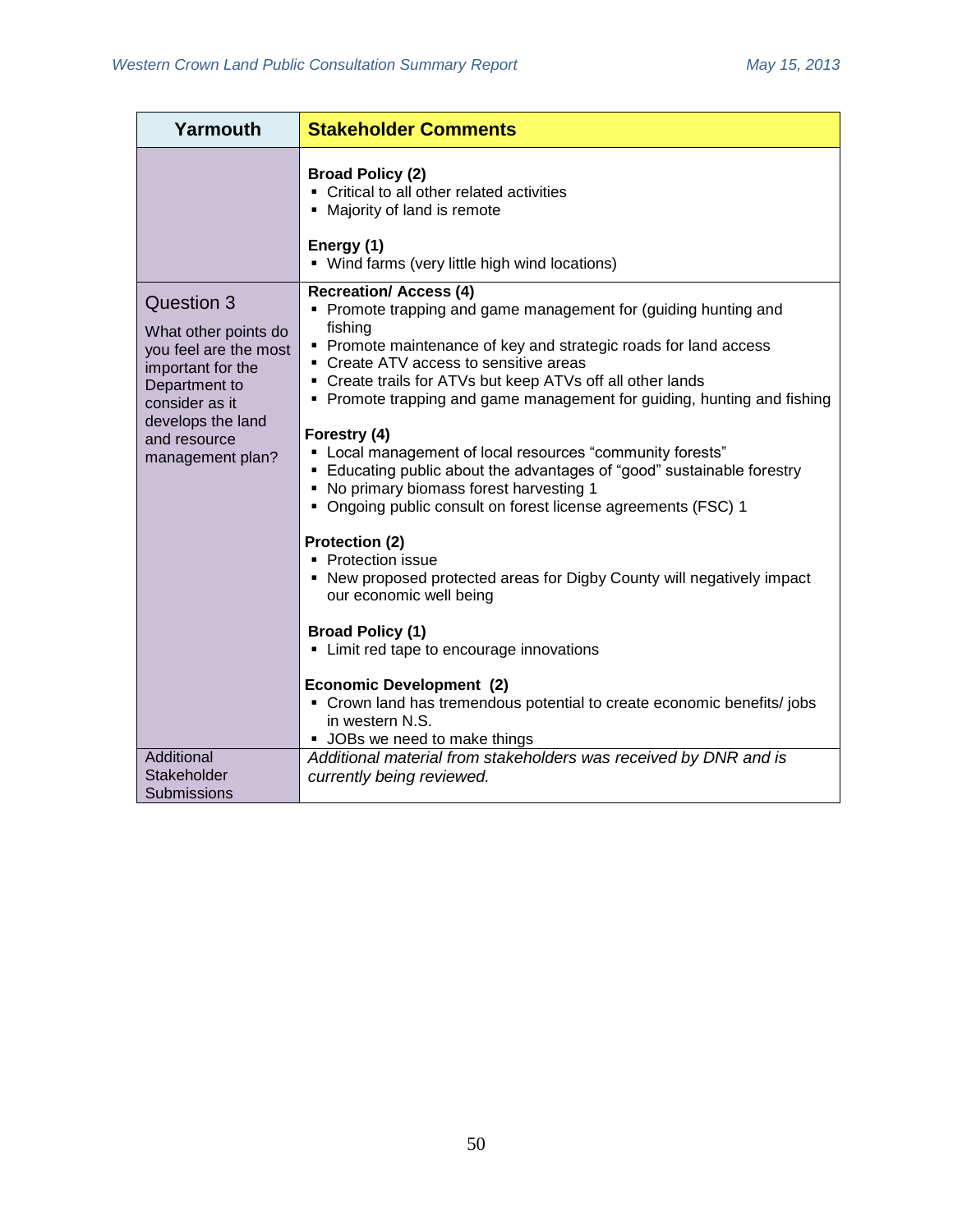## **Berwick**

## **Date and location of session**

April 3, 2013, Berwick & District Fire Hall

## **Number of participants**

10 Participants; see list of stakeholders in attendance and additional invited at end of document

## **Facilitator's comments about the session**

There were 10 people representing 9 different organizations in attendance at this meeting out of approximately 60 invited. Two tables were formed with focused and engaged discussion undertaken at both. There was a good mix of interests at each table - conservationists, economic development, ATV clubs and hunters & trappers. Tables seemed to easily agree on priorities to put forth for the best use of Crown lands. If multiple participants were in attendance from the same organization, they were asked to sit at different tables to ensure as much diversity as possible during discussions.

| <b>Berwick</b>                                                                                                                                                                                                                   | <b>Stakeholder Comments</b>                                                                                                                                                                                                                                                                                                                                                                                                                                                                                                                                                                                                                                                                                 |
|----------------------------------------------------------------------------------------------------------------------------------------------------------------------------------------------------------------------------------|-------------------------------------------------------------------------------------------------------------------------------------------------------------------------------------------------------------------------------------------------------------------------------------------------------------------------------------------------------------------------------------------------------------------------------------------------------------------------------------------------------------------------------------------------------------------------------------------------------------------------------------------------------------------------------------------------------------|
| <b>Question 1</b><br>How can we best use the 1.5<br>million acres of Crown land<br>and the associated resources<br>in the Western Region to most<br>beneficially and sustainably<br>grow and diversify Nova<br>Scotia's economy? | <b>Access/Recreation (5)</b><br>• Controlled/regulated access. User based regulation and education.<br>e.g. expand OHV association model. (ex. trail passes)<br>Western loop trail on crown lands<br>Right to roam legislation<br>• Outdoor recreation, trapping and hunting fishing. Not just access but<br>use of the land. Bear baiting should be allowed<br>• Ecotourism and other alternative economic uses                                                                                                                                                                                                                                                                                            |
|                                                                                                                                                                                                                                  | Forestry/other industry (3)<br>• Continue forestry operations limit protected areas<br>• Potential for aquaculture?<br>• Forestry: multi-year harvest plans that account for other land uses/<br>values<br><b>Economic Policy (2)</b><br>• Bring outside money introduced into economy<br>• Sustainability of resources income must be maintained both large and<br>small operations<br><b>Usage Policy (2)</b><br>• Continue diversity of use as it is now<br>• Co-management and maintenance by user groups<br>Protection (2)<br>• Identify areas of special importance, e.g. Wetlands, headwaters etc.<br>and define acceptable uses<br>• User groups monitor land and water. (OHV groups/ anglers etc.) |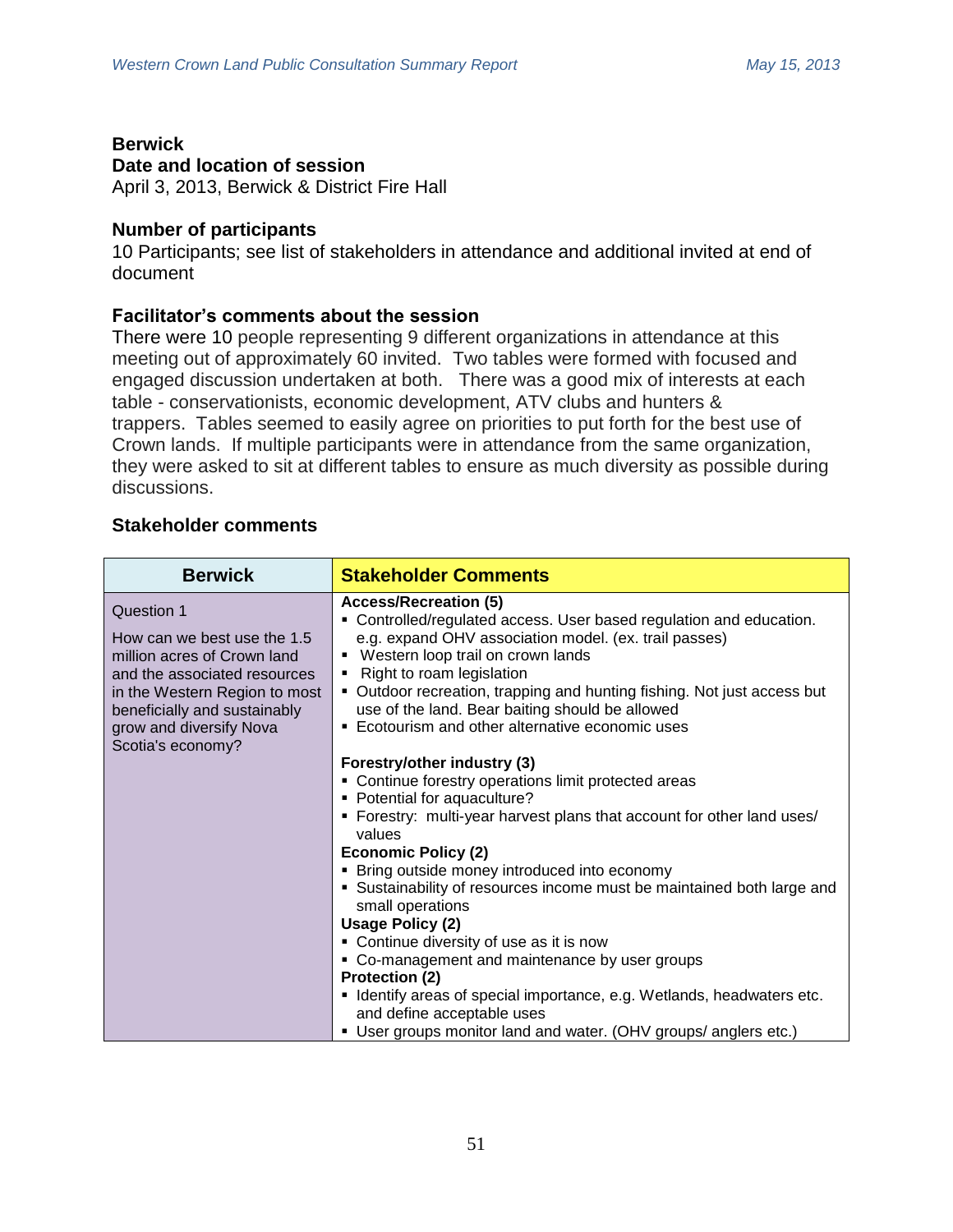| <b>Berwick</b>                                                                                                                                                                                                                                                                                                      | <b>Stakeholder Comments</b>                                                                                                                                                                                                                                                                                                                                                                                                                                                                                                                                                                                                                                                                                                                                                 |
|---------------------------------------------------------------------------------------------------------------------------------------------------------------------------------------------------------------------------------------------------------------------------------------------------------------------|-----------------------------------------------------------------------------------------------------------------------------------------------------------------------------------------------------------------------------------------------------------------------------------------------------------------------------------------------------------------------------------------------------------------------------------------------------------------------------------------------------------------------------------------------------------------------------------------------------------------------------------------------------------------------------------------------------------------------------------------------------------------------------|
| Question 2<br>What activities would be the<br>most effective use of Crown<br>land in the Western Region<br>that would generate the most<br>sustainable economic, social<br>and environmental benefits for<br>your community and Nova<br>Scotia? Where would you<br>locate these activities on these<br>Crown lands? | Forestry/Agriculture (6)<br>Timber resources forestry<br>$\blacksquare$<br>Weymouth timberlands - Lewis Lumber open to small operations<br>٠<br>user tender, close supervision from DNR on ground, dedicated<br>foresters from DNR familiar with area monitoring, allow operations to<br>manage specific parcel pre and post cut<br>First Nations forestry initiatives. New reserves, same as community<br>forest models near commercial<br>Concentrate timber resources on existing road infrastructure.<br>Properly managed harvest of forest products. (e.g. wood/agricultural,<br>٠<br>berries, syrup, etc.)<br>Agriculture uses in suitable soil conditions<br>٠                                                                                                       |
|                                                                                                                                                                                                                                                                                                                     | <b>Access/Recreation/Tourism (3)</b><br>Hunting, fishing, trapping, guiding recreational access tourism. 2<br>Е<br>Recreation and ecotourism<br>٠<br>Protection (1)<br>Source water protection. Flow regulation/ ground water recharge                                                                                                                                                                                                                                                                                                                                                                                                                                                                                                                                      |
|                                                                                                                                                                                                                                                                                                                     | <b>Electric Generation (1)</b><br>Wind power/ renewable energy<br>٠                                                                                                                                                                                                                                                                                                                                                                                                                                                                                                                                                                                                                                                                                                         |
|                                                                                                                                                                                                                                                                                                                     | <b>Broad Policy (1)</b><br>$\blacksquare$<br>All located based on best available information + planned<br>appropriately to manage all uses + values                                                                                                                                                                                                                                                                                                                                                                                                                                                                                                                                                                                                                         |
| Question 3<br>What other points do you feel<br>are the most important for the<br>Department to consider as it<br>develops the land and<br>resource management plan?                                                                                                                                                 | <b>Broad Policy (7)</b><br>Management or co-management by users and government in a<br>٠<br>manner that has more consistency than present, may involve non<br>DNR resources such as consulting management. Define rolls within<br>department, land administration, Parks Planning, regional services<br>Involve all government departments in the co-management, similar to<br>٠<br>ICT on trails, interdepartmental committee on trails<br>Review at regular interval and do past work after implementation<br>٠<br>Better sector policy on quarries, wind farms, trails etc<br>$\blacksquare$<br>Maintaining and supporting research opportunities<br>٠<br>Continued information exchange<br>٠<br>Education for all audiences related to rural values, resources etc<br>٠ |
|                                                                                                                                                                                                                                                                                                                     | <b>Protection/ Environmental Issues (4)</b><br>Species at risk (SAR)/ biodiversity (Acadian forest structure)<br>٠<br>Climate change: Altered environmental response to use. Change to<br>٠<br>ecosystem<br>(Invasive species, moisture requires environmental acidification. etc)<br>Wildlife corridors and connectivity                                                                                                                                                                                                                                                                                                                                                                                                                                                   |
| <b>Additional Stakeholder</b><br><b>Submissions</b>                                                                                                                                                                                                                                                                 | Additional material from stakeholders was received by DNR and is<br>currently being reviewed.                                                                                                                                                                                                                                                                                                                                                                                                                                                                                                                                                                                                                                                                               |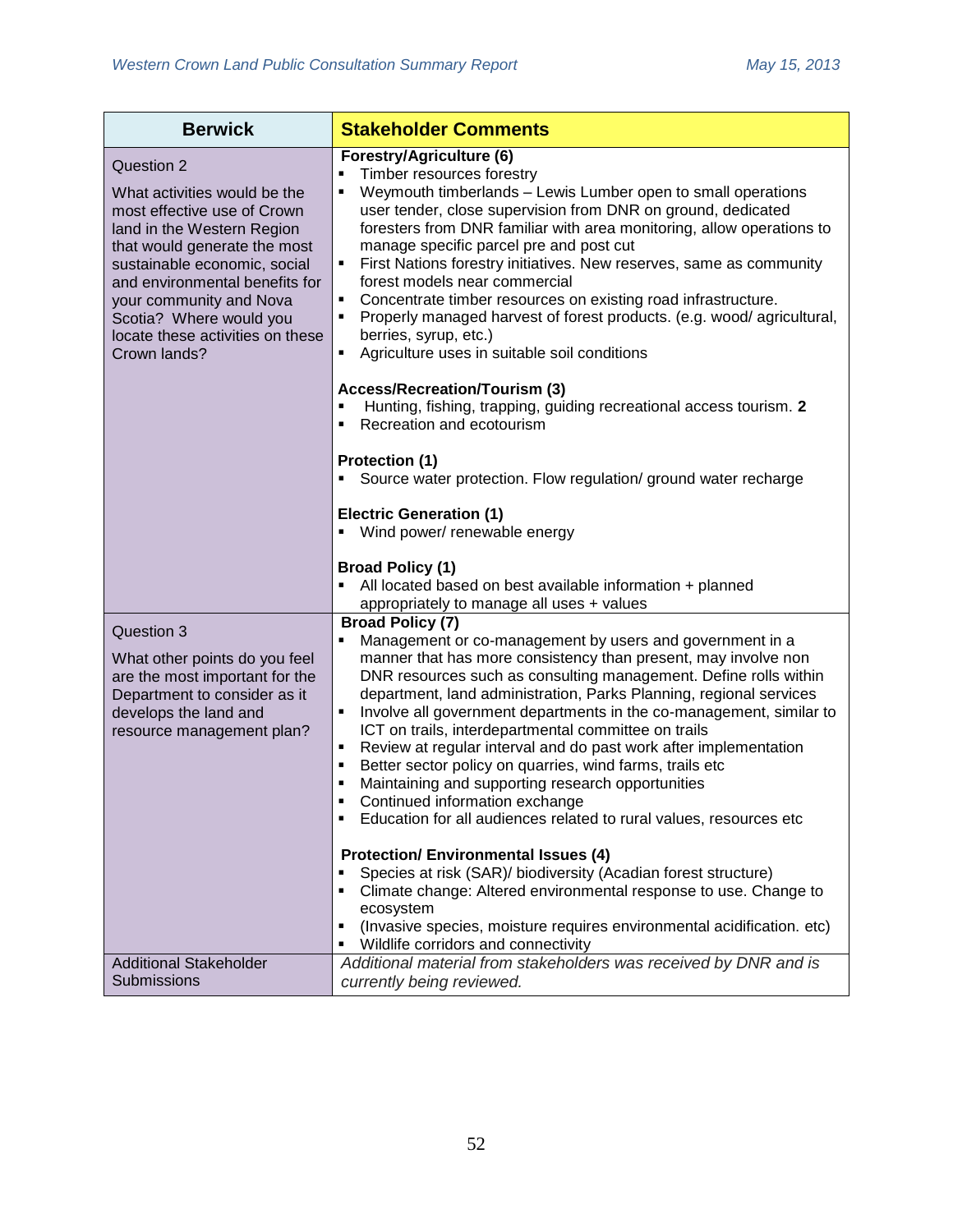# **West Northfield**

**Date and location of session**

April 4, 2013, Northfield District Fire Hall

## **Number of participants**

18 Participants; see list of stakeholders in attendance and additional invited at end of document

## **Facilitator's comments about the session**

There were 18 people representing 15 stakeholder groups in attendance at the session out of approximately 39 invited. There was a good mix of stakeholder groups comprising of representatives from municipalities (including a Mayor and Deputy Mayor), the forest industry, a research group, recreation groups, chamber of commerce, among others. People from the same organization were encouraged to sit at different tables to allow for a diversity of views to be represented in the discussions. Three tables were set up for discussions. Participants were engaged and came up with a number of ideas with some tables deciding on some priority points to put forth. Feedback on the session was positive and one participant expressed his appreciation of the format and for the opportunity to provide input.

| <b>West Northfield</b>                                                                                                                                                                                                          | <b>Stakeholder Comments</b>                                                                                                                                                                                                                                                                                                                                                                                                                                                                                                                                                                                                                                                                                                                                                                                                                                                                                                              |
|---------------------------------------------------------------------------------------------------------------------------------------------------------------------------------------------------------------------------------|------------------------------------------------------------------------------------------------------------------------------------------------------------------------------------------------------------------------------------------------------------------------------------------------------------------------------------------------------------------------------------------------------------------------------------------------------------------------------------------------------------------------------------------------------------------------------------------------------------------------------------------------------------------------------------------------------------------------------------------------------------------------------------------------------------------------------------------------------------------------------------------------------------------------------------------|
| Question 1<br>How can we best use the<br>1.5 million acres of Crown<br>land and the associated<br>resources in the Western<br>Region to most<br>beneficially and<br>sustainably grow and<br>diversify Nova Scotia's<br>economy? | <b>Broad Policy (8)</b><br>Need to prioritise what land capabilities allow - how to keep all<br>٠<br>stakeholders happy. Need system to prioritise - should be<br>transparent + inclusive<br>Diversity! eg. Experimental tourism, conservation holidays,<br>mushrooms<br>Research and education<br>Flexibility to evolve management regime to address threats or<br>٠<br>opportunities (consultation required)<br>• Real multi-use. These objectives can be complimentary no need<br>to prioritize<br>holistic management approach using GPI (Genuine Progress<br>Index), lifestyle/economy. "multi-value forestry look at global<br>standards. ie "Europe"<br>" Room for mining/farming based on excellent global principals. ie<br>no water runoff, land reclamation, respect for communities<br>Education/research close to communities (wood 1 <sup>st</sup> policies,<br>carbon tax/ tax credit for building with wood approach #1) |
|                                                                                                                                                                                                                                 | <b>Recreation/tourism/Access (5)</b><br>Access: should include multiple use but be policed; respect<br>resource and other users. Use zonation (seasonal/) and<br>permits/gate keepers to control and generate revenue and jobs<br>• Recreation (motorized/non-motorized, hunting, angling,<br>canoeing, hiking etc.)<br>• Tourism and outfitting<br>Maintenance of road infrastructure to enable controlled access<br>Recreation/controlled/monitored)<br>٠                                                                                                                                                                                                                                                                                                                                                                                                                                                                              |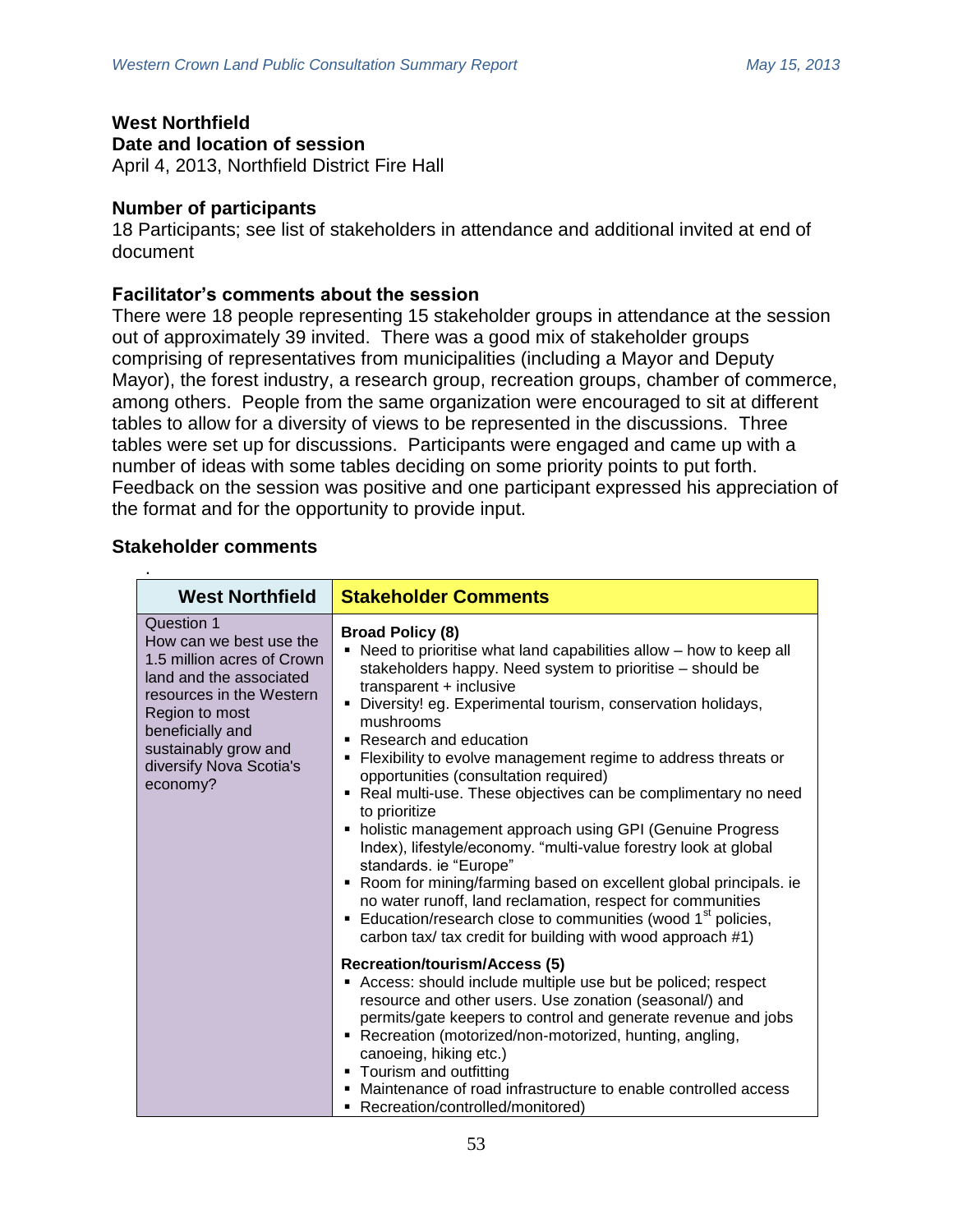| <b>West Northfield</b>                                                                                                                                                                                                                                                                                                    | <b>Stakeholder Comments</b>                                                                                                                                                                                                                                                                                                                                                                                                                                                                                                                                                                                                                                                                                                                                                                                                                                                                                                                                                                                                                                                                                                                                                                                                                                                                                                                                                                                                                                                                                     |
|---------------------------------------------------------------------------------------------------------------------------------------------------------------------------------------------------------------------------------------------------------------------------------------------------------------------------|-----------------------------------------------------------------------------------------------------------------------------------------------------------------------------------------------------------------------------------------------------------------------------------------------------------------------------------------------------------------------------------------------------------------------------------------------------------------------------------------------------------------------------------------------------------------------------------------------------------------------------------------------------------------------------------------------------------------------------------------------------------------------------------------------------------------------------------------------------------------------------------------------------------------------------------------------------------------------------------------------------------------------------------------------------------------------------------------------------------------------------------------------------------------------------------------------------------------------------------------------------------------------------------------------------------------------------------------------------------------------------------------------------------------------------------------------------------------------------------------------------------------|
|                                                                                                                                                                                                                                                                                                                           | <b>Economic Development/ Employment (5)</b><br>• Need to manage, to create year round jobs<br>• Could be made up from multiple seasonal employments.<br>• Marketing is key. Local branding for both tourism and (wood<br>products, environmental FSC, shouldn't undercut private woodlot<br>owners)<br>• Other commercial activities (farming, mining, etc. wind farms)<br>• Natural agriculture ie. blueberries, sugar maple<br><b>Protection/Environmental Issues (3)</b><br>• Ecological area management and biodiversity<br>• Water quality (Watershed management)<br>• Remediation of acid rain, etc<br>Forestry (2)<br>• Sustainable management for a wide range of purposes including<br>commercial forestry (3 <sup>rd</sup> party)<br>• The best productive land should be retained for forestry                                                                                                                                                                                                                                                                                                                                                                                                                                                                                                                                                                                                                                                                                                       |
| Question 2<br>What activities would be<br>the most effective use of<br>Crown land in the<br>Western Region that<br>would generate the most<br>sustainable economic,<br>social and environmental<br>benefits for your<br>community and Nova<br>Scotia? Where would<br>you locate these activities<br>on these Crown lands? | <b>Broad Policy (12)</b><br>• Diversity: mushrooms, fir tips, Christmas trees, blueberries,<br>cranberries, medicinal<br>• Certain activities are compatible - clump them together e.g.<br>protected areas/ or low impact harvesting<br>• Spread around crown lands so all areas have multiple uses.<br>Activities need to be located on a site specific basis according to<br>the best use<br>• How to implement oversight and responsibility<br>• Stakeholder engagement in implementation of the plan<br>■ Education so communities know benefits of multi-use<br>management<br>• Education so youth know about potential opportunities<br>• Location/ proximity to community may determine whether activity<br>is appropriate (farming, vs. wind farm)<br>Economic/socioeconomic study required to determine impact on<br>families/communities (JOBS)<br>Balanced management decisions based on all reasonable<br>perspectives<br>• Periodic review to see if meeting objectives. Enables/ address<br>changing<br><b>Economic Development / Employment (6)</b><br>• Need to create jobs. We've lost a lot of our youth, for all<br>education levels. Quality of life is important<br>• Innovation: eg Innovacorp, Research "Wood University" and<br>promotion innovative wood products and wood marketing<br>• Seasonal diversity to local jobs<br>• Need more value added<br>• Prefer activities - year round jobs<br>Any resources taken from lands to be used for highest and best<br>use. (value added) |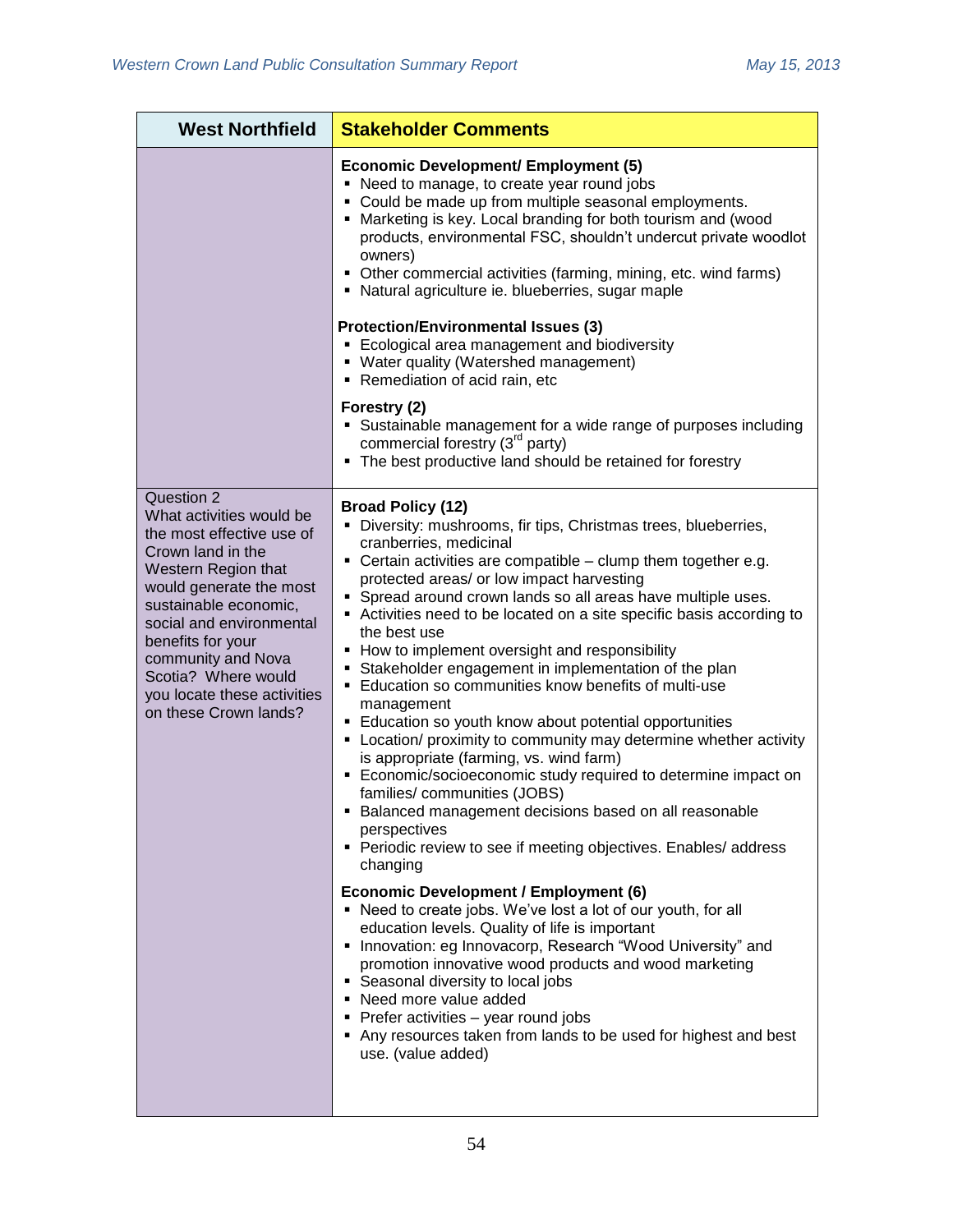| <b>West Northfield</b>                                                                                                                                                    | <b>Stakeholder Comments</b>                                                                                                                                                                                                                                                                                                                                                                                                                                                                                                                                                                                                                                                                                                                                                                                                                                                                                                                                                                                                                                                                                                                 |
|---------------------------------------------------------------------------------------------------------------------------------------------------------------------------|---------------------------------------------------------------------------------------------------------------------------------------------------------------------------------------------------------------------------------------------------------------------------------------------------------------------------------------------------------------------------------------------------------------------------------------------------------------------------------------------------------------------------------------------------------------------------------------------------------------------------------------------------------------------------------------------------------------------------------------------------------------------------------------------------------------------------------------------------------------------------------------------------------------------------------------------------------------------------------------------------------------------------------------------------------------------------------------------------------------------------------------------|
|                                                                                                                                                                           | Forestry (4)<br>• Lumber/forestry industry is key. Should not exceed AAC.<br>Improve forest stock<br>• Ecosystem based forestry. Grow what the lands allows you to<br>grow<br>• Productive land - harvesting sustainability<br>• For example, areas of high capability for growing trees should<br>generally be used for sustainable forestry                                                                                                                                                                                                                                                                                                                                                                                                                                                                                                                                                                                                                                                                                                                                                                                               |
|                                                                                                                                                                           | <b>Recreation/tourism/Access (3)</b><br>• Recreation: hunting + fishing - done sustainably (Lime dosing to<br>improve fishing in future)<br>- Hiking/ outdoor recreation<br>• Recreation activities close to existing communities analyze<br>existing trails                                                                                                                                                                                                                                                                                                                                                                                                                                                                                                                                                                                                                                                                                                                                                                                                                                                                                |
|                                                                                                                                                                           | <b>Agriculture/Resource Extraction (2)</b><br>• Mining, stick to high global standards<br>Agriculture (natural ie. sugar maple, medicinal plants located<br>throughout province)                                                                                                                                                                                                                                                                                                                                                                                                                                                                                                                                                                                                                                                                                                                                                                                                                                                                                                                                                            |
|                                                                                                                                                                           | Energy (1)<br>■ Wind power – on appropriate scale away from habitation – will<br>generate some revenue for local communities                                                                                                                                                                                                                                                                                                                                                                                                                                                                                                                                                                                                                                                                                                                                                                                                                                                                                                                                                                                                                |
|                                                                                                                                                                           | <b>Resource Extraction (1)</b><br>Mining: has to be done in a way that doesn't harm environment                                                                                                                                                                                                                                                                                                                                                                                                                                                                                                                                                                                                                                                                                                                                                                                                                                                                                                                                                                                                                                             |
| Question 3<br>What other points do you<br>feel are the most<br>important for the<br>Department to consider<br>as it develops the land<br>and resource<br>management plan? | <b>Broad Policy (10)</b><br>■ Keep dialogue ongoing in the future<br>• Once produced initial report - consult again to make sure no<br>mistakes before finalising decisions/ policy<br>• Get consensus + follow up on recommendations, quickly.<br>• Need to have responsive system! Don't make people wait for<br>feedback<br>Education should be big part of the process so that there is<br>better respect for the resource<br>• Ensure that land (minus existing protected lands) is used and<br>managed for highest valued resources (sustainable)<br>• Departments (Agriculture, fisheries, DNR, tourism) need to<br>communicate re those lands<br>• Educate "urban minced folks" to the value of harvesting forests<br>(sustainability)<br>• Make sure all information is inclusive and that no-one has been<br>over looked<br>• Some thought about the process for resolving potential<br>conflicting interests/ uses. (dispute settlement mechanism)<br>Protection (3)<br>• Put health of forest and waterways (wetlands) first. (including<br>drinking water)<br>• Crown lands need to be protected against fire, insect disease. |
|                                                                                                                                                                           | • Mitigation in wilderness areas some of the proposed natured<br>reserves must have management plans preferably community<br>based i.e. Carters Beach/Spectacle Island                                                                                                                                                                                                                                                                                                                                                                                                                                                                                                                                                                                                                                                                                                                                                                                                                                                                                                                                                                      |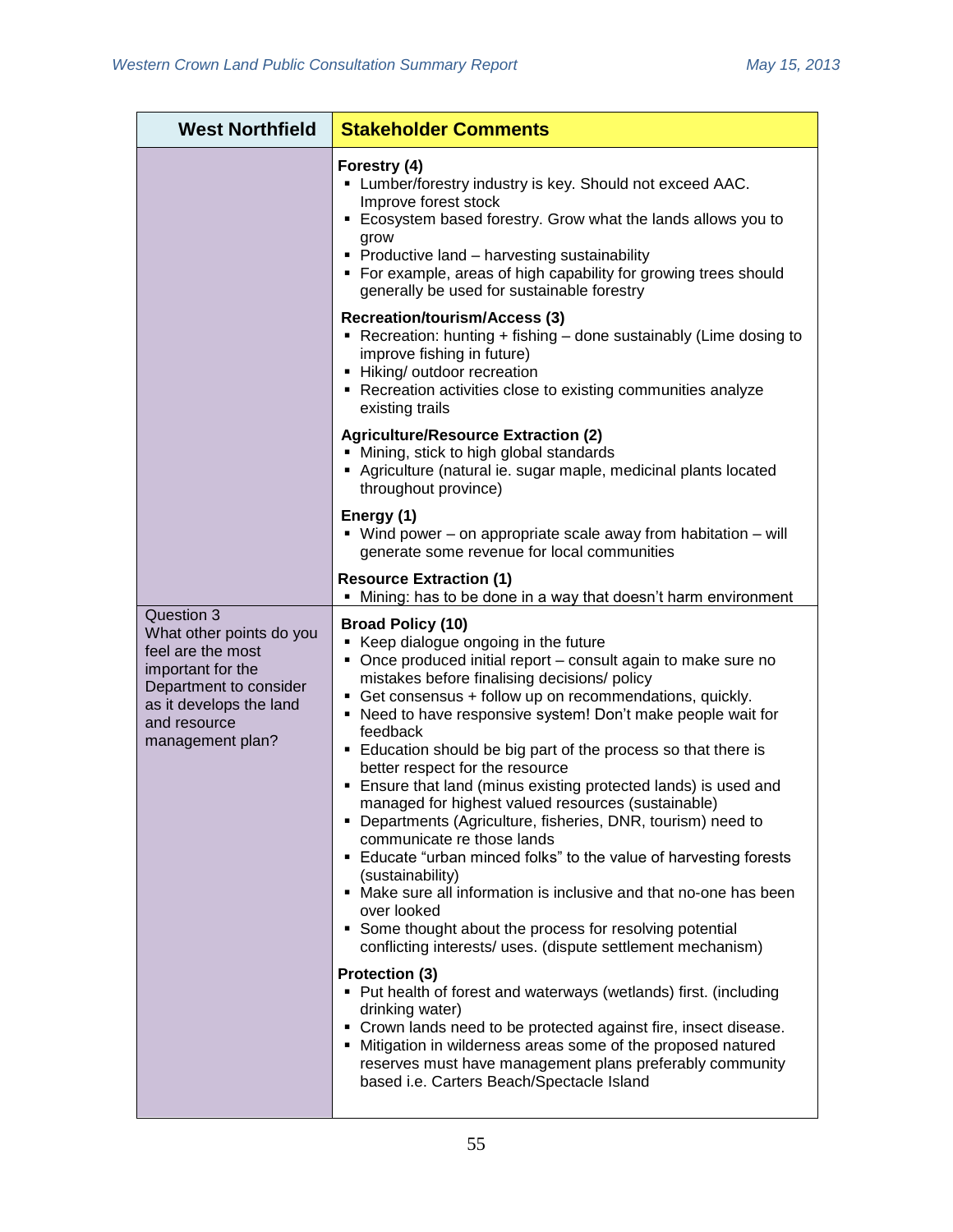| <b>West Northfield</b>                | <b>Stakeholder Comments</b>                                                                                                                                                                                     |
|---------------------------------------|-----------------------------------------------------------------------------------------------------------------------------------------------------------------------------------------------------------------|
|                                       | Forestry (1)<br>• First priority- give value to historical sustainable industry. ie<br>forestry<br><b>Economic Development / Employment (1)</b><br>Get people working a.s.a.p. - don't be scared of making some |
|                                       | mistakes                                                                                                                                                                                                        |
| Additional Stakeholder<br>submissions | Additional material from stakeholders was received by DNR and<br>is currently being reviewed.                                                                                                                   |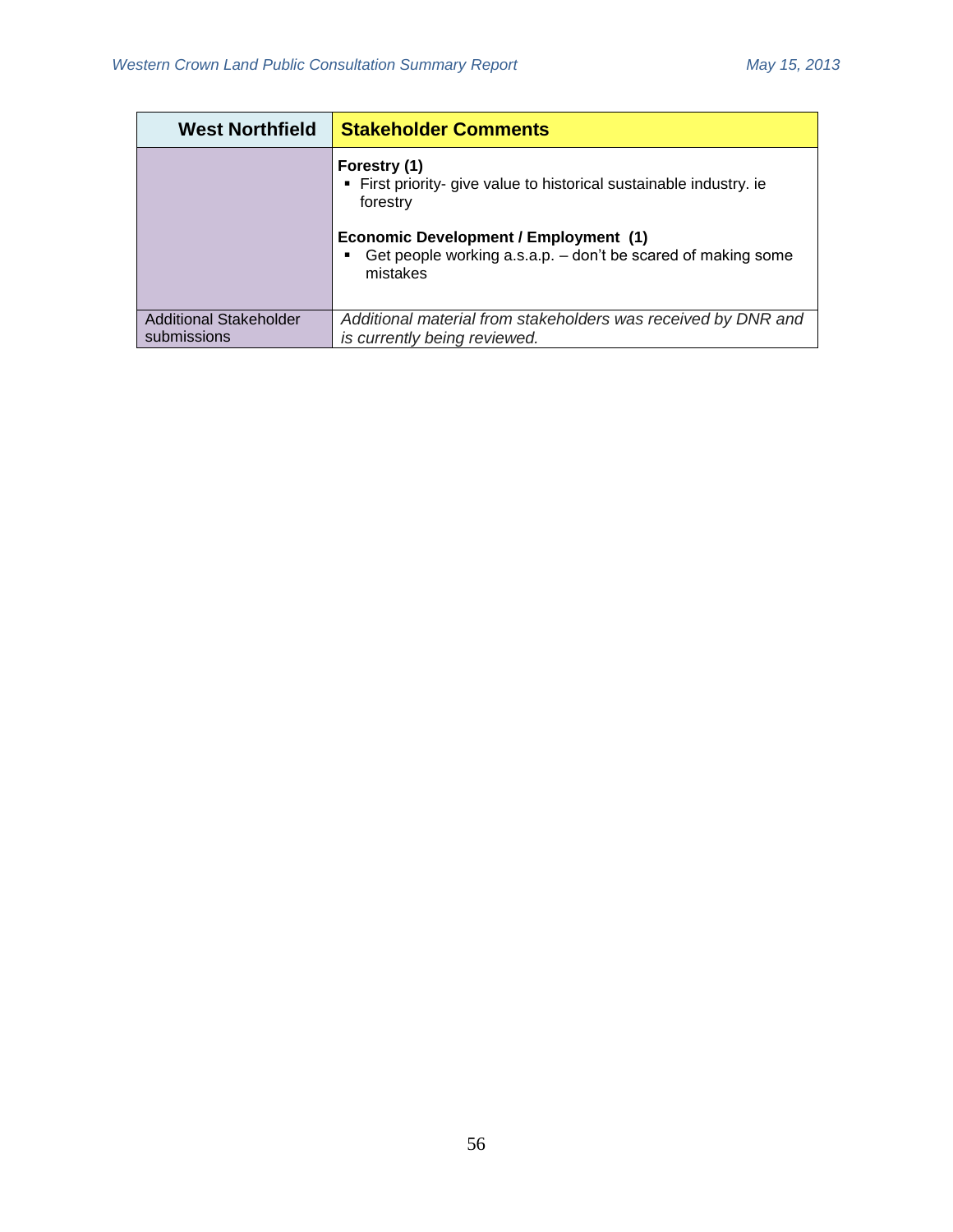**Black Point Date and location of session** April 8, 2013, Black Point Fire Hall

## **Number of participants**

25 participants and 1 observer; see list of stakeholders in attendance and additional invited at end of document

## **Facilitator's comments about the session**

There were 25 participants out to the meeting in Black Point plus one person invited as a stakeholder from Department of Transportation who chose to be an observer representing 23 stakeholder groups out of approximately 91 invited. Four tables were set up for people to take part in the facilitated discussions with a good mix at each table including conservationists, industry, private contractors, saw mills, ATV clubs, prospectors and other. People were encouraged to sit with those they did not know or ensure they were not all from the same organization at the table to ensure a diversity of views were shared. There was good discussion and participation by all. People were urged to ensure that comments they wanted noted were put up on the flip charts.

| <b>Black Point</b>                                                                                                                                                                                                        | <b>Stakeholder Comments</b>                                                                                                                                                                                                                                                                                                                                                                                                                                                                                                                                                                                                                                                                                                                                                                                                                                                                                                               |
|---------------------------------------------------------------------------------------------------------------------------------------------------------------------------------------------------------------------------|-------------------------------------------------------------------------------------------------------------------------------------------------------------------------------------------------------------------------------------------------------------------------------------------------------------------------------------------------------------------------------------------------------------------------------------------------------------------------------------------------------------------------------------------------------------------------------------------------------------------------------------------------------------------------------------------------------------------------------------------------------------------------------------------------------------------------------------------------------------------------------------------------------------------------------------------|
| Question 1<br>How can we best use the 1.5<br>million acres of Crown land<br>and the associated resources<br>in the Western Region to most<br>beneficially and sustainably<br>grow and diversify Nova<br>Scotia's economy? | <b>Forestry Related (10)</b><br>Some degree of "working" forest<br>Encourage/ focus on harvesting for high-value forest products<br>that employ more people per unit of wood harvested. use<br>residuals (bark, chips, sawdust) as by-products only (no purpose<br>driven harvesting)<br>• Support development of community-based forestry operations<br>(multi-use)<br>• Provide places for non-timber forest products (blueberries,<br>mushrooms, sugar maple, etc. (need a support process)<br>• Managed forestry - contractor development<br>• Allow communities, individuals, groups an opportunity to be<br>actively involved in the forest economy- Harvesting at: different<br>levels and different products<br>• Due to historical use as forest production, should maintain ability<br>to sustain local industry dependent on forest production.<br><b>Forest Management</b><br>• Licenses for sawmills (local)<br>Silviculture |
|                                                                                                                                                                                                                           | <b>Recreation/tourism/Access (4)</b><br>Access needs to be carefully managed (seasonal restrictions,<br>safety considerations, designated trails - not everywhere, some<br>no-go areas (streams, wetlands, ecologically important areas,<br>Parks and protected areas, etc.)<br>Eco-tourism<br>п<br>Integrated Recreational opportunities<br>$\blacksquare$<br>Tourism and recreation                                                                                                                                                                                                                                                                                                                                                                                                                                                                                                                                                     |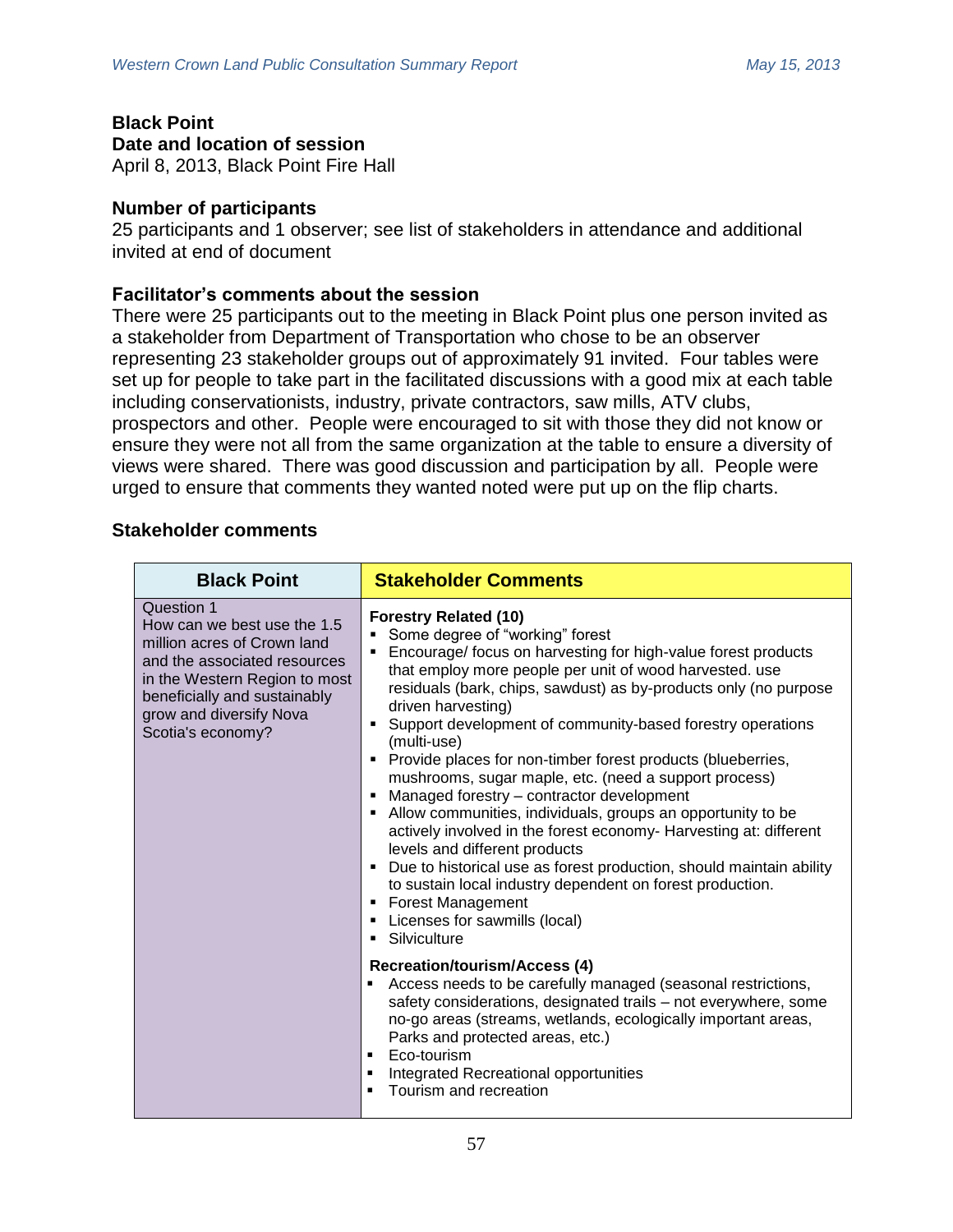| <b>Black Point</b>                                                                                                                                                                                                                                                                                                  | <b>Stakeholder Comments</b>                                                                                                                                                                                                                                                                                                                                                                                                                                                                                                                                                  |
|---------------------------------------------------------------------------------------------------------------------------------------------------------------------------------------------------------------------------------------------------------------------------------------------------------------------|------------------------------------------------------------------------------------------------------------------------------------------------------------------------------------------------------------------------------------------------------------------------------------------------------------------------------------------------------------------------------------------------------------------------------------------------------------------------------------------------------------------------------------------------------------------------------|
|                                                                                                                                                                                                                                                                                                                     | <b>Economic Development (3)</b><br>Maximize local manufacturing/processing opportunities.<br>High value products<br>٠<br><b>Research and Development</b><br>٠                                                                                                                                                                                                                                                                                                                                                                                                                |
|                                                                                                                                                                                                                                                                                                                     | <b>Broad Policy (3)</b><br>Multiple uses in different areas (same where compatible)<br>Ξ<br>The length of time being considered for lease/licenses<br>$\blacksquare$<br>agreements is extremely important the longer the better. Is the<br>crown prepared to have leases/license for 20+ years for any crop<br>(trees, Agriculture)?<br>Allow for all the 'soft' uses: camping, hiking, fishing, hunting,<br>prospecting, etc                                                                                                                                                |
|                                                                                                                                                                                                                                                                                                                     | <b>Protection (2)</b><br>Concerned about the wetlands policy in that it may hinder<br>development of any kind. Is there going to be<br>permits/allowances? Want to develop property that is not<br>currently being used to grow trees<br>Support development of some protected areas<br>٠                                                                                                                                                                                                                                                                                    |
|                                                                                                                                                                                                                                                                                                                     | <b>Resource Extraction (1)</b><br>Allow for open-pit mining, could turn it into HRM dump later<br>п                                                                                                                                                                                                                                                                                                                                                                                                                                                                          |
|                                                                                                                                                                                                                                                                                                                     | Agriculture (1)<br>Niche Agriculture Development                                                                                                                                                                                                                                                                                                                                                                                                                                                                                                                             |
| Question 2<br>What activities would be the<br>most effective use of Crown<br>land in the Western Region<br>that would generate the most<br>sustainable economic, social<br>and environmental benefits for<br>your community and Nova<br>Scotia? Where would you<br>locate these activities on<br>these Crown lands? | Forestry (10)<br>Forestry (traditional/industrial)<br>Forestry (uneven-aged management)<br>$\blacksquare$<br>Forestry: Use whole tree. Catalyst for long term including growth<br>٠<br>(training). Develop new markets<br>Forest economy activities not tree based<br>$\blacksquare$<br>Christmas trees<br>$\blacksquare$<br>Ash and aspen for tactical use<br>٠<br>Demonstrate woodlot for educational opportunities to HRM<br>٠<br>schools/public<br>Forest harvesting - all kinds<br>٠<br><b>Community Forests</b><br>п<br>Working forests-licenses (local sawmills)<br>٠ |
|                                                                                                                                                                                                                                                                                                                     | <b>Recreation/tourism/Access (7)</b><br>Eco-tourism operations (protected areas river corridors) and<br>needs promotion and marketing. Interpretation. Development<br>surrounding tourism infrastructure<br>Hunting, fishing, orienteering, etc<br>٠<br>Access fees to maintain roads/trails. Also trail passes for OHVs.<br>٠<br>Integrated Recourse use: ATV, canoe etc<br>٠<br>Controlled ATV use; even a course built to allow for travel or<br>٠<br>races. Keep ATVs off the roads<br>Upscale "hunting lodge" style resort<br>п<br>Trail management                     |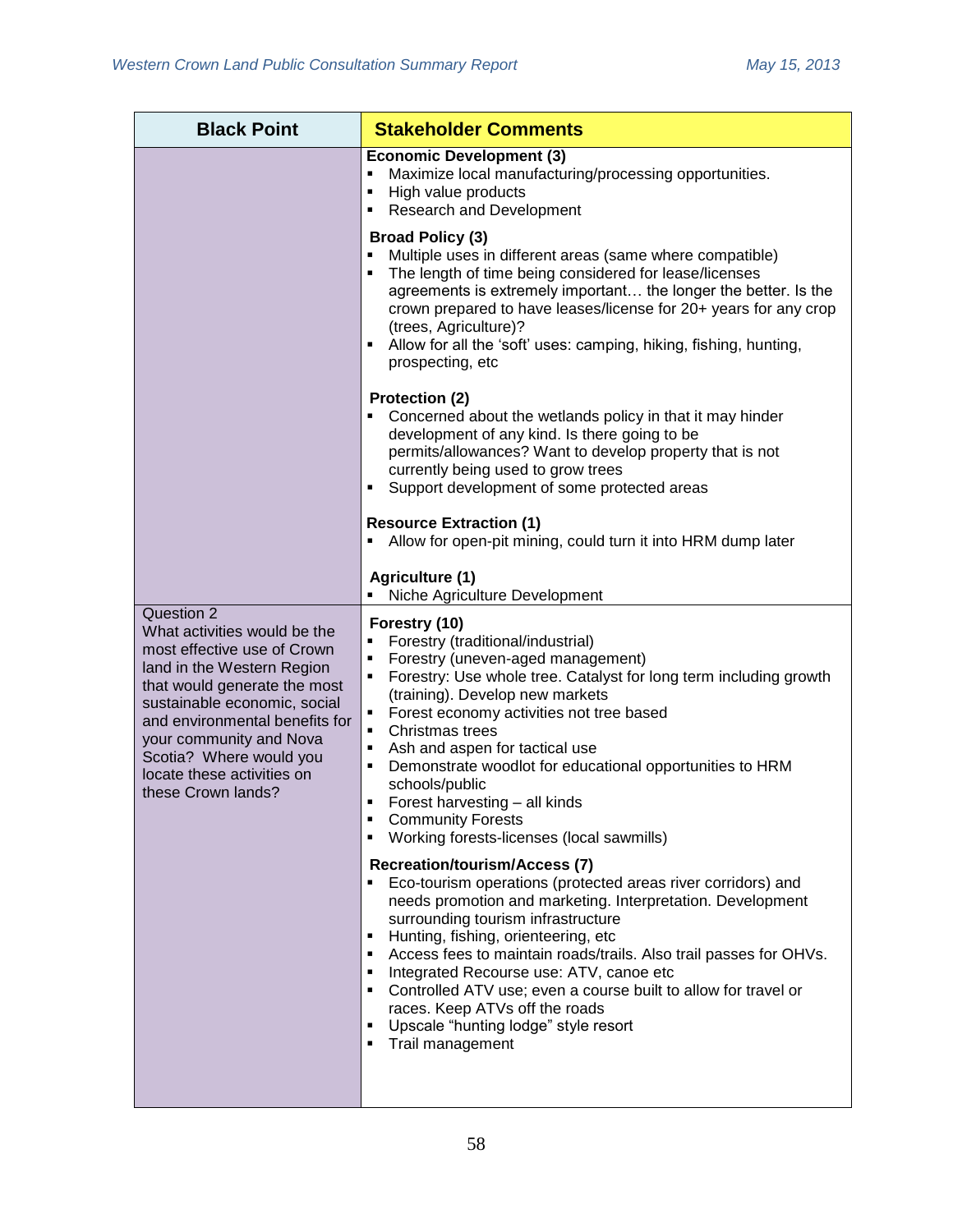| <b>Black Point</b>                                                                                                                                                  | <b>Stakeholder Comments</b>                                                                                                                                                                                                                                                                                                                                                                                                                                                                                                                                                                                               |
|---------------------------------------------------------------------------------------------------------------------------------------------------------------------|---------------------------------------------------------------------------------------------------------------------------------------------------------------------------------------------------------------------------------------------------------------------------------------------------------------------------------------------------------------------------------------------------------------------------------------------------------------------------------------------------------------------------------------------------------------------------------------------------------------------------|
|                                                                                                                                                                     | Energy (4)<br>Wind farms 3<br>Local distributed heat/power biomass plant (small scale, local,<br>٠<br>high efficiency)                                                                                                                                                                                                                                                                                                                                                                                                                                                                                                    |
|                                                                                                                                                                     | <b>Economic Development (3)</b><br>Micro lending, Business coaching<br>Ξ<br>Research and Development: Strategic alliances (university,<br>colleges, etc). WTFPs etc. NTFPs<br>Show case Nova Scotia and Nova Scotian products<br>٠                                                                                                                                                                                                                                                                                                                                                                                        |
|                                                                                                                                                                     | Agriculture (3)<br>Agricultural products (natural) including berries, mushrooms,<br>maple syrup, etc.)<br>Maple syrup<br>٠<br>Berry production (all sorts)                                                                                                                                                                                                                                                                                                                                                                                                                                                                |
|                                                                                                                                                                     | <b>Broad Policy (2)</b><br>Small licensees<br>٠<br>No homes<br>٠                                                                                                                                                                                                                                                                                                                                                                                                                                                                                                                                                          |
|                                                                                                                                                                     | Protection (2)<br>Protected areas<br>٠<br>Acid rain research station<br>٠                                                                                                                                                                                                                                                                                                                                                                                                                                                                                                                                                 |
|                                                                                                                                                                     | <b>Resource Extraction (1)</b><br>Other resources: mining etc. licensing, prospecting, exploration                                                                                                                                                                                                                                                                                                                                                                                                                                                                                                                        |
| Question 3<br>What other points do you feel<br>are the most important for the<br>Department to consider as it<br>develops the land and<br>resource management plan? | <b>Broad Policy (9)</b><br>Ongoing public engagement<br>Е<br>5 year reviews<br>٠<br>Don't allocate all the land/forest. Hold back some for new<br>×,<br>opportunities<br>Look for education opportunities (schools, community groups,<br>٠<br>$etc.$ )<br>Mechanism/ process for small players to be given consideration<br>$\blacksquare$<br>No permanent housing at the expense of potential forest use<br>$\blacksquare$<br>Oversight should require professional accountability<br>٠<br>Listen to communities, continue public engagement<br>٠<br>Adaptable plan that changes as per cause and effect<br>Forestry (5) |
|                                                                                                                                                                     | Avoid long-term fiber commitments (tender/ auction system)<br>How do we kick-start forestry? Turn all lands to a few mills or a<br>٠<br>new tenure method? Chronic shortage of contractors, train them<br>now! (like PHP). Engage NSCC. How do we get wood flowing<br>now? Tenders? Licences? Community management?<br>Interim plan for harvesting and silviculture to keep jobs and<br>٠<br>people here and also to take pressure off the planning process<br>Establish open, strict forestry guidelines to support biodiversity<br>٠<br>conservation on working landscape                                               |
|                                                                                                                                                                     | <b>Protection (4)</b><br>Wildlife and endangered species habit need to be factored into<br>٠<br>land planning and activities<br>Consider protecting more of the former Bowater lands (where<br>there is high-ecological value- not just anywhere)                                                                                                                                                                                                                                                                                                                                                                         |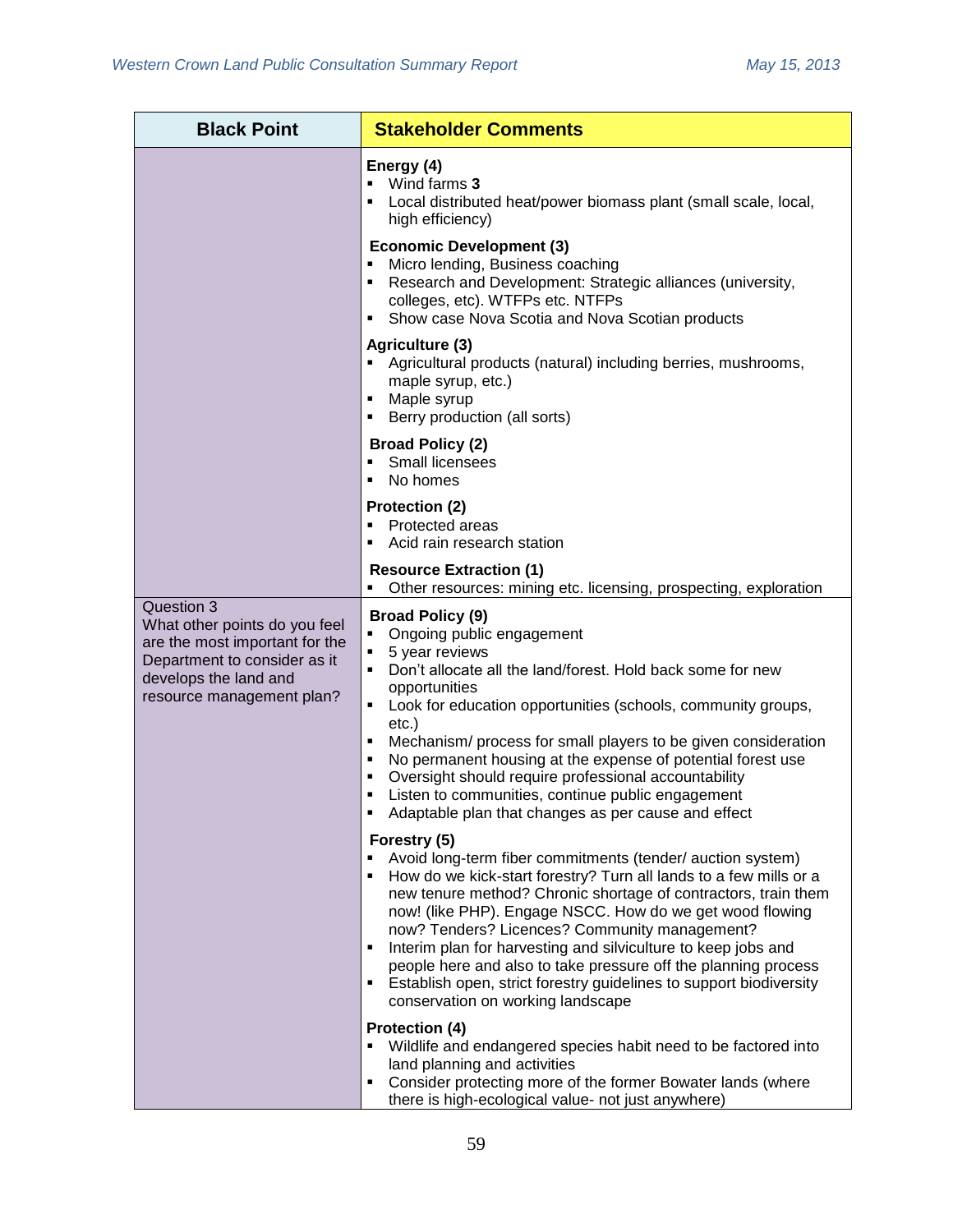| <b>Black Point</b>                                           | <b>Stakeholder Comments</b>                                                                                                                                                                                                                                                                                                                                                                                                                                                                                                                                               |
|--------------------------------------------------------------|---------------------------------------------------------------------------------------------------------------------------------------------------------------------------------------------------------------------------------------------------------------------------------------------------------------------------------------------------------------------------------------------------------------------------------------------------------------------------------------------------------------------------------------------------------------------------|
|                                                              | Protected lands - keep CSFF or add to it? Has CSFF mitigation<br>$\blacksquare$<br>gotten lost?<br>Don't close anything off to all use to attain preservation<br>٠                                                                                                                                                                                                                                                                                                                                                                                                        |
|                                                              | Economic Development (R&D) (3)<br>Imperative lands support local industry<br>Must generate enough money to sustain use, and not rely on<br>funding<br>Create revenue to pay the annual interest \$4 million<br>٠                                                                                                                                                                                                                                                                                                                                                          |
|                                                              | <b>Vehicle Access/Trails/Tourism (2)</b><br>Restore old Annapolis trail as eco-opportunity hiking<br>Don't prohibit ATV use prematurely<br>٠                                                                                                                                                                                                                                                                                                                                                                                                                              |
| <b>Other Comments/submissions</b><br>-Sticky notes from maps | Tourism Saint Margarets district: Where's the old Annapolis<br>٠<br>hiking trail and Indian hill @ south end of Panuke Lake and 6,000<br>year old Mi'kmaq sites?                                                                                                                                                                                                                                                                                                                                                                                                          |
|                                                              | Recreation Values Portages and canoe routes, endangered<br>٠<br>species, connectivity, biodiversity                                                                                                                                                                                                                                                                                                                                                                                                                                                                       |
|                                                              | Rivers and lakes monitored & stocked Indian and NER trout<br>population cut off by dams?                                                                                                                                                                                                                                                                                                                                                                                                                                                                                  |
|                                                              | Vehicle Access: Access to existing trail system and roads local<br>ATV clubs to supply GPS files to identify trails in St. Margarets<br>Bay district. Initiate a coalition of all potential users of such trails<br>to ensure they can be maintained and used by all                                                                                                                                                                                                                                                                                                      |
|                                                              | Vehicle Access eventual inventory of complete trail system<br>٠<br>(including roads). Have all OHV users mandatory membership<br>into provincial org. (Local Clubs) to be involved in ownership and<br>maintenance of trails (improvements) ATVANS, trail permit<br>available to OHV owners in N.S. Without mandatory joining of a<br>club member club. This is a long way helps in having a well<br>informed and connected OHV riders in an organization that offer<br>info, insurance training, communication with members and as well<br>with Government organizations |
|                                                              | Vehicle Access Closed March to May in the next season. Have<br>٠<br>volunteer groups in each area control access with a written<br>contract to eliminate the dumping of garbage and tearing up<br>roads etc.                                                                                                                                                                                                                                                                                                                                                              |
|                                                              | <b>Tourism</b> Remember tourism support a second hand car economy<br>٠<br>and people working with the industry cannot access the facilities<br>they work in!                                                                                                                                                                                                                                                                                                                                                                                                              |
| <b>Additional Stakeholder</b>                                | Additional material from stakeholders was received by DNR and                                                                                                                                                                                                                                                                                                                                                                                                                                                                                                             |
| Submissions                                                  | is currently being reviewed.                                                                                                                                                                                                                                                                                                                                                                                                                                                                                                                                              |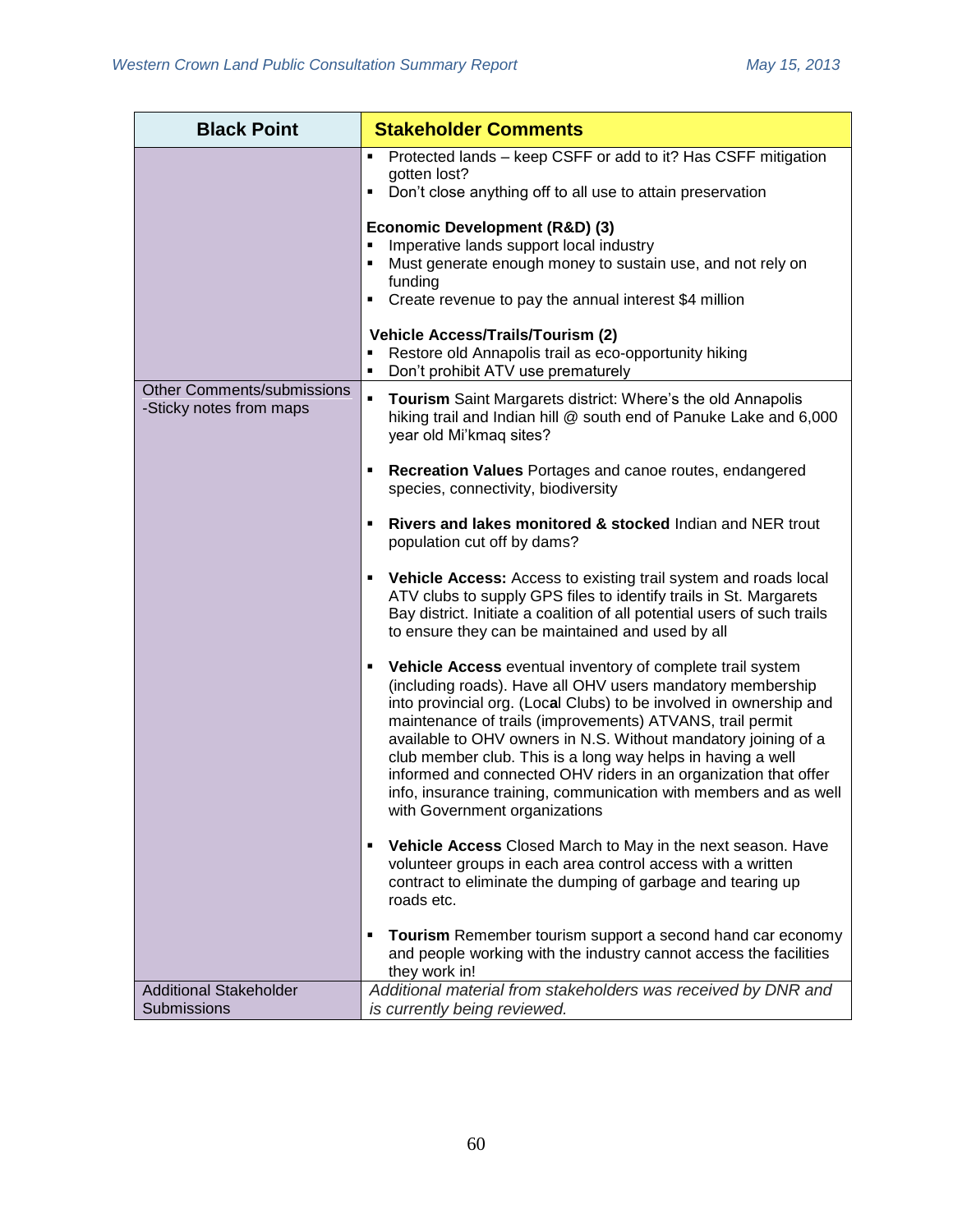# **Stakeholder Attendees and Invitees**

## *Yarmouth Stakeholder Session, March 26, 2013: Attendance included 12 participants – 10 stakeholder groups represented out of approximately 31 invited*

| <b>Yarmouth Stakeholders Invited</b>                |  |
|-----------------------------------------------------|--|
| A F T Sawmill Limited - (2 Participants)            |  |
| Barrington & Area Chamber of Commerce               |  |
| Chambre De Commerce De Clare                        |  |
| Clark's Harbour                                     |  |
| Conseil acadien de Par-en-Bas                       |  |
| <b>Destination South West Nova Association</b>      |  |
| Digby & Area Board of Trade                         |  |
| Digby Clare Woodlot Owners Association              |  |
| Digby County ATV Club                               |  |
| Digby County Community Forest Ltd.                  |  |
| Digby Easy Fish & Game Association (2 participants) |  |
| <b>Forest Consultants Association</b>               |  |
| Hurlburt, Austin & Son Lumber Ltd                   |  |
| Lewis Mouldings and Wood Specialties                |  |
| Municipality of the District of Argyle              |  |
| Municipality of the District of Barrington          |  |
| Municipality of the District of Clare               |  |
| Municipality of the District of Digby               |  |
| Municipality of the District of Shelburne           |  |
| Municipality of the District of Yarmouth            |  |
| Nova Scotia Cranberry Growers Association           |  |
| Nova Scotia Mink Breeders Association               |  |
| Shelburne & Area Chamber of Commerce                |  |
| <b>Shelburne County ATV Club</b>                    |  |
| Société Acadienne De Clare                          |  |
| Sou'West Nova ATV Club (Yarmouth)                   |  |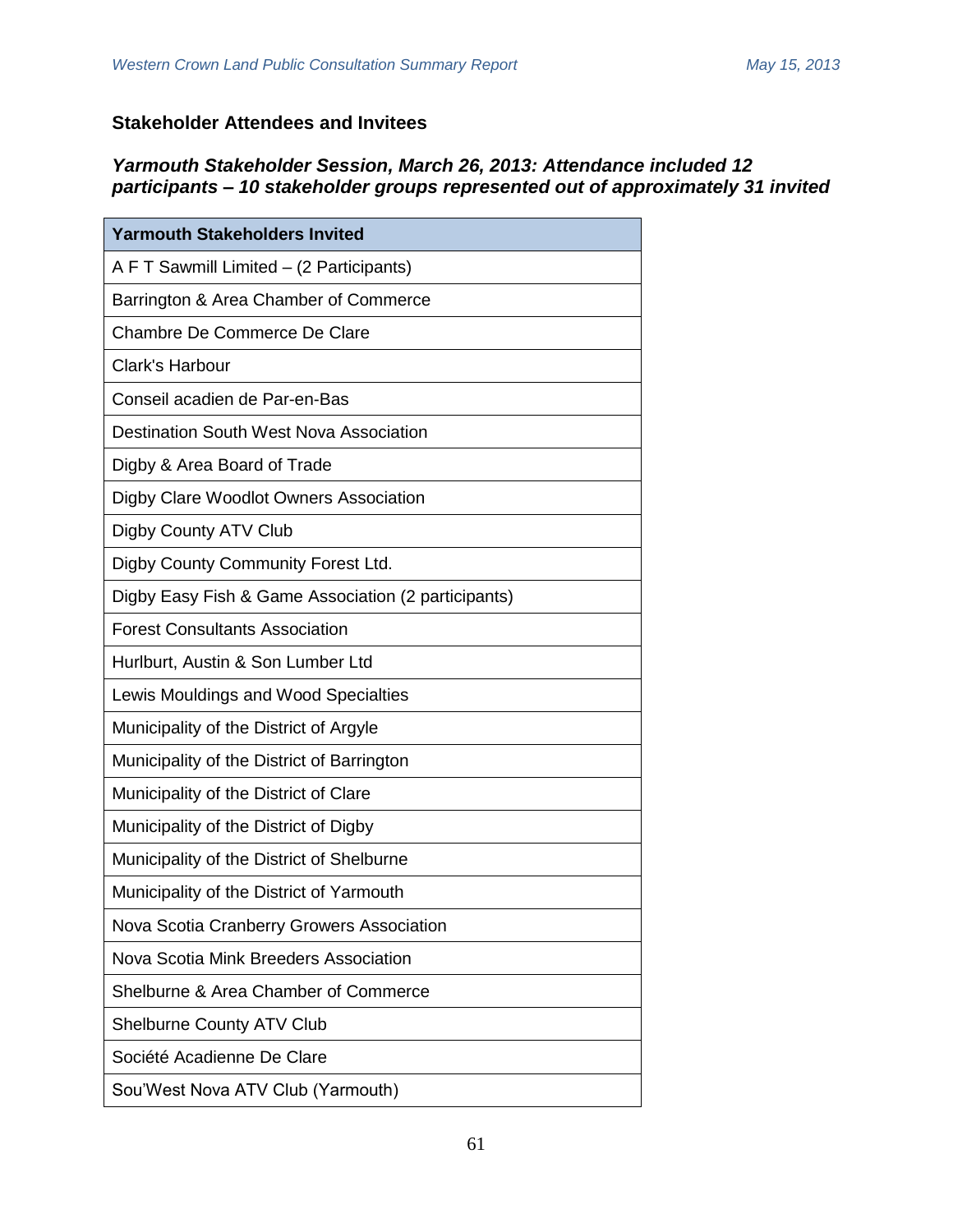| <b>Yarmouth Stakeholders Invited</b>                    |  |
|---------------------------------------------------------|--|
| South West Nova Biosphere Reserve Association           |  |
| <b>Tiverton Board of Trade</b>                          |  |
| Tobeatic Wilderness Committee                           |  |
| Town of Digby                                           |  |
| Town of Lockport                                        |  |
| Town of Shelburne                                       |  |
| Town of Yarmouth                                        |  |
| Tusket River Environmental Protection Association TREPA |  |
| Weymouth Board of Trade                                 |  |
| Yarmouth and Area Chamber of Commerce                   |  |

# *Berwick Stakeholder Session April 3, 2013: Attendance included 10 Participants representing 9 Stakeholder Groups*

| <b>Berwick Stakeholders Invited</b>              |  |
|--------------------------------------------------|--|
| Acadia University (2)                            |  |
| Annapolis County ATV and Multi use Trail Society |  |
| <b>Annapolis County Field Naturalists</b>        |  |
| Annapolis District Board of Trade                |  |
| Annapolis Valley Ridge Runners Snowmobile Club   |  |
| <b>Annapolis Valley Trails Association</b>       |  |
| Annapolis/ Digby Economic Development Agency     |  |
| Berwick & District Board                         |  |
| <b>Blomidon Naturalists Society</b>              |  |
| Bridgetown Area Chamber of Commerce              |  |
| Central Annapolis Valley Chamber of Commerce     |  |
| Clean Annapolis River Project                    |  |
| Cole Harbour Parks & Trails Association          |  |
| Crossburn Snowmobile Club                        |  |
| Davidson Port-A-Mill                             |  |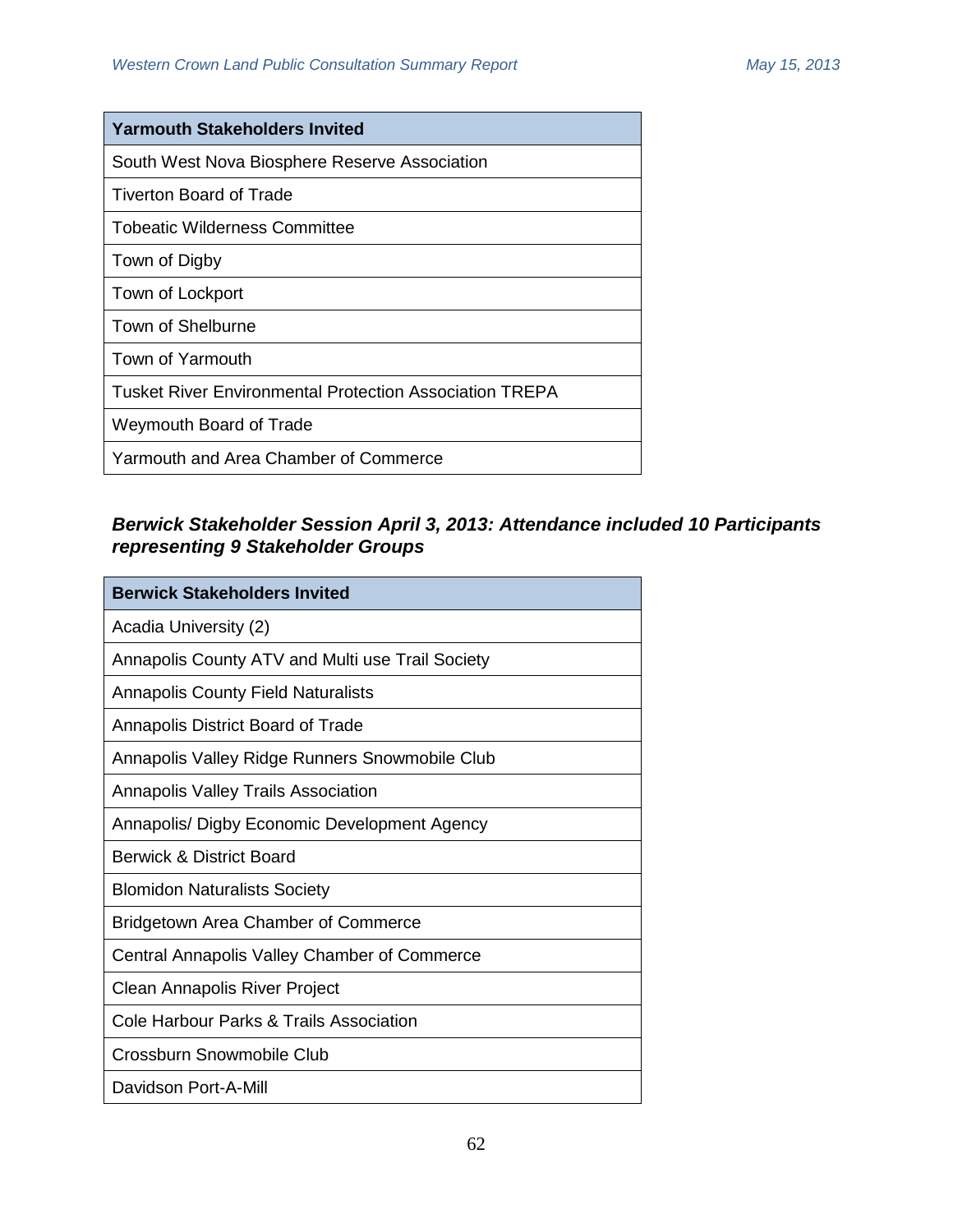| <b>Berwick Stakeholders Invited</b>                          |  |
|--------------------------------------------------------------|--|
| Eastern Kings Chamber of Commerce                            |  |
| Elmsdale Lumber Company Limited                              |  |
| <b>Evangeline Transport</b>                                  |  |
| Francophone Economic Development Council                     |  |
| Hants County Snow Dusters Snowmobile Club                    |  |
| Howard Little Construction; Howard E. Little Excavating Ltd. |  |
| Kings County ATV Club                                        |  |
| Kings Regional Development Agency (Kings RDA)                |  |
| Ligni Bel Ltd                                                |  |
| Long, Clifford & Sons Limited                                |  |
| <b>Maritimes Energy Association</b>                          |  |
| Mid Valley ATV Club (Middleton)                              |  |
| Municipality of the County of Annapolis                      |  |
| Municipality of the County of Kings                          |  |
| Municipality of the District of West Hants                   |  |
| Nova Forest Alliance                                         |  |
| South West Biosphere Reserve Association                     |  |
| The Association of Nova Scotia Land Surveyors                |  |
| Town of Annapolis Royal                                      |  |
| <b>Town of Berwick</b>                                       |  |
| Town of Bridgetown                                           |  |
| Town of Hantsport                                            |  |
| <b>Town of Kentville</b>                                     |  |
| <b>Town of Middleton</b>                                     |  |
| <b>Town of Windsor</b>                                       |  |
| <b>Town of Wolfville</b>                                     |  |
| Trappers Association of NS (2 participants)                  |  |
| <b>West Hants Chamber of Commerce</b>                        |  |
| <b>Whipple Tree Farm</b>                                     |  |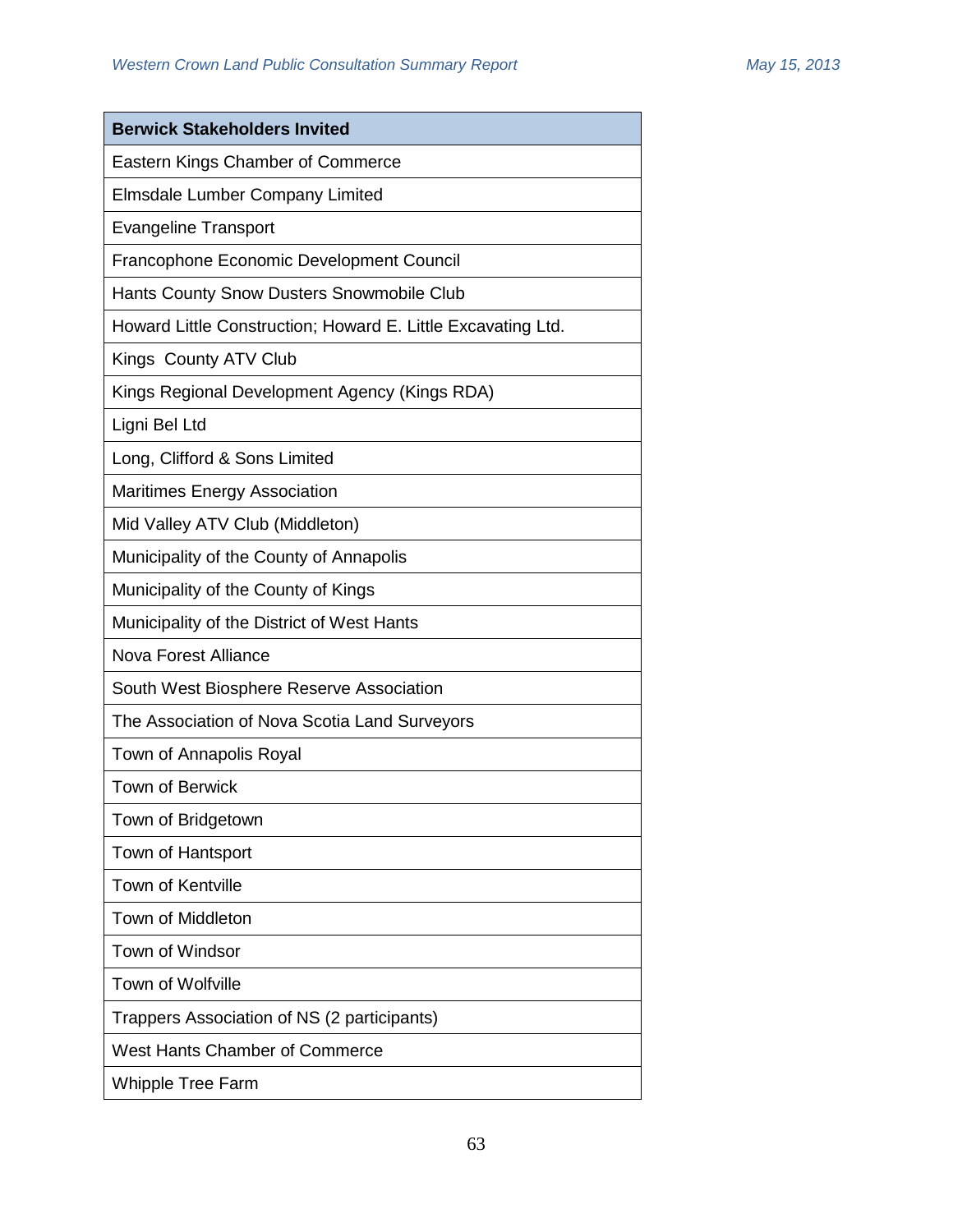**Berwick Stakeholders Invited** Wind Prospects Inc. Woodland Resources

## *West Northfield Stakeholder Session, April 4, 2013: Attendance included 18 participants representing 15 stakeholder groups out of a total of 39 invited*

| <b>West Northfield Stakeholders Invited</b>                |  |
|------------------------------------------------------------|--|
| All Terrain Vehicle Association of Nova SoctiaScotia       |  |
| Bridgewater & Area Chamber of Commerce                     |  |
| <b>Brooklyn Power Corp</b>                                 |  |
| <b>Chester Municipal Chamber of Commerce</b>               |  |
| Harry Freeman and Son Limited (2 participants)             |  |
| Lange's Rock Farm                                          |  |
| Lunenburg Board of Trade                                   |  |
| Lunenburg County Christmas Tree Producers Association      |  |
| Lunenburg Queens Regional Development Agency               |  |
| Mahone Bay Chamber of Commerce                             |  |
| <b>Medway Community Forest Cooperative</b>                 |  |
| Mersey Tobeatic Research Institute                         |  |
| Municipality of the District of Chester                    |  |
| Municipality of the District of Lunenburg (2 participants) |  |
| Murray A. Reeves Forestry Limited                          |  |
| North Queens Board of Trade                                |  |
| <b>Primary Forest Products Marketing Board</b>             |  |
| Queens County ATV Club                                     |  |
| Queens County Fish and Game Association                    |  |
| <b>Region of Queens Municipality</b>                       |  |
| Riverport & District Board of Trade                        |  |
| South Queens Chamber of Commerce                           |  |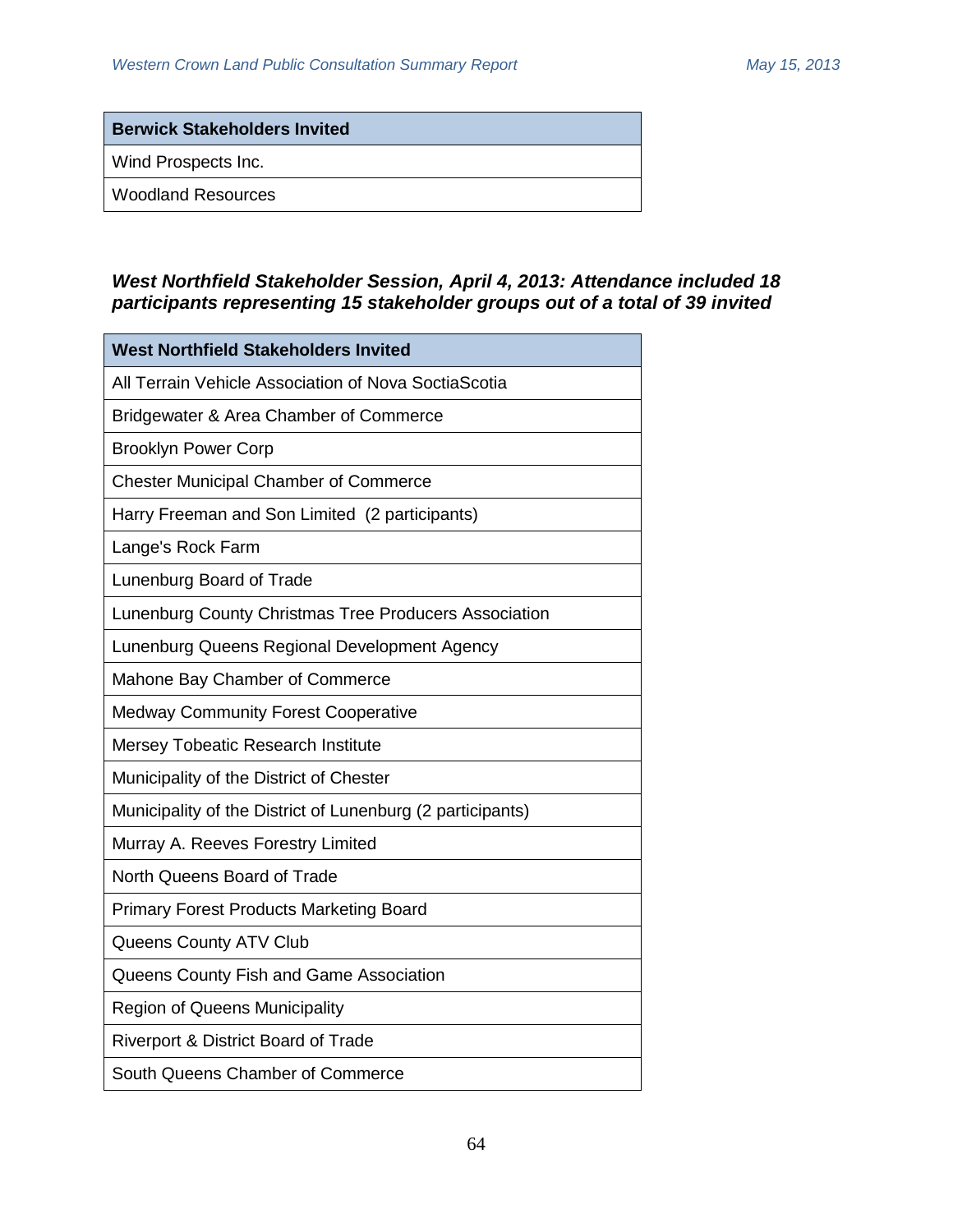## **West Northfield Stakeholders Invited**

South Shore Paddlers Association

Town of Bridgewater (2 participants)

Turner, J A & Sons (1987) Limited

Western Nova Scotia Community Forest Group

## *Black Point Stakeholder Session, April 8, 2013: Attendance included 25 participants + 1 observer representing 23 stakeholder groups out of approximately 91 invited*

| <b>Black Point Stakeholders Invited</b>                 |  |
|---------------------------------------------------------|--|
| All Terrain Vehicle Association of Nova Scotia (ATVANS) |  |
| <b>Andrew Kekacs</b>                                    |  |
| Association for Sustainable Forestry                    |  |
| <b>Atlantic Canada Conservation Data Centre</b>         |  |
| Atlantic Canada Opportunities Agency                    |  |
| ATV Association of Nova Scotia:                         |  |
| <b>Avalon Resources</b>                                 |  |
| <b>Barrett Lumber Company Limited</b>                   |  |
| Beaver bank ATV Club                                    |  |
| <b>Canadian Parks and Wilderness Society</b>            |  |
| Canadian Woodlands Forum                                |  |
| Canoe Kayak Nova Scotia                                 |  |
| <b>Canuc Resources</b>                                  |  |
| <b>Cape Breton University</b>                           |  |
| Celtic Tiger Minerals Exploration Inc.                  |  |
| Central Nova ATV Club (Lunenburg)                       |  |
| <b>Chapman Brother s Construction</b>                   |  |
| <b>Community Forest Group</b>                           |  |
| <b>Confederation Power Ltd Sprott Power</b>             |  |
| Conseil Communautaire Du Grand-Havre                    |  |
| <b>Dalhousie University</b>                             |  |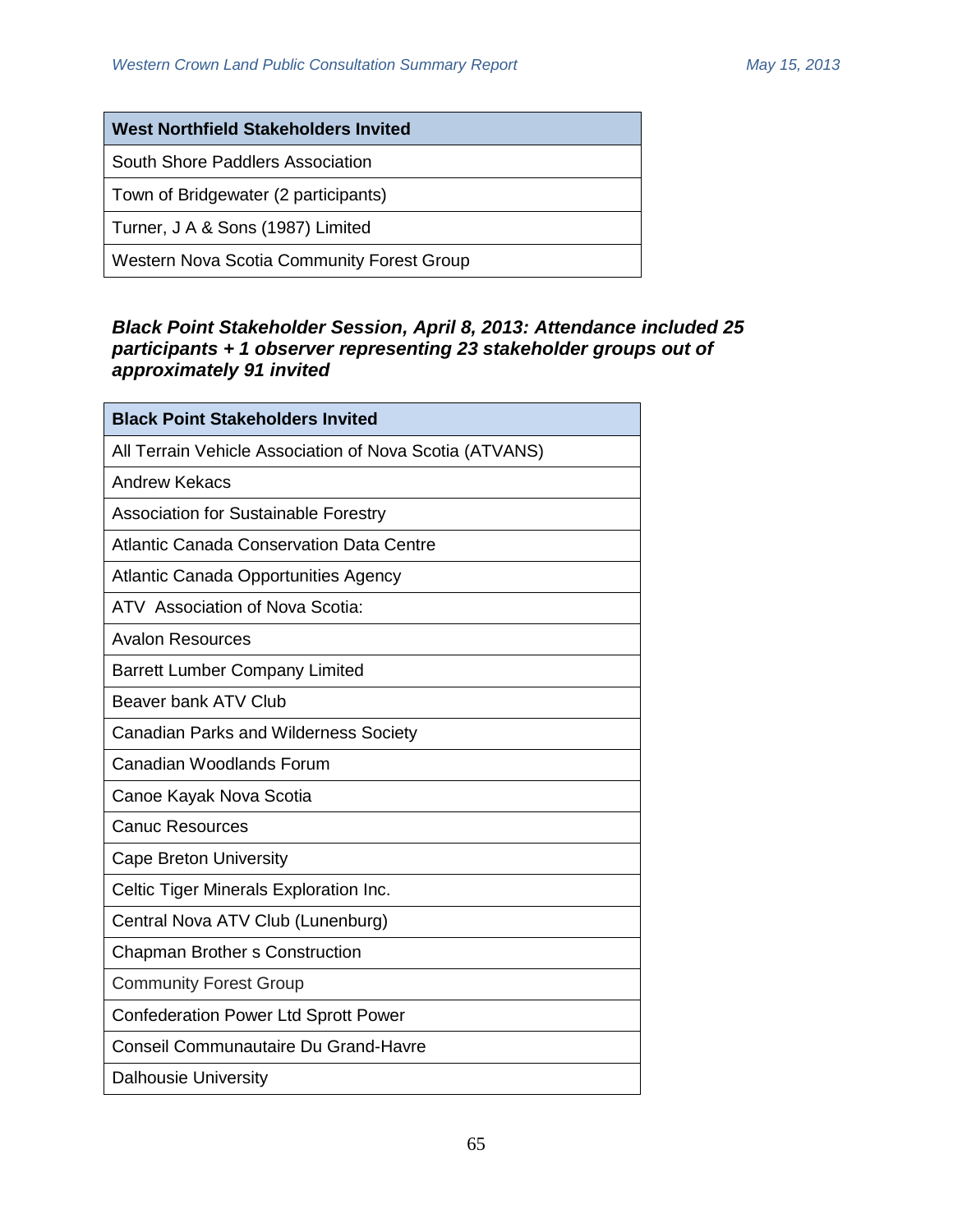| <b>Black Point Stakeholders Invited</b>                           |  |
|-------------------------------------------------------------------|--|
| Dalhousie University & Board Chair NCC                            |  |
| <b>DDV Gold</b>                                                   |  |
| Dept of Energy                                                    |  |
| <b>DNR Forest Technical Advisory Committee</b>                    |  |
| <b>Ducks Unlimited</b>                                            |  |
| Eastern Hardwood Management Association                           |  |
| Ecology Action Centre (2 participants)                            |  |
| Economic & Rural Development & Tourism                            |  |
| <b>Federation of Nova Scotia Naturalists</b>                      |  |
| Fisheries & Aquaculture; Agriculture                              |  |
| <b>Forest Safety Society of Nova Scotia</b>                       |  |
| <b>FPANS</b>                                                      |  |
| <b>Great Northern Timber Inc.</b>                                 |  |
| <b>Halifax Field Naturalists</b>                                  |  |
| <b>Hefler Forest Products Ltd</b>                                 |  |
| Hudgtec Resources Ltd.                                            |  |
| Hunters and Anglers Federation of Nova Scotia Anglers and Hunters |  |
| J. D. Irving, Limited                                             |  |
| Ledwidge Lumber Company Ltd.                                      |  |
| Long Lake Loggers ATV Assoc. (Mount Uniacke)                      |  |
| Looke Cancut Ltd.                                                 |  |
| <b>LP Canexel</b>                                                 |  |
| Lunenburg Queens RDA transition                                   |  |
| Maple Syrup Producers Association                                 |  |
| Maritime Lumber Bureau                                            |  |
| Marwood Ltd                                                       |  |
| Mining Association of Nova Scotia                                 |  |
| Nature Conservancy Canada                                         |  |
| Northern Pulp                                                     |  |
| Nova Scotia Community College, Strait Area Campus                 |  |
| Nova Scotia Federation of Agriculture                             |  |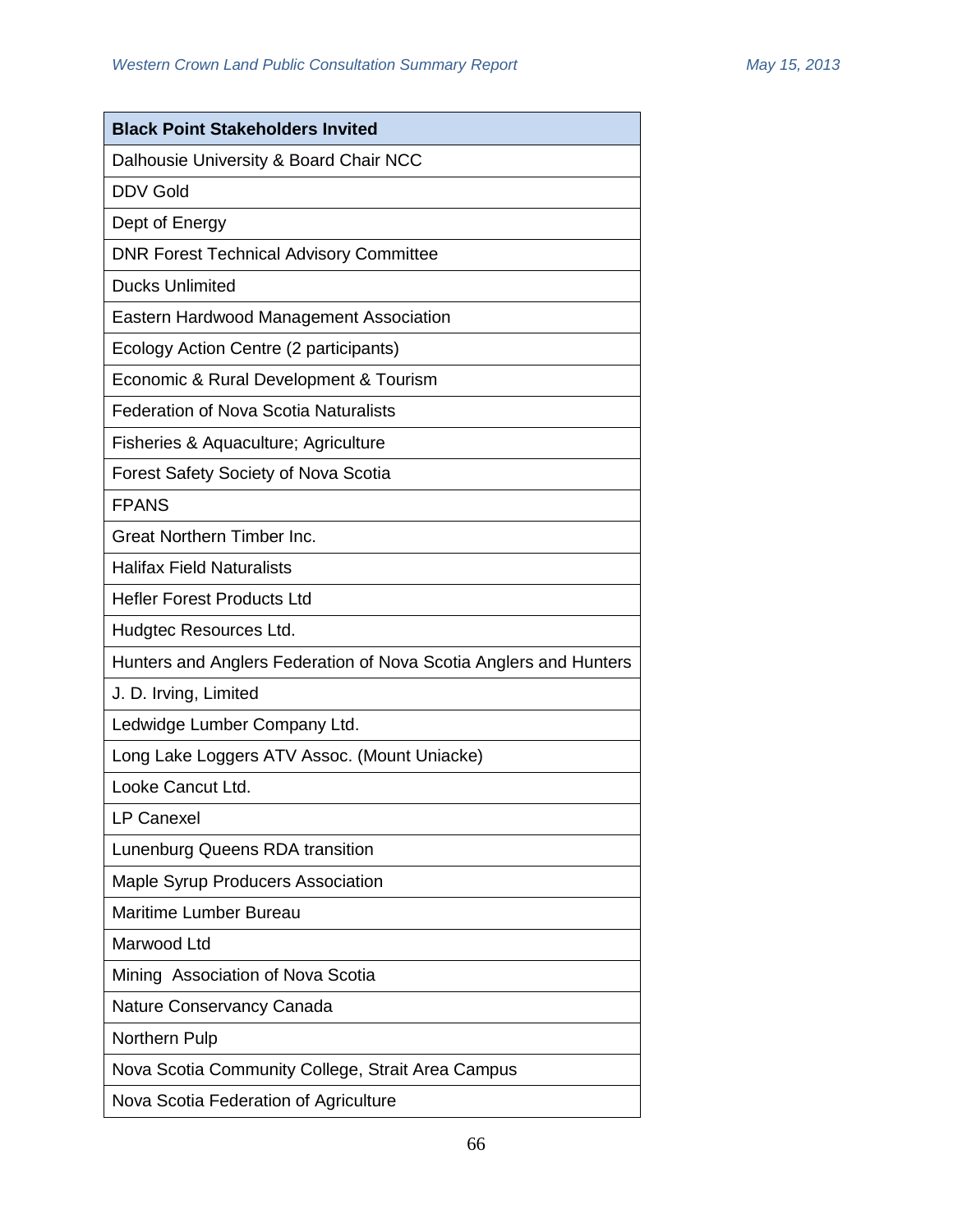| <b>Black Point Stakeholders Invited</b>                    |  |
|------------------------------------------------------------|--|
| Nova Scotia Nature Trust                                   |  |
| Nova Scotia Power Inc. Corporate Correspondence            |  |
| Nova Scotia Prospectors Association (3 participants)       |  |
| Nova Scotia Road Builders Association                      |  |
| Nova Scotia Trails Federation                              |  |
| <b>NS Environment</b>                                      |  |
| NS Federation of Woodland Owners                           |  |
| <b>NS Gold Corporation</b>                                 |  |
| NS Landowners and Forest Fibre Producers Association       |  |
| NS Primary Forest Products Marketing Board                 |  |
| NS Silviculture Contractors Association                    |  |
| NS Transportation, Western District                        |  |
| NS Woodlot Owners and Operators Association                |  |
| Port Hawkesbury Paper                                      |  |
| Registered Professional Forests Association of Nova Scotia |  |
| Renewable Energy Services Ltd                              |  |
| <b>RMS Energy</b>                                          |  |
| Safety Minded ATV Club (Head of St. Margarets Bay)         |  |
| Saint Margarets Bay Community Forest                       |  |
| Saint Mary's University                                    |  |
| Service NS & Municipal Relations                           |  |
| Shear Wind Inc.                                            |  |
| Sierra Club                                                |  |
| Snowmobilers Assoc, of Nova Scotia                         |  |
| St. Margaret's Bay Snowmobile and ATV Club Hubbards)       |  |
| St. Margaret's Bay Stewardship Association                 |  |
| The Municipal Group of Companies                           |  |
| Tourism Industry Association of NS                         |  |
| <b>Transition Bay St. Margarets</b>                        |  |
| <b>Trappers Association of Nova Scotia</b>                 |  |
| <b>Wagner Forest NS</b>                                    |  |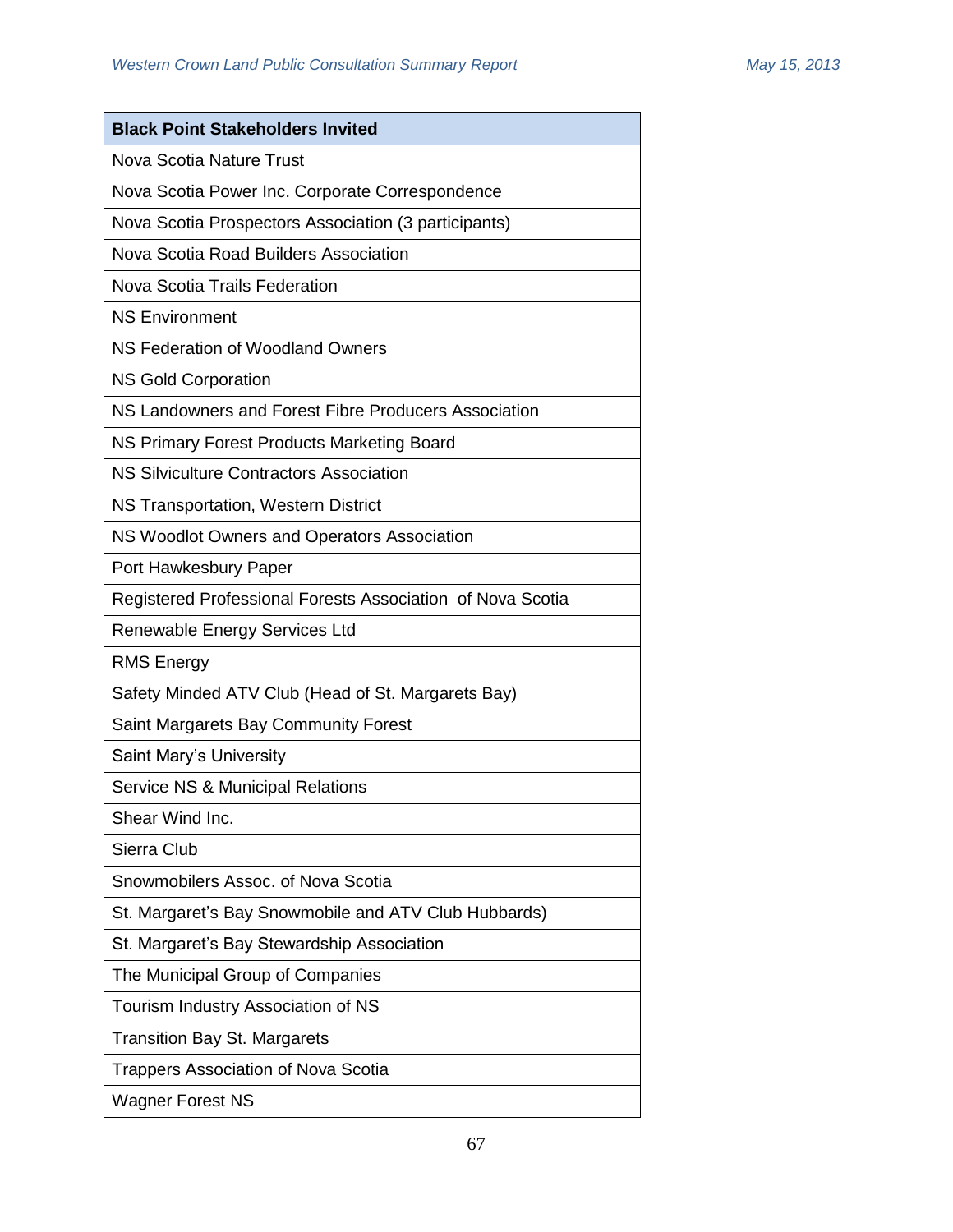| <b>Black Point Stakeholders Invited</b> |  |
|-----------------------------------------|--|
| Watts Wind Energy                       |  |
| Wild Blueberry Producers Association    |  |
| l Wood Product Manufacturers Assoc      |  |

## **4.3 Comments submitted via the website**

The following comments were submitted online and have been summarized and categorized. The verbatim submissions will be used by the Department of Natural Resources. They are not being published due to privacy issues.



- No herbicide (2)
- No monoculture planting (5)
- **Practice ecosystem based forestry (12)**
- Develop value added products (22)
- **Establish true market price for timber (4)**
- Exclude large industrial operations (17)

## **Protected areas (33)**

### **Non Timber/ Agriculture/ Food Production (28)**

- **Cranberry production (6)**
- Blue Berry Production (9)
- Mushrooms, berries (7)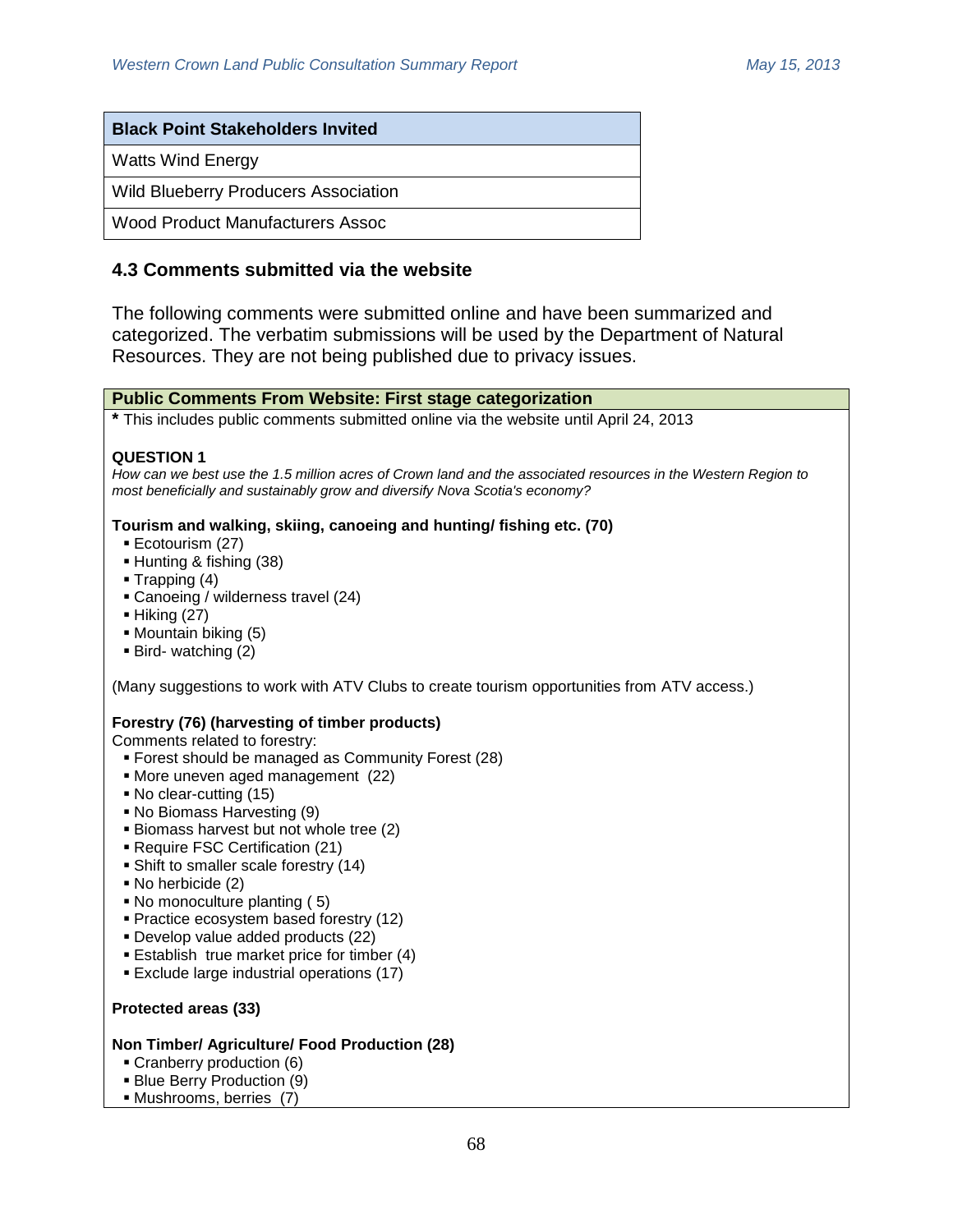| <b>Public Comments From Website: First stage categorization</b>                                                  |
|------------------------------------------------------------------------------------------------------------------|
| • Maple Syrup production (6)                                                                                     |
| General Agriculture (2)                                                                                          |
| • Mink farming (1)                                                                                               |
| Vineyards (1)                                                                                                    |
| $\blacksquare$ Apples (1)                                                                                        |
| • General Agriculture (1)                                                                                        |
| <b>Balsam fir tips</b>                                                                                           |
| - Hascap berries                                                                                                 |
| Vehicular, ATV & snowmobile access                                                                               |
| In favour (63)                                                                                                   |
| consider fee systems for ATV users (7)                                                                           |
| • Use ATV Access to stimulate the economy (15)                                                                   |
|                                                                                                                  |
| <b>Against or Restricted Access (19)</b>                                                                         |
| Restrict access in protected areas(3)                                                                            |
| Access only for camp owners (3)                                                                                  |
| • Develop designated trails for ATV use (7)                                                                      |
| • Seasonal closure of roads (2)                                                                                  |
| • Concerns about illegal dumping (4)                                                                             |
|                                                                                                                  |
| Resource extraction; other (9)                                                                                   |
| • Mineral exploration/ extraction (7)                                                                            |
| Aggregate extraction (2)                                                                                         |
| • Peat extraction (1)                                                                                            |
| <b>Windfarms/ Renewable Energy (17)</b>                                                                          |
|                                                                                                                  |
| <b>Research and educational opportunities (9)</b>                                                                |
| Sell or Lease waterfront lots for camps (5)                                                                      |
| Create opportunities for Mi'kmaq community (1)                                                                   |
| Sell stumpage for firewood for to individuals (2)                                                                |
|                                                                                                                  |
| <b>QUESTION 2</b>                                                                                                |
| What activities would be the most effective use of Crown land in the Western Region that would generate the most |

*sustainable economic, social and environmental benefits for your community and Nova Scotia? Where would you locate these activities on these Crown lands?*

## **Access**

- There should be a license/ permit system in place for the use of the road is the Silver Lake area
- Develop a trail network for ATV's between the valley and South Shore
- Hendry Lake, Lake Alma and Long Lake have beautiful sand beaches and should be accessible to all
- Lohnes Lake Plane crash site should be accessible
- If the Wilderness area around Lake Alma proceeds, the trails across the area that create a loop should be maintained for snowmobiles and ATVs
- A parcel on Tedford Lake (Woodstock Rd. and Cedar Lake) near exit 33 on highway 101 is currently used for a 2 week long out tripping camps for children ages 11-14. The land is also used for hiking from time to time
- It is important to keep gates at Keji River and West Brook locked due to proximity to the Tobeatic Reserve Wildlife Sanctuary and Wilderness Area (3)
- Maintain access to Seven Mile Lake from highway (8)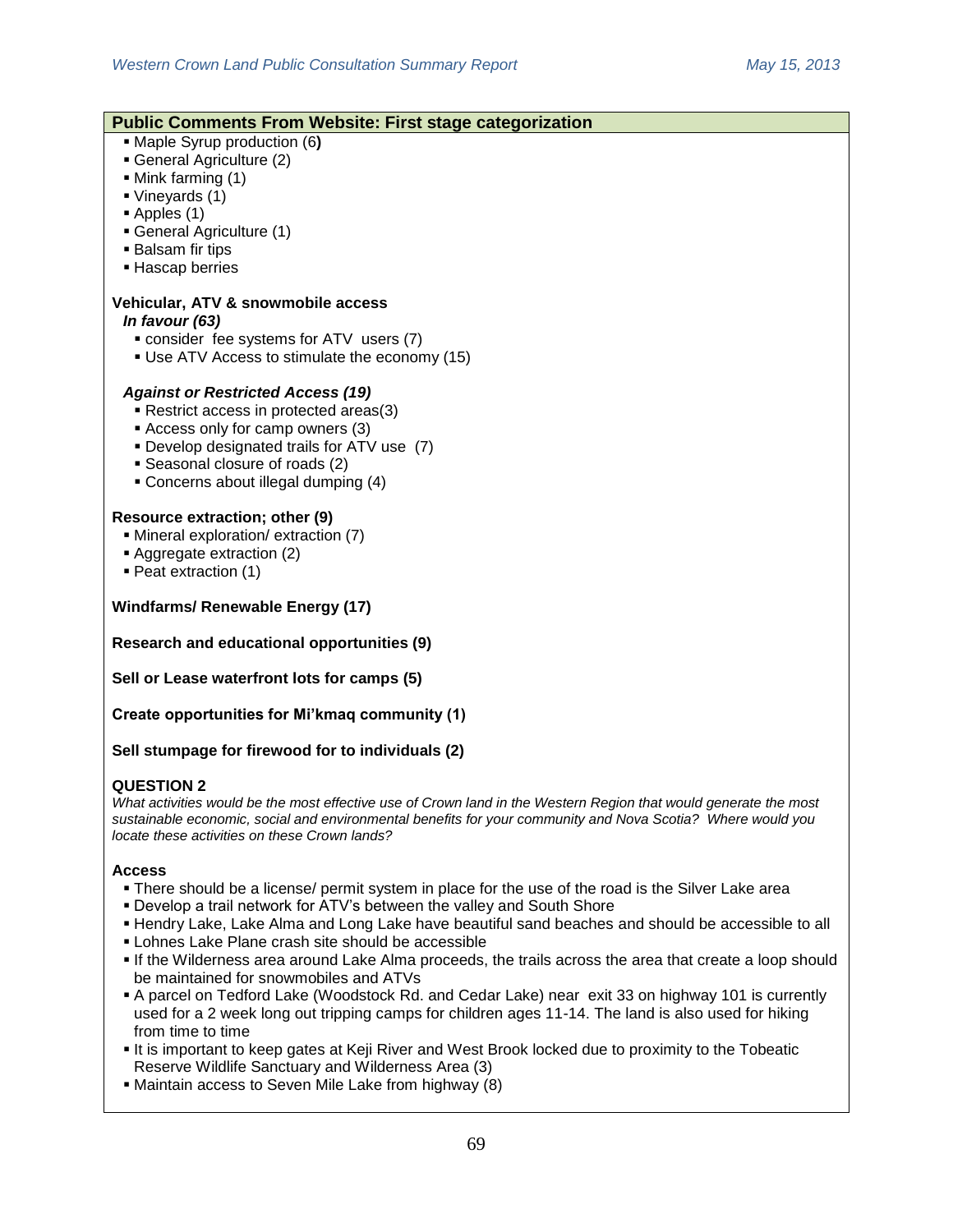## **Public Comments From Website: First stage categorization**

- ATV Trail: road that comes from Cannan on the old Annapolis trail east to the west end of Timber Lake used by ATVs/sleds this time of year, there's a camp between the Bog Lakes which is accessed by ATV
- ATV trail heading north from the end of the Connaught Lake road to the Timber Lake road, to which Hubbards uses for rallies etc and then runs east past Officers Camp Lake to the road that comes up to Timber lake beach out on [East River Road]
- Our camp is just about where Officers Camp Lake runs into Timber Lake, a m/v road runs to it at the very bottom end of Panuke Lake. There's a ATV trail that comes up from the lake through Indian Hill and south down to Westhaver/Coolens lake - this is a winter trail for us - due to boulders, comes out on Kip Hill lake road, just north end of Dauphinee Mill Lake at Blind Bay east side of Panuke Lake where the hydro wire runs north there's an ATV trail going to camps out on the point at Two Mile lake road at its far north end above the E / W hydro wires east side of that lake by a ATV trail NE through Smokey Hill comes out on the west side of Big Indian Lake on the west Sandy Lake road it was originally a Bowater hauling road. There is also a ATV trail down to Two Mile lake for the two camps at its north end this cross over trail is mostly used by the Safety Minded ATV club, Head of St Margarets Bay for their rallies
- On the old Annapolis trail, ATVs run west to the pulp road and take that west to the east side Ingram River road
- Interesting to see that the new "Draft" nature reserves are cutting off roads, that won't go down very good for those residing down the Bay using ATVs up country for fishing, hunting, rallies
- Open gates during peak fishing and hunting periods April 15-June 15 and October 15 to Dec 15.
- **Example 2** Leave gates open during the winter months
- Restrict ATV access to protected areas
- Concern for the loss of snowmobile trail along rail bed from Middleton to New Germany where it intersects with proposed protected area
- Blackadar lands cannot have restricted access because it has to be crossed to access adjacent properties
- Maintain ATV access to the New France area
- Restrict ATV access to the Pockwock watershed area
- The trail south east of Bear River to Digby is not acceptable because it's too close to Tobeatic. Also a trail from Lake Mulgrave to Keji boundary

## **Protected Areas;**

- Protected area should be extended around Tobeatic Lake and 2,000 acres back of the Milford House
- The Tobeatic Wilderness Area Management Plan required that a boundary review be completed and fully addressed by 2008. The primary thrust was to add to the boundary to support wildlife populations, and connectivity for endangered species. Our Association has been involved in that process, and a number of land parcels have been previously identified, with that process moving forward slowly. We are pleased that DNR has given support to Provincial Environment for land parcel inclusion to the TWA, and other areas, as part of the Parks and Protected Areas review. Specifically, those parcels located to the south of 4th and 5th Lake flowage between Sporting Lake Stream and Whitesand Stream, the parcel west of the Shelburne Heritage River known as the boot, the parcel to the northwest of Little Tobeatic Lake, the parcel west of Longview Lake, the parcel east of Eleven Mile Lake on the Mersey River, the parcel west of First Broad River Lake, land to the south and east of First and Second West Brook Lakes, land on the Roseway River near the Silvery Lake Road and below Bluffhill Lake, and the land near Carrying Lakes, Bario Lake and the Silver River. (Queens County Fish and Game)
- Carters Beach is a wonderful beach that in recent years has become very popular to local residents and out of County visitors. It lacks parking, washrooms, and garbage receptacles. This area would be better suited to day park status, with a parking area for 40 vehicles, and necessary service facilities being established near the north end beach access area. The land is high and dry, with many mature trees starting to die. If it must retain Nature Reserve status, then the northerly 300 feet of the property, adjacent to the paved access road, should be excluded from the designation to allow for the parking area, etc. Parking on the narrow roadway is annoying to residents, and creates a major safety concern when emergency access is required, as the ambulance is unable to get to the end of the roadway,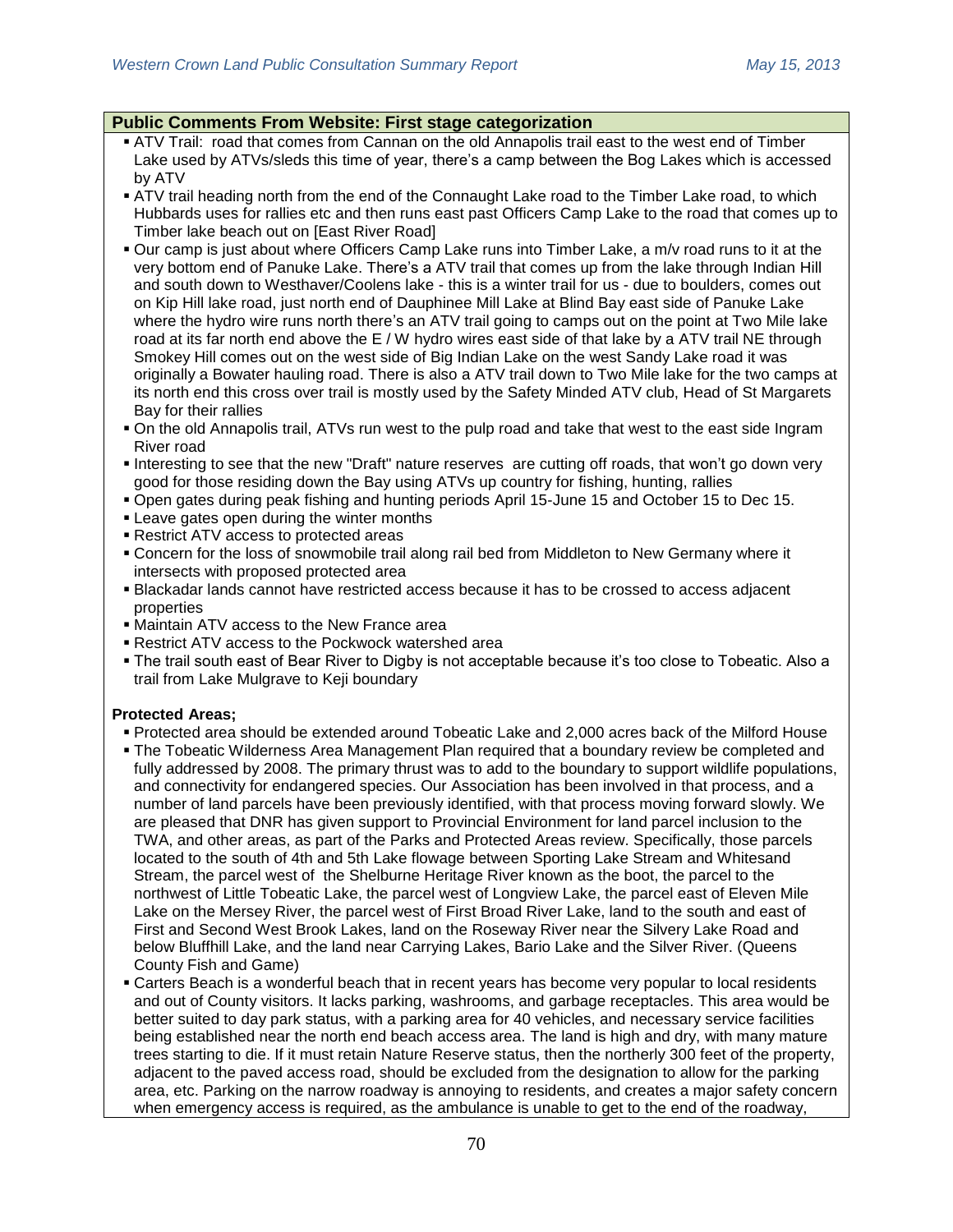## **Public Comments From Website: First stage categorization**

which is usually blocked by parked cars.(Queens County Fish and game)

- Cherry Hill Beach is the most frequently used beach on the South Shore for recreational clam harvesting by residents and tourists. Commercial clam harvesters reduced their effort when vehicle access was restricted across the beach several years ago. This beach must remain open to recreational clam harvesting, and perhaps a day use park may be the more appropriate designation. Commercial clam harvesting on this beach should be restricted, as previous commercial clam harvesting virtually eliminated recreational clam harvesting on this beach for the remainder of the year. Additionally, this area is utilized by duck and goose hunters in the fall, and this activity should also be permitted in the future. It is our understanding that both recreational activities are compatible with the purposes determined for conserving Cherry Hill Beach area. (Queens County Fish and game)
- DNR may find it wise to look at creating another designation that allows for the same level of protection as a Nature Reserve, but still allows fishing and hunting. It was suggested that a flexible criteria for a Nature Reserve could be created, however we prefer set, fixed criteria for designations so everyone knows the rules, and they do not change overnight on a whim of Government. (Queens County Fish and game)
- The area around Dunraven Bog has been nominated as a Nature Reserve. It should become a Wilderness Area, and preferably be added to the Tidney Wilderness Area. This is one of the few remaining remote areas of refuge for endangered mainland moose, and is a main connectivity corridor to the Tidney River, Broad River, and West Brook watersheds from the Tobeatic Wilderness Area. Some moose migrate to the coast spring or fall, and are not surviving to return inland to their preferred habitat. In the winter of 2011, a new harvest occurred near Porcupine Hill and logging trucks on the roadway south and west of Dunraven Bog, found moose on the road in front of them on several occasions when snow was in the woods. The moose did not want to leave the road and traveled a sizeable distance before going off the road. Stressing moose in winter snow is not good for the moose. (Queens County Fish and Game)
- We strongly support protected status for more than the promised 30,000 acres of the newly acquired Crown lands. For starters, every single property identified for protection as a wilderness area, nature reserve, or Provincial Park in the former Bowater Mersey territory by the draft Our Parks and Protected Areas Plan should receive a protected status. However, we note that several important recreational and scenic areas such as the upper Ingram River lake district and Island Lake/Rees Brook in the former St. Margarets Bay district didn't make the list. Moreover, several important properties such as Labrador Castle (Patch 203), the Westhaver Lake/Coolen Lake property (part of Patch 3) and Pogwa Lake (Patch 28) are also excluded. We note that much of these lands are wetlands, narrow peninsulas, steep valleys,(Canoe Kayak Nova Scotia)
- Maintain former Bowater lands as productive forest. Protected areas network already heavily weighted to western NS
- 19% of Queens County is already protected. We don't need more protected areas. Focus on economic development
- Protect the bear allow near Tobeatic boundary on former Bowater land near Lake Mulgrave
- Support for proposal for protected area at Medway Lakes (#112), Skull Bog Lake (#166), Tobeatic Lake Wilderness Expansion (#191) & Fisher Lake (#596)
- Follow through on commitment to protect 30,000 acres of former Bowater Lands (5)
- Expand Protected area in the following locations: south side of Tobeatic Lake, east side of Panuke Lake, Milford House back country, Kaiser Meadows and East River, Ingram River, Eagle and Toney Lake, Lower Medway, Mersey and Jordans Rivers, fill in/ expand proposed Medway Lakes protected area
- Proposed protected area at Medway Lake is too large an area to be taken out of a well managed FSC certified forest
- DNR should consider connectivity of canoe routes in Annapolis County in developing management plan
- Areas dropped during Colin Stewart Forest Forum negotiations should be added to protected areas
- At least 8% of land should be selected, designated and mapped as old forest or potentially old forest
- Establish linkage between protected with areas of restricted forestry activity
- Consider including Provincial Crown land including former Boater lands along the Shelburne River corridor adjacent to the Tobeatic and between Kejimkujik and Cloud Lake as buffers for the cores